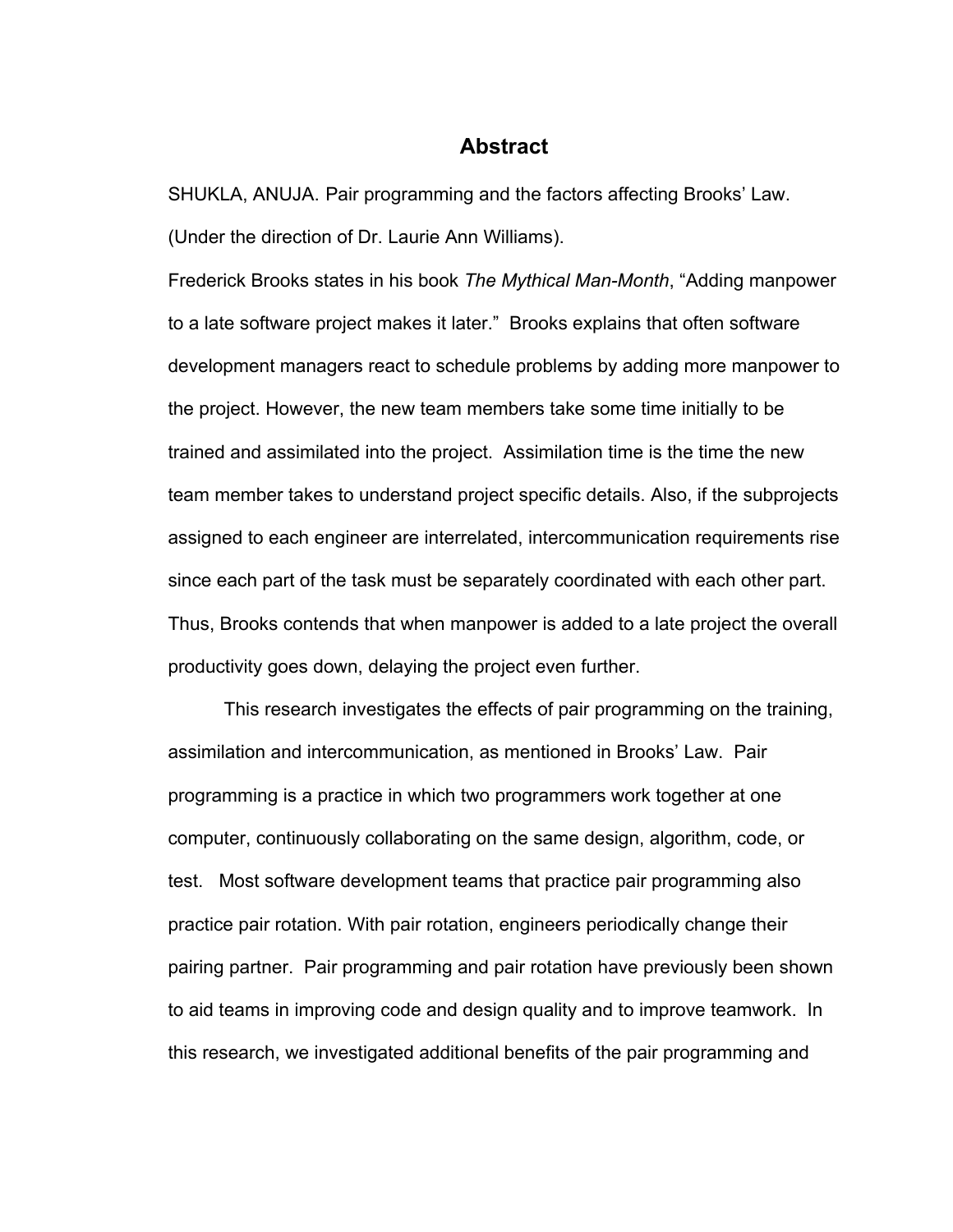pair rotation practices. Through surveys and mathematically modeling, we found the following:

- 1. Pair programming reduces intercommunication time within a team.
- 2. Pair programming reduces mentoring time when new members are added to a team.
- 3. Pair programming reduces assimilation time when new members are added to a team.
- 4. Manpower can be added to a late software project provided the additional useful effort delivered to the project is adequate to achieve the desired schedule. Pair programming can make this more achievable.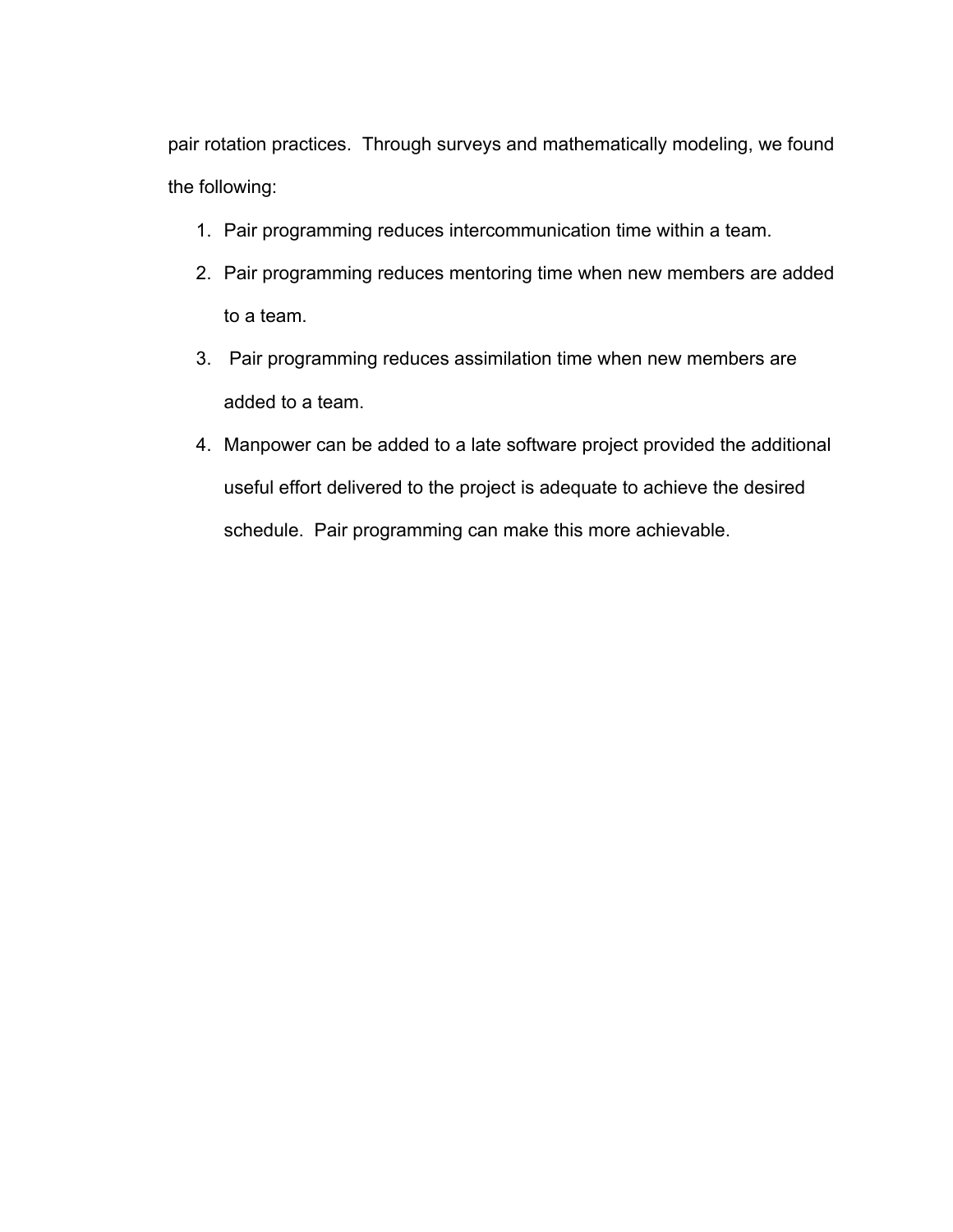# **PAIR PROGRAMMING AND THE FACTORS AFFECTING BROOKS' LAW**

by

Anuja Shukla

A thesis submitted to the Graduate Faculty of

North Carolina State University

in partial fulfillment of the requirements for the Degree of

Master of Computer Science

# **Department of Computer Science**

Raleigh

May 2002

**Approved By:** 

 $\mathcal{L}_\text{max}$  , we can also assume that the contract of  $\mathcal{L}_\text{max}$ Dr. Laurie Williams Chair of Advisory Committee

Advisory Committee Member

\_\_\_\_\_\_\_\_\_\_\_\_\_\_\_\_\_\_\_\_\_\_\_\_\_\_\_\_ \_\_\_\_\_\_\_\_\_\_\_\_\_\_\_\_\_\_\_\_\_\_\_\_\_\_\_ Dr. Annie I. Antón Dr. Thomas Honeycutt<br>
Advisory Committee Member Advisory Committee Member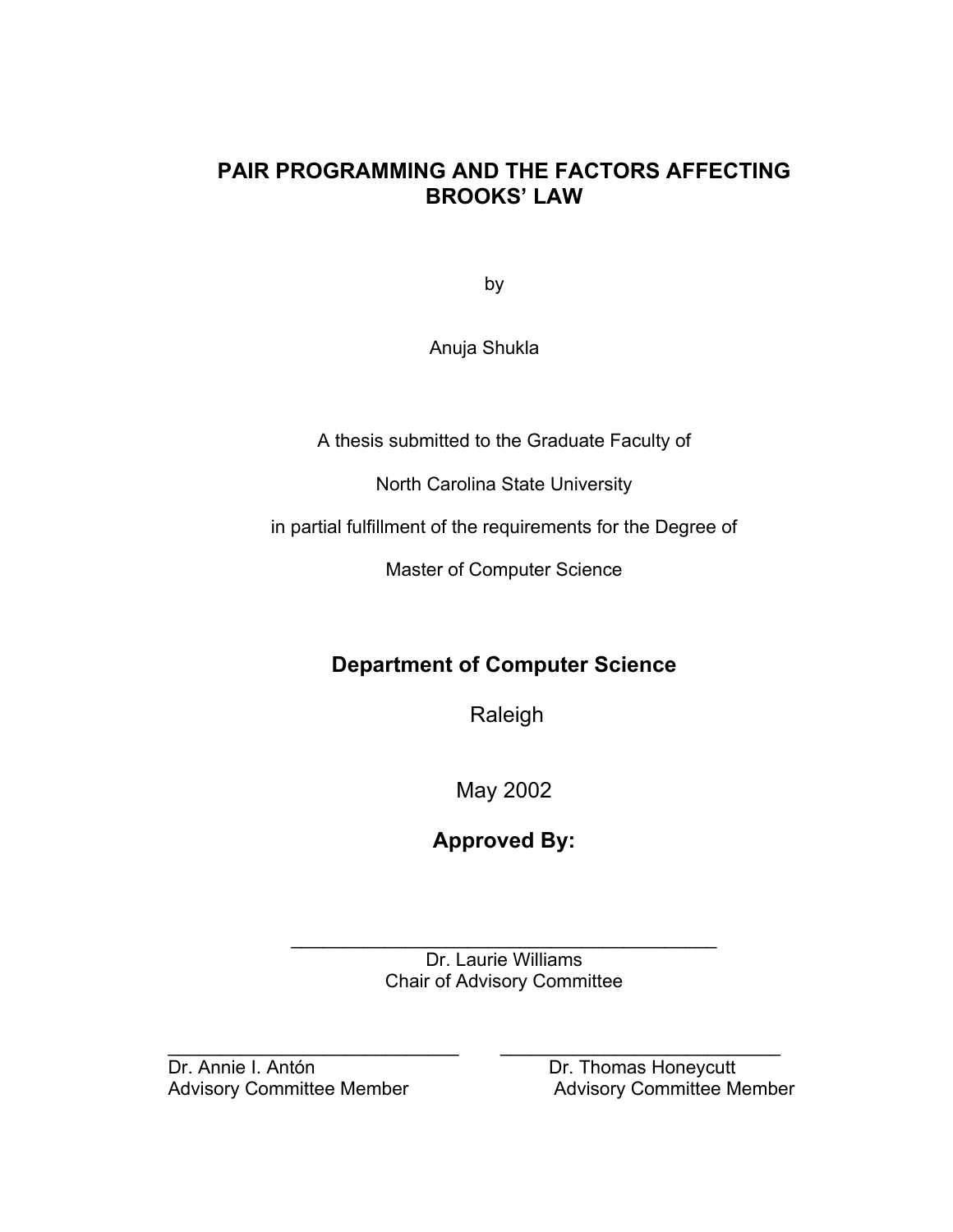# **Biography**

Anuja Shukla received a Bachelor of Engineering degree in Computer Science in 1995 and a Business Management degree in 1998 from Mumbai University (Mumbai, India). She worked in the information technology field for two years and her last assignment was with IBM Global Services (India) in the ebusiness group. She joined the Masters program at North Carolina State University in the year 2000.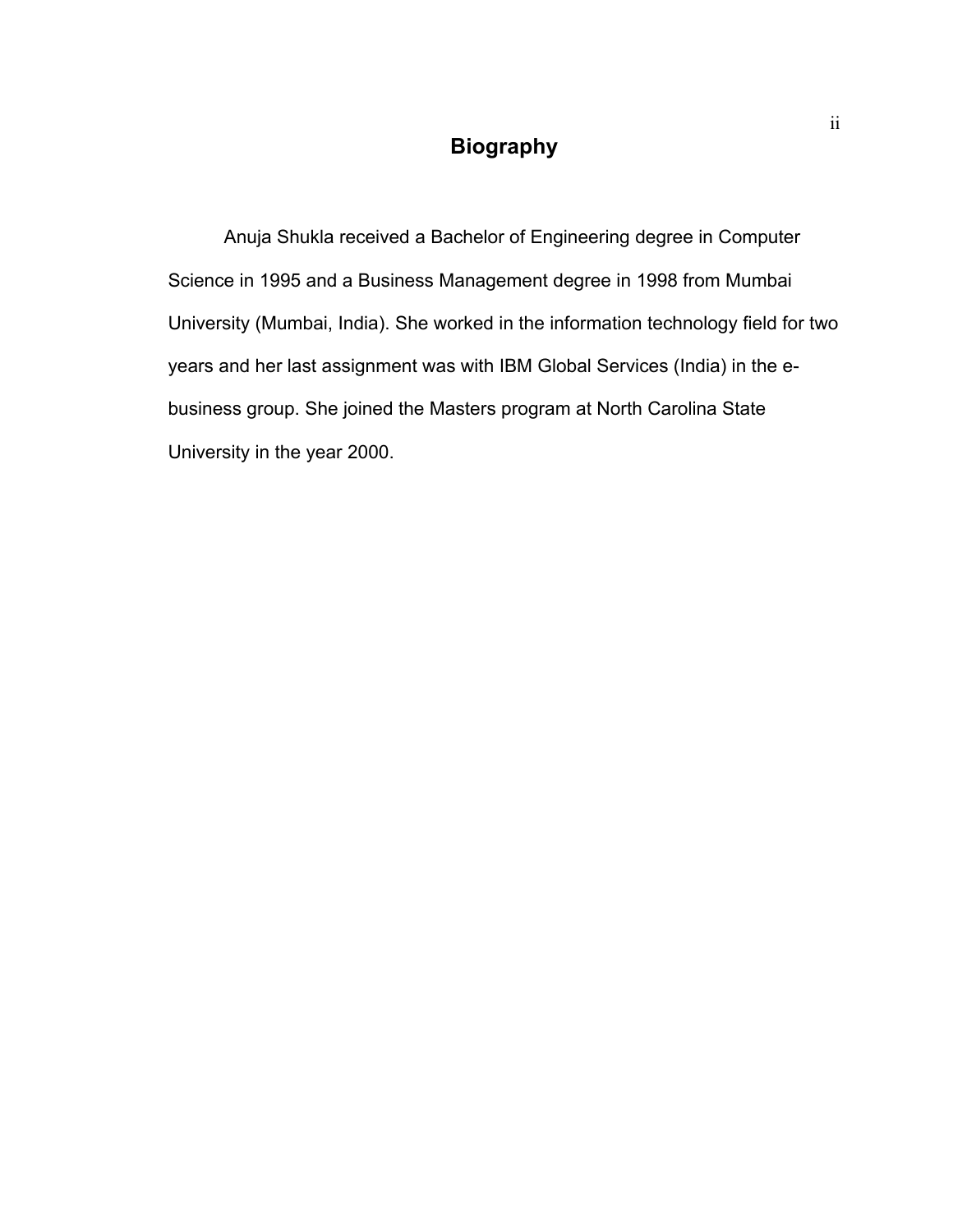# **Acknowledgements**

This work was possible only with the continuous guidance, support, coaching, and mentoring of my advisor Dr. Laurie Williams. She not only guided me through this process but also encouraged me to participate in various conferences and helped me broaden my perspective. I would like to extend my appreciation to the committee members, Dr. Annie Antón and Dr. Thomas Honeycutt.

I would like to thank my parents for their continuous moral and emotional support. Special thanks to my husband who has always reached out to help me, no matter how far away I felt myself to be.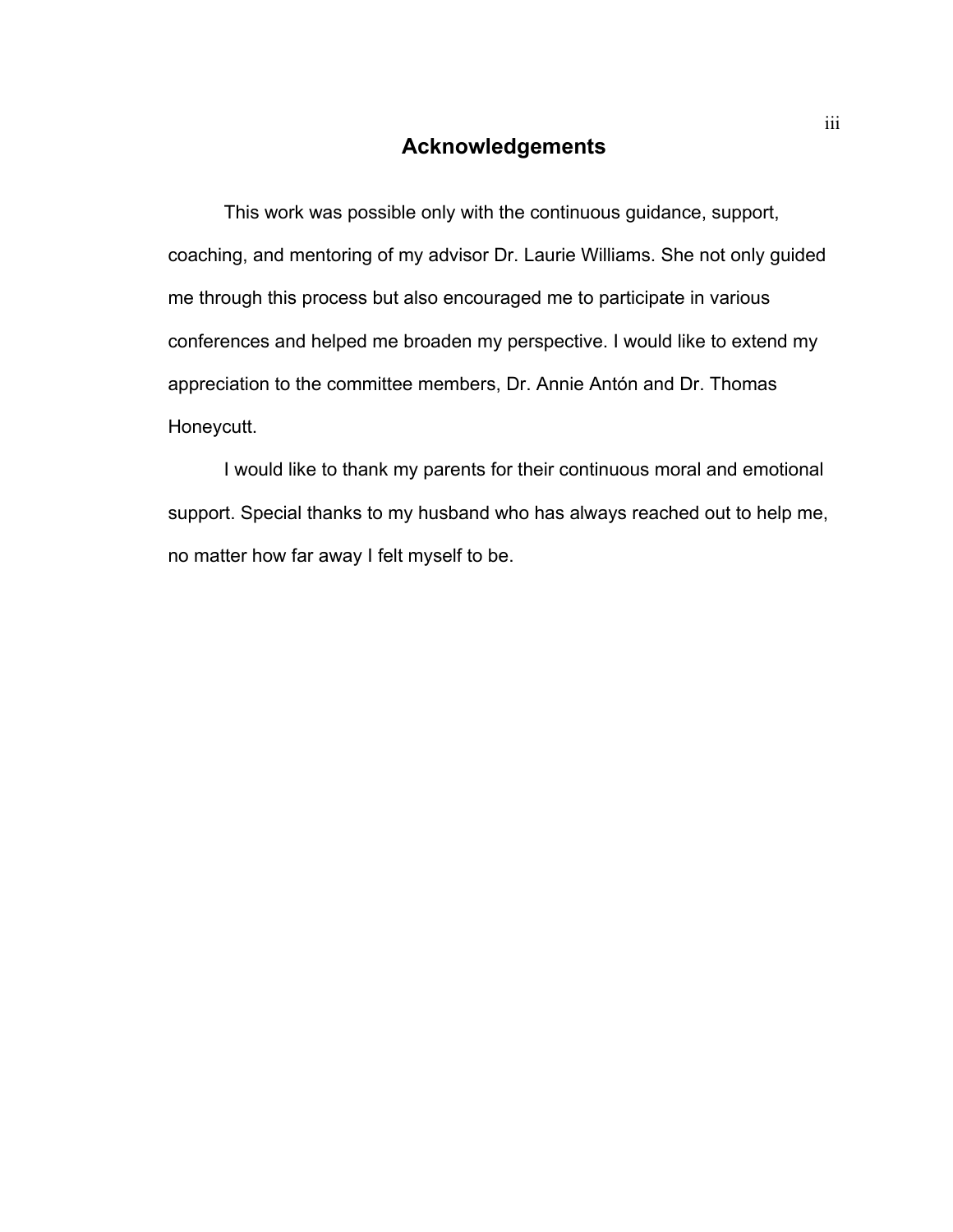# **Table of Contents**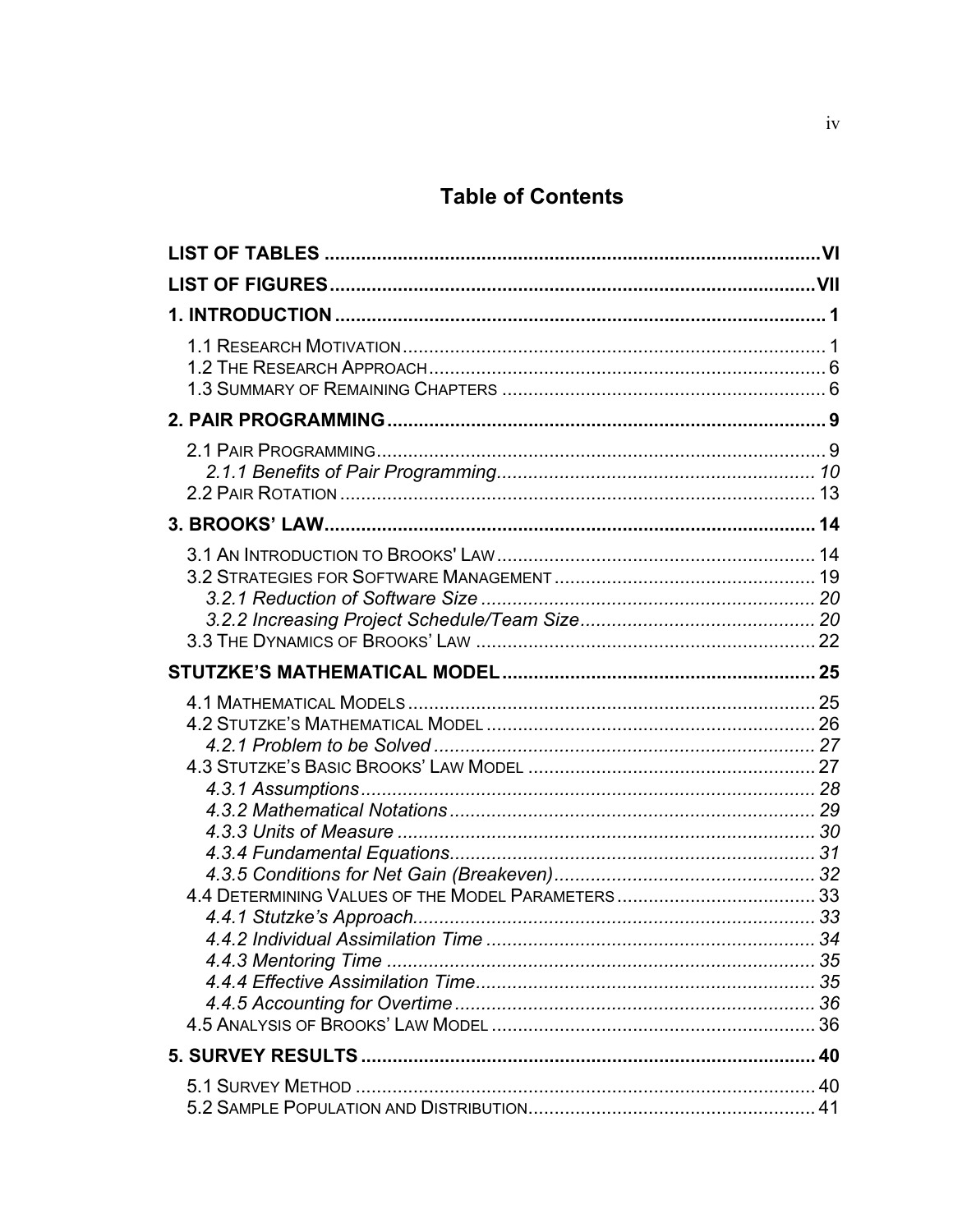|                                                                                                                    | $\mathbf{V}$ |
|--------------------------------------------------------------------------------------------------------------------|--------------|
|                                                                                                                    | 41           |
|                                                                                                                    |              |
|                                                                                                                    |              |
|                                                                                                                    |              |
|                                                                                                                    |              |
|                                                                                                                    |              |
|                                                                                                                    |              |
|                                                                                                                    |              |
|                                                                                                                    |              |
|                                                                                                                    |              |
|                                                                                                                    |              |
|                                                                                                                    |              |
|                                                                                                                    |              |
|                                                                                                                    |              |
|                                                                                                                    |              |
|                                                                                                                    | 64           |
|                                                                                                                    |              |
|                                                                                                                    | 68           |
|                                                                                                                    | 71           |
|                                                                                                                    |              |
| APPENDIX A: PAIR PROGRAMMING AND TRAINING QUESTIONNAIRE 71<br>APPENDIX B: COMMUNICATION OVERHEAD AND PAIR ROTATION |              |
|                                                                                                                    | 74           |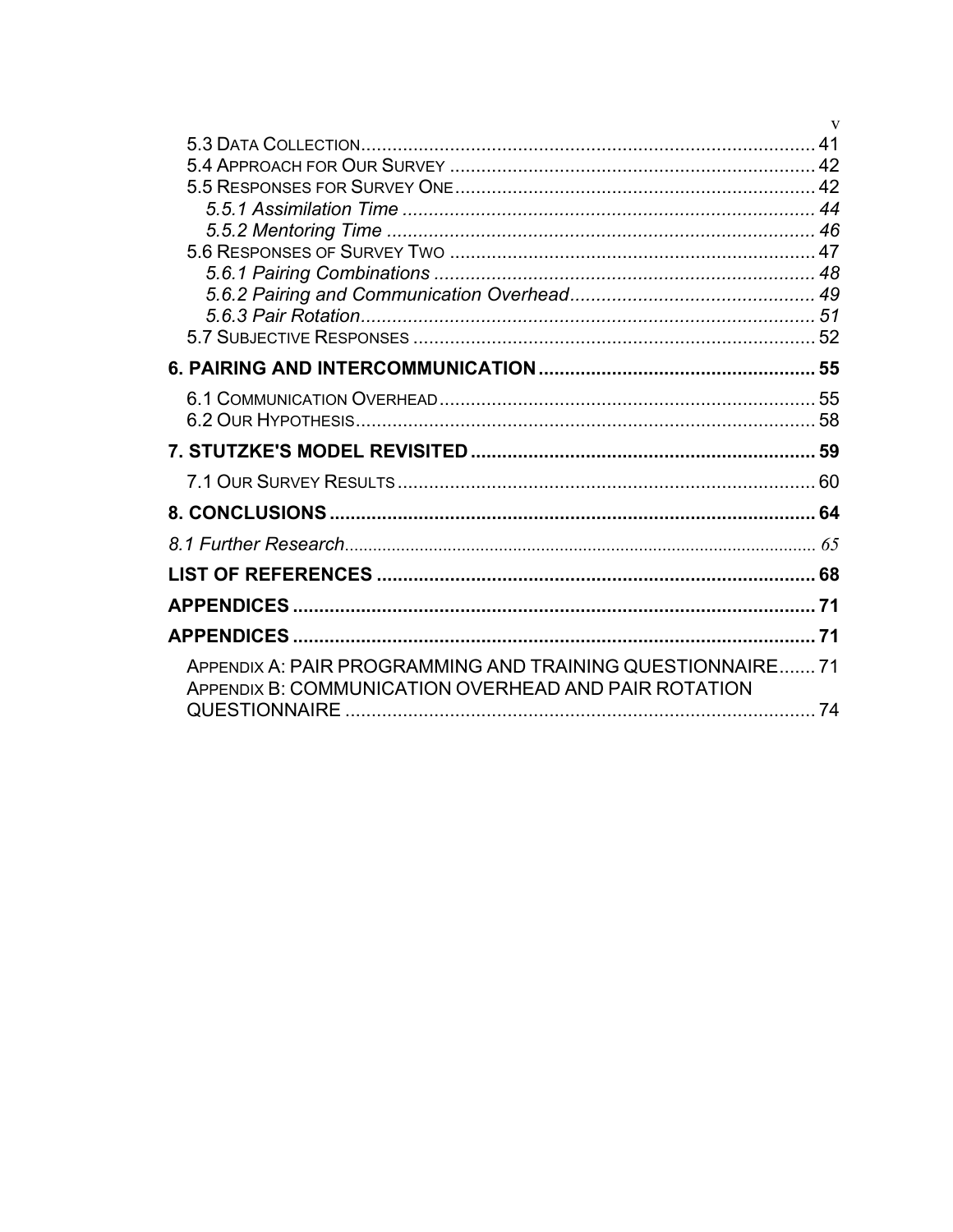# **LIST OF TABLES**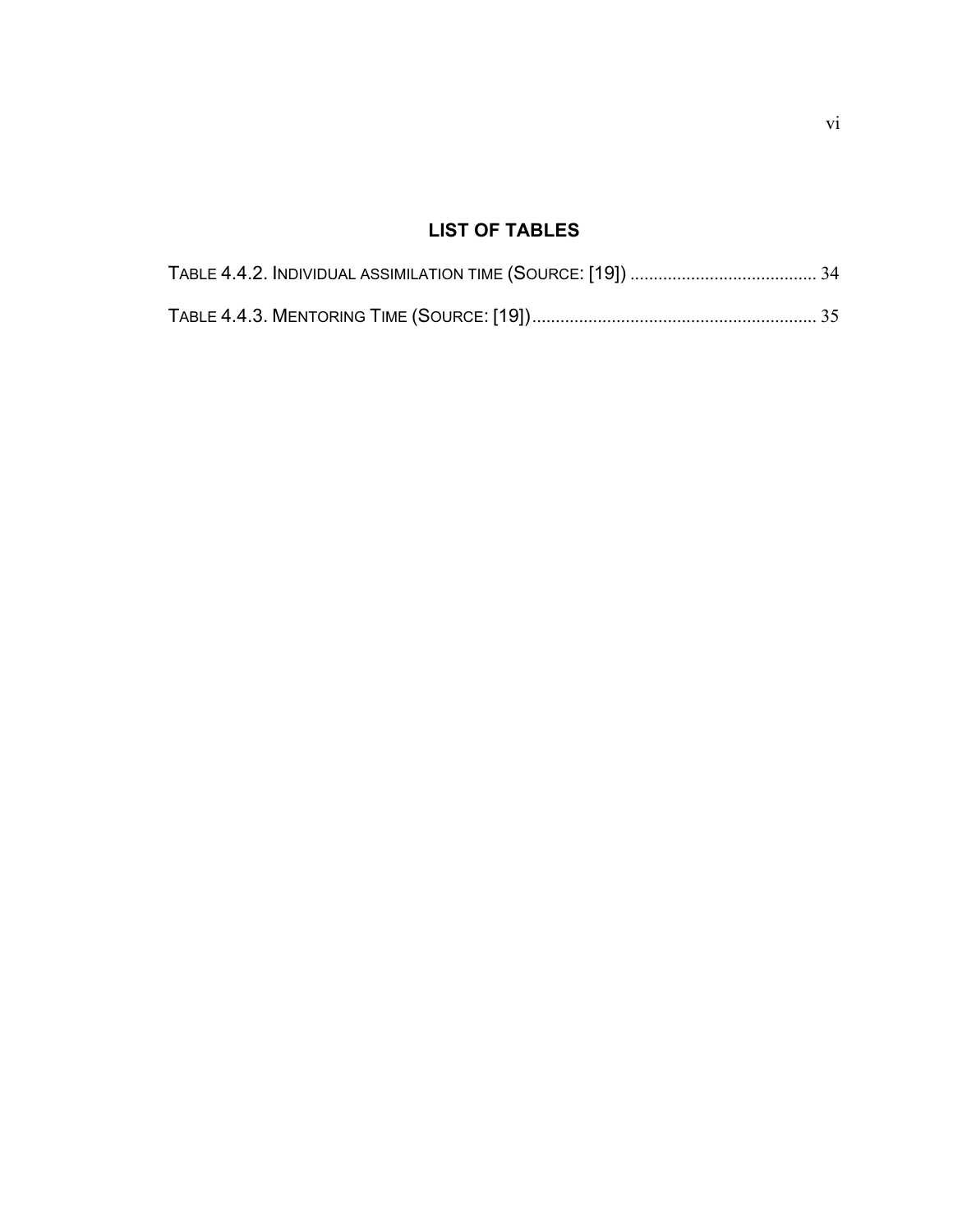# **LIST OF FIGURES**

| FIGURE 3.1. MEASURABLE MILEPOSTS FOR A 12 MAN-MONTH EFFORT (SOURCE: [3]). 16 |
|------------------------------------------------------------------------------|
| FIGURE 3.2. MISESTIMATING IN FIRST PART OF THE TASK (SOURCE [3]) 17          |
|                                                                              |
|                                                                              |
| FIGURE 4.1. EFFORT DELIVERY RATE VERSUS TIME (SOURCE: [19])  30              |
|                                                                              |
|                                                                              |
|                                                                              |
|                                                                              |
| FIGURE 5.5. PAIRING COMBINATIONS FOLLOWED BY DEVELOPMENT TEAMS  48           |
|                                                                              |
|                                                                              |
| FIGURE 6.1. INDIVIDUALS WORKING ON A TASK AND THE INTERCOMMUNICATION EFFORT  |
|                                                                              |
| FIGURE 6.2. PAIRS WORKING ON A TASK AND THE INTERCOMMUNICATION EFFORT  57    |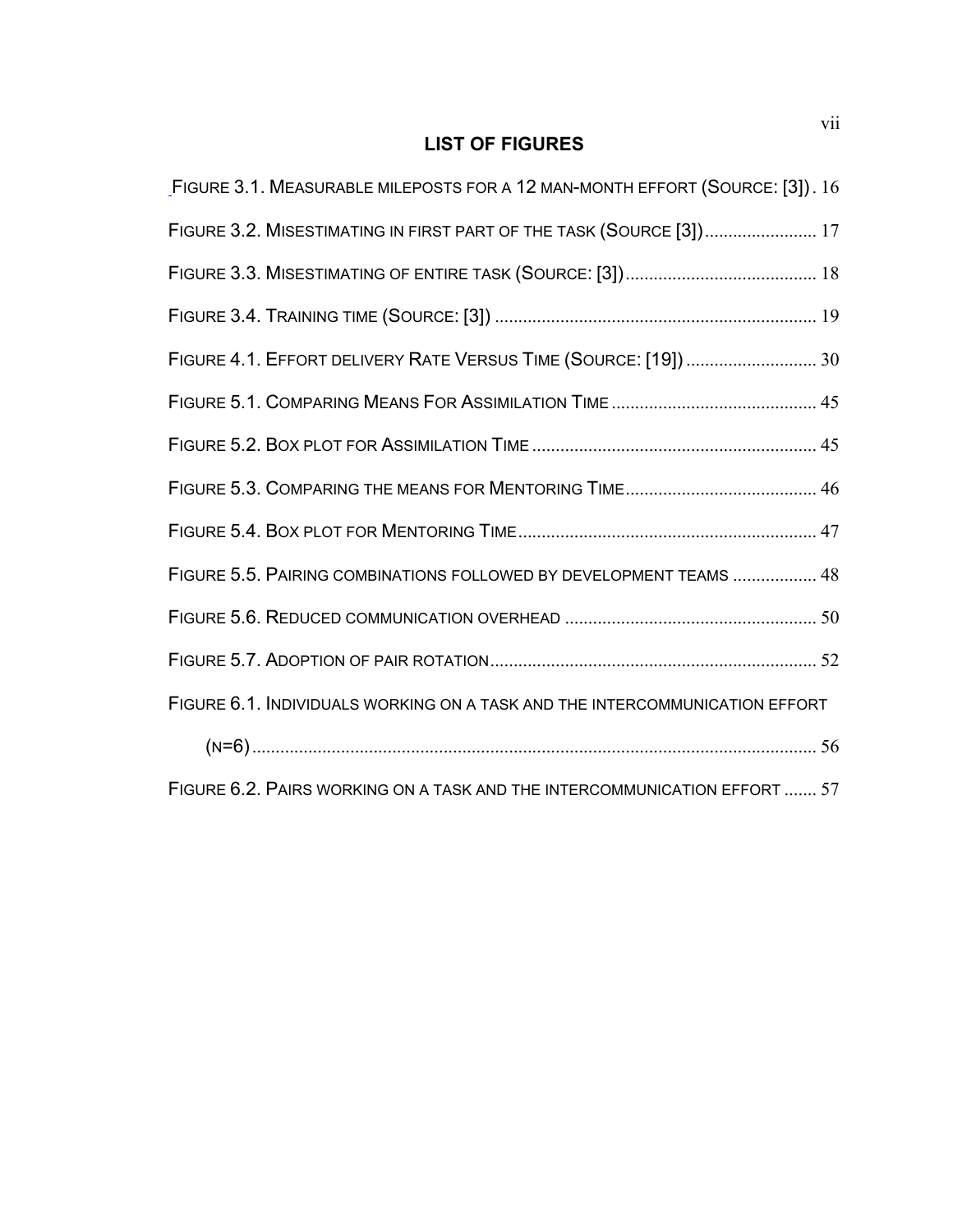## **1. Introduction**

#### **1.1 Research Motivation**

Software projects often run behind schedule and over budget. A Standish Group [1] study shows a staggering 31.1% of projects are canceled before they are ever completed. Further results indicate 52.7% of projects cost 189% of their original estimates. Only 16.2% of software projects are completed on time and on budget. And, even when these projects are completed, many reflect no more than a mere shadow of their original specification requirements. Projects completed by the largest American companies have only approximately 42% of the originally proposed features and functions [1].

Furthermore, late delivery of software prevents the use of the software and opportunity to make profits from the product. These lost opportunity costs are not measurable, but could easily be in the trillions of dollars. The Standish Group also estimated that in 1995 American companies and government agencies spent \$81 billion for canceled software projects. These same organizations paid an additional \$59 billion for software projects that were completed, but exceeded their original time estimates [1].

While software technologies, processes, and methods have advanced rapidly, software engineering remains a people-intensive process. As a result, there is much emphasis on techniques for managing people, technology, resources, and risks. Often, organizations emphasize having an informal work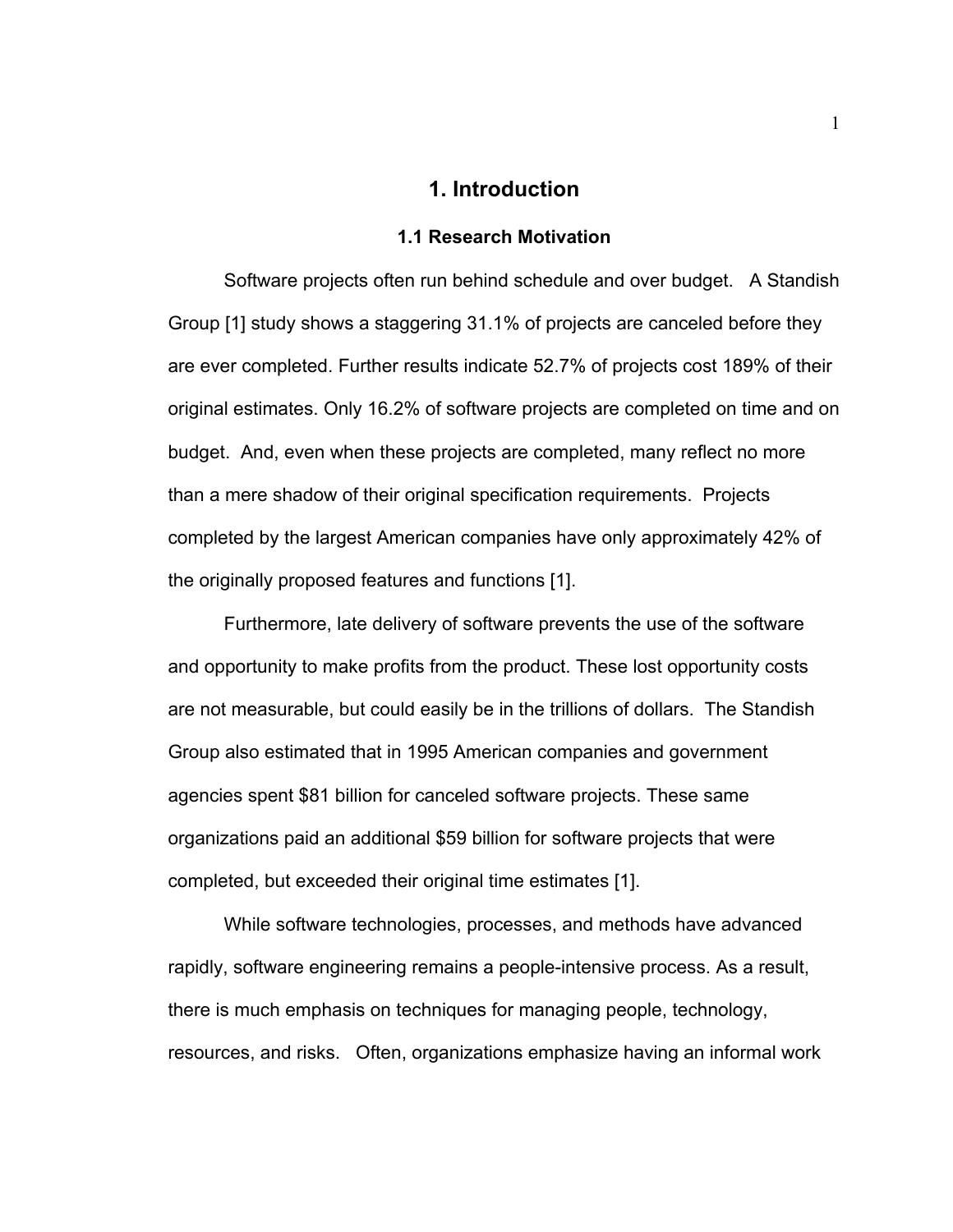environment to facilitate interactions amongst colleagues and peers; these organizations promote teamwork, training, collaboration etc.

Teams often encourage knowledge sharing between members who have diverse intellectual and occupational backgrounds. Research studies [2] indicate that team collaboration is known to have a positive effect on the team morale and productivity, which improves the workplace environment. By applying knowledge management techniques, such as knowledge discovery, knowledge capture, and information retrieval and extraction, companies and organizations can improve their ability to create, acquire, disseminate, and retain knowledge; thereby enabling them to make effective decisions, control complexity, and improve productivity.[2] By disseminating individual's knowledge throughout an organization, knowledge loss due to employee turnover can be minimized. With the realization of the value of knowledge assets, companies and organizations increasingly seek to implement knowledge management techniques to increase their effectiveness [2]. Knowledge management techniques can be useful in software project management to facilitate on time product delivery.

In the book, *The Mythical Man Month*, Frederick Brooks [3] discusses the reasons why software projects fall behind schedule. Brooks states that projects are late for two main reasons: incorrect estimating or poor change control management. In addition, he asserts Brooks' Law, "*Adding manpower to a late software project makes it later.*" Under the assumption that adding workers to a team will allow more work to be done, typically more developers are added to a late project. However, Brooks explains that this reasoning is flawed. There are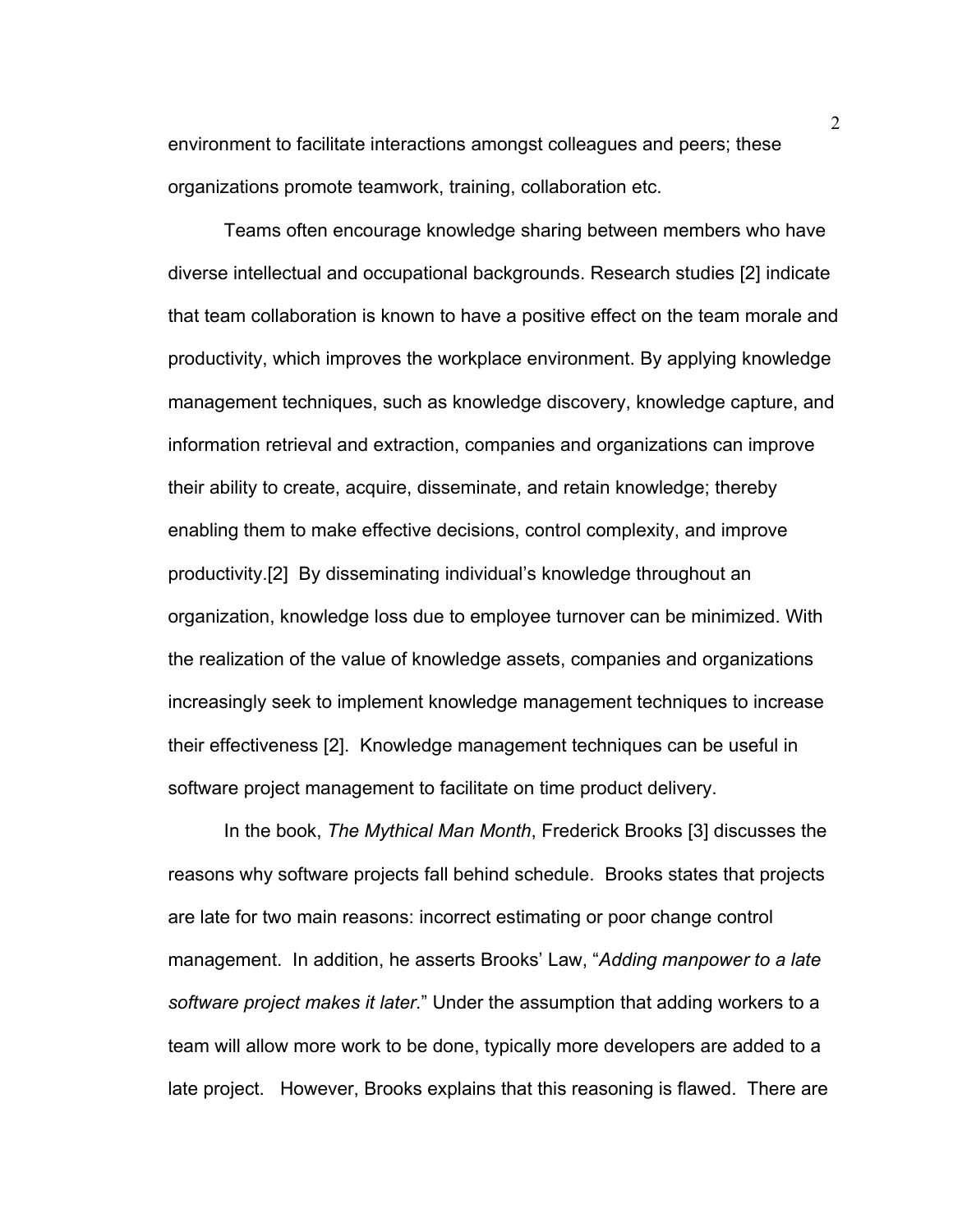three important factors that explain why more man-power does not necessarily mean more work is effectively accomplished:

- 1. **Increased training costs.** This cost varies linearly with the number of people.
- 2. **Increased assimilation time**. This cost varies linearly with the number of people.
- 3. **Increased communication overhead.** This increases non-linearly as more people are added to a team.

When new people are given tasks to be performed, they need training on the technology, the goals of the effort, and the overall strategy. They cannot immediately undertake tasks and contribute to the project. They require some time in order to be assimilated. As a result, new team members start off with a lower productivity, which gradually increases with training. Also, more members on a team imply increased intercommunication overhead when tasks are interrelated; team members must speak with all other team members. When more people are added to a team, it is observed that amount of code generated per programmer decreases [4].

When a project is in its final implementation stage, the tasks are fairly complex and require experienced developers [5]. There is a tendency for managers to assign late tasks to new people, thereby attempting to bring in the end-date of a project [5]. A new recruit added at this point is not able to complete tasks assigned to him due to lack of familiarity with the project. This further reduces productivity. This negative impact leads to a cycle: net negative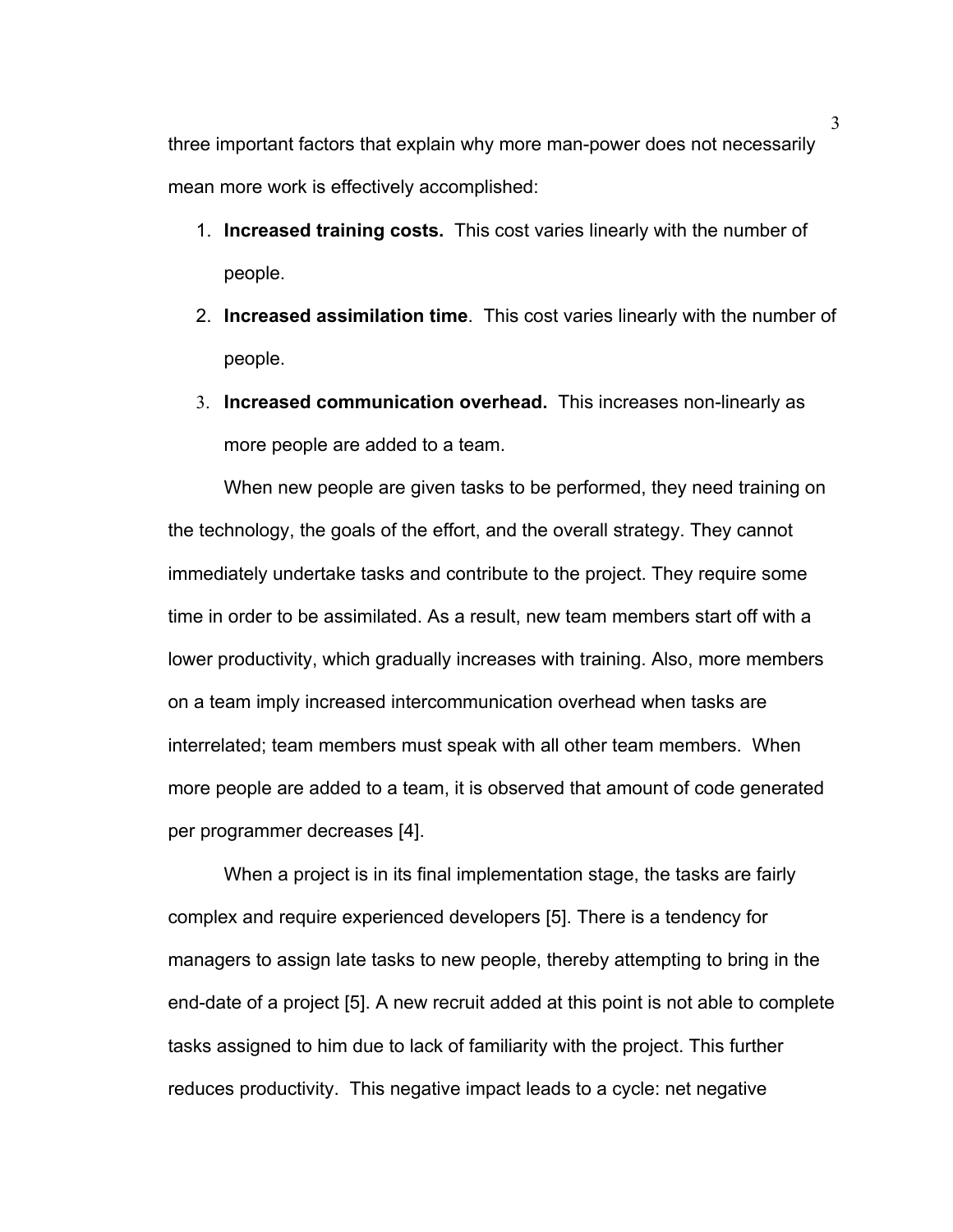productivity creates delays, which motivates additional hiring, which leads to severe losses in productivity, further delays, more hiring and so on [5] .

This research study investigates the effects of pair programming on the factors affecting Brooks' Law: training, assimilation, and intercommunication time. With pair programming, two programmers working side-by-side at one computer, collaborating on the same design, algorithm, code, or test. One programmer is the driver, controlling the input device (keyboard and mouse) to produce the design or code. The other programmer is the navigator, continuously and actively examining the driver's work. This research investigates the potential of pair programming to alleviate the effects of training, assimilation, and intercommunication costs:

• **Training**. A person new to a project cannot start contributing immediately towards the overall productivity. Thus, the time spent on training is significant and has to be considered in project schedule estimation. New team members are generally trained by a mentor, an experienced peer, who is familiar with all the project details. The mentor introduces the new member to project details as well as non-technical matters of how to be effective and successful in the organization. While mentoring, the experienced peer spends time with the new recruit, which has a negative impact on his or her own productivity. For non-pair programming, the mentoring time is the fraction of the day spent with a mentor during the assimilation period. Pair programming allows the mentor to continue to work on his tasks while at the same time he or she introduces the task

4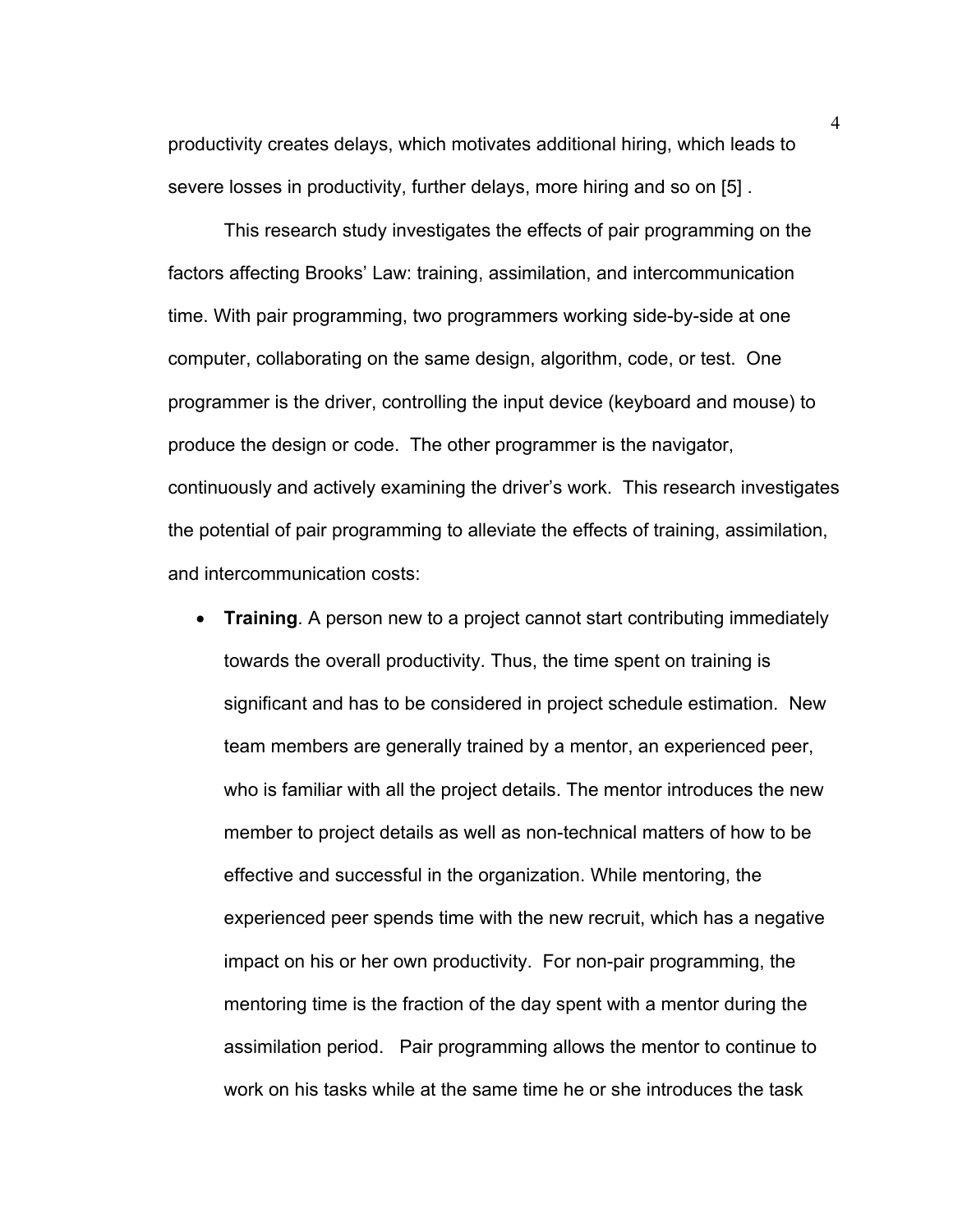details to the new team member. With pair programming, the mentoring time is the fraction of the day spent when the experienced person pairs with a new person vs. when the mentor pairs with another experienced person.

- **Assimilation time.** This is the time required for a new project staff member (who already possesses the necessary knowledge and skills) to become an effective, contributing team member. This includes helping a new recruit understand project-specific facts, such as facility layout, policies, procedures, development domain, and development and the test environment.
- **Intercommunication time.** Intercommunication time includes verbal communication, documentation, and any additional work required to communicate, formally or informally, among the team members. Introducing informal means of communication within a team is a good way to reduce communication overhead. Rather than involving all team members in formal meetings, having on-the-spot discussions with only the concerned team members saves time. Human communication is a very essential in software development; it can be viewed as essential part of the job or as an overhead [5]. We view it as essential. Even though communication does play a huge part in project development process, there are methods to reduce communication overhead, as explained in this thesis.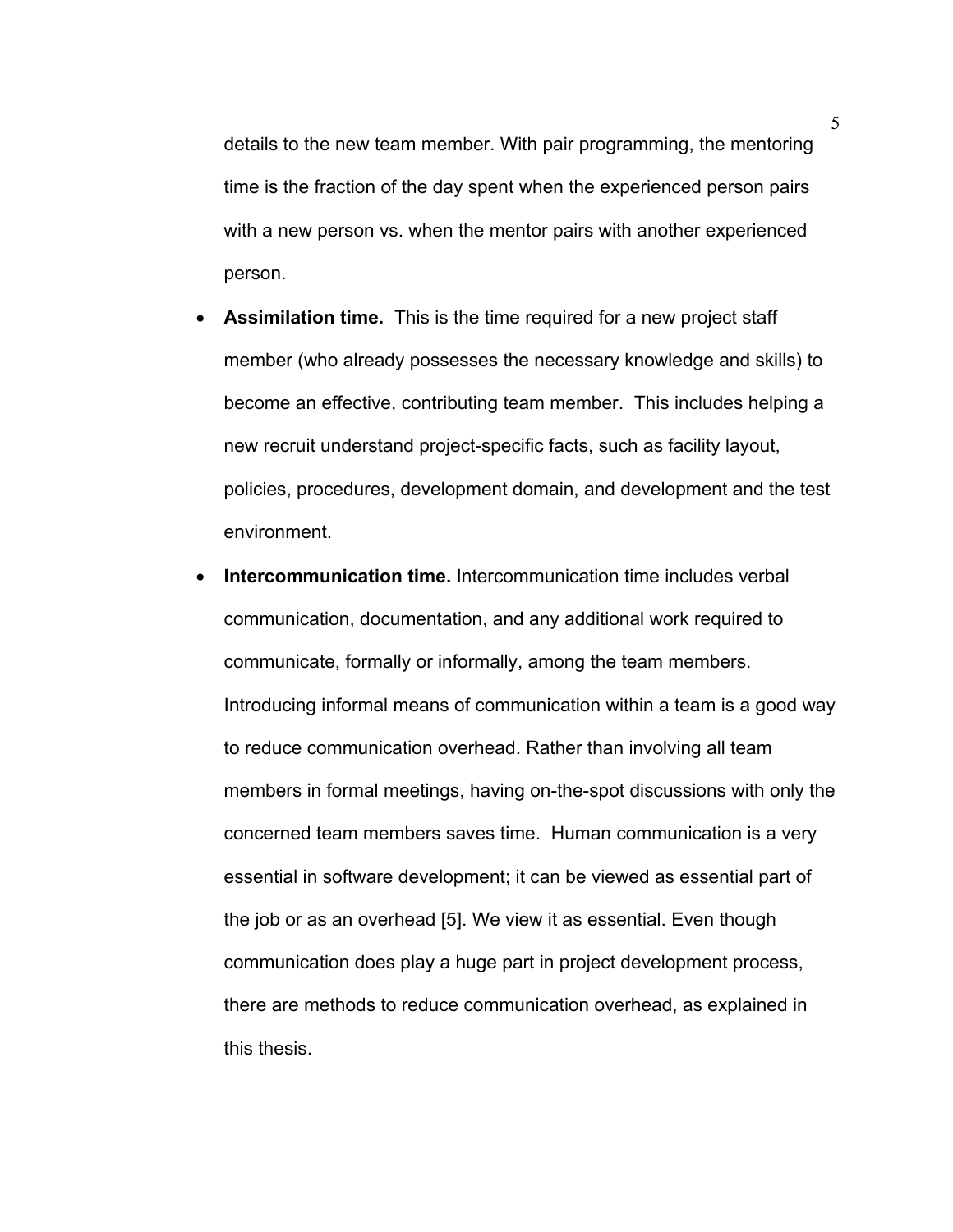## **1.2 The Research Approach**

The objective of this research is to analyze the effects of pair programming on the factors affecting Brooks' Law, to see if pair programming has a positive effect on, mentoring, assimilation and communication overhead. Specifically, we investigate the following hypotheses:

- Pair programming reduces intercommunication time within a team.
- Pair programming reduces mentoring time when new members are added to a team.
- Pair programming reduces assimilation time when new members are added to a team.
- Manpower can be added to a late software project provided the additional useful effort delivered to the project is adequate to achieve the desired schedule. Pair programming can make this more achievable.

The impact of pair programming on intercommunication is examined by charting the number of communication paths on a team and via mathematical modeling. Mentoring and assimilation factors were examined based on survey results and a mathematical model developed by Stutzke [19].

## **1.3 Summary of Remaining Chapters**

Chapter 2. PAIR PROGRAMMING introduces pair programming, explaining the practice of pair rotation, in which pairs regularly change partners. Pair rotation helps new team members to learn project-related aspects more effectively through face-to-face communication.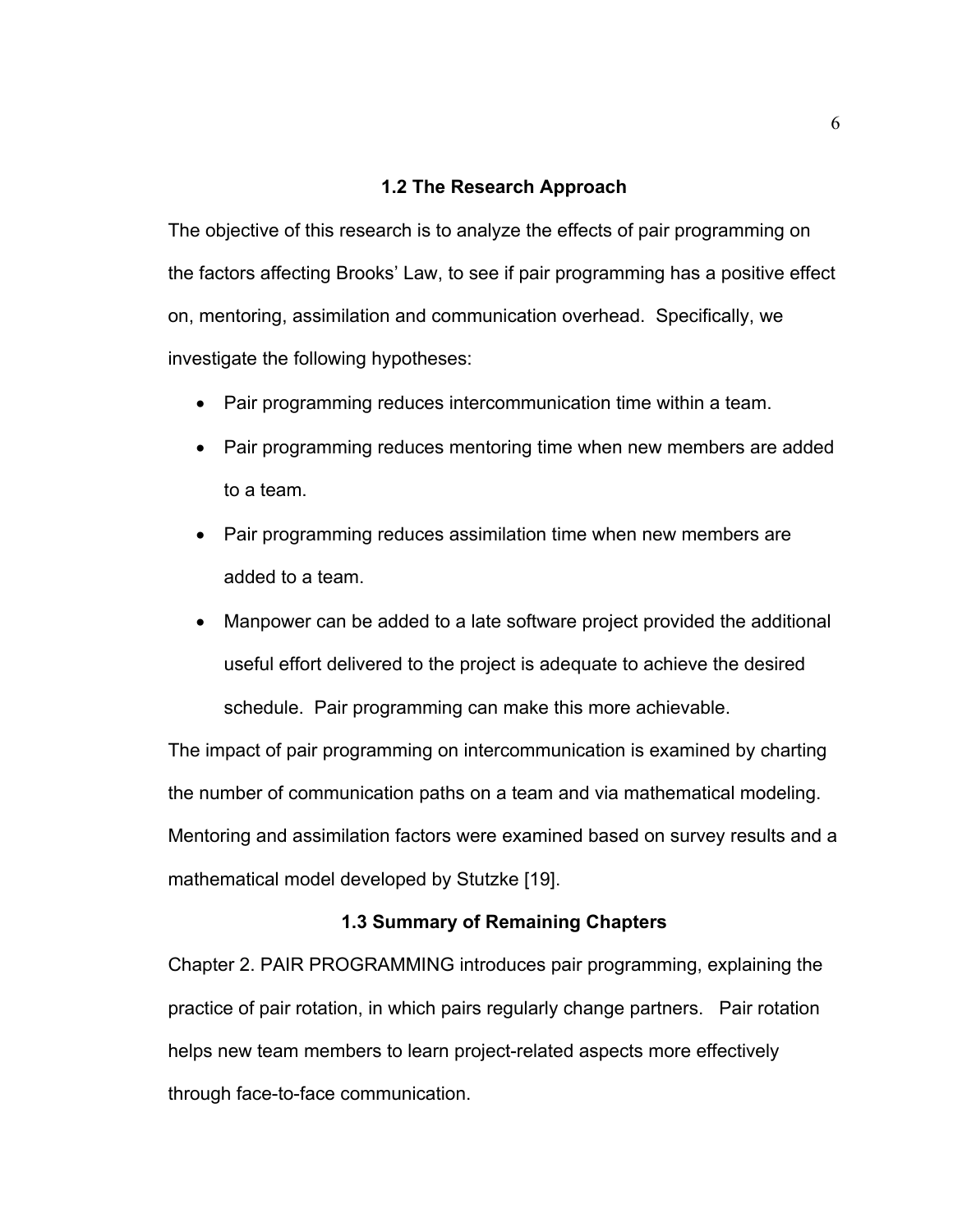Chapter 3. BROOKS' LAW contains an explanation of the law and the effect of factors such as assimilation, communication overhead and training of newly hired work force.

In the past two decades, there have been several analyses of Brooks' Law [3]. Chapter 4. STUTZKE'S MATHEMATICAL MODEL presents one such analysis. The model analyzes the process and costs of assimilating new team members, including the costs associated with the diversion of their mentors from the project task itself.

Chapter 5.SURVEY RESULTS contains an analysis of the data obtained by the surveys with respect to assimilation and mentoring times.

Chapter 6. PAIRING AND INTERCOMMUNICATION. The chapter discusses the effects of pair programming on communication overhead and explains how communication overhead is reduced, as it cuts the necessary communication paths nonlinearly.

Chapter 7. STUTZKE'S MODEL REVISITED. In this chapter, we use the model to study the effects of pair programming on the assimilation and mentoring times and compare these results with those in a non-pairing environment.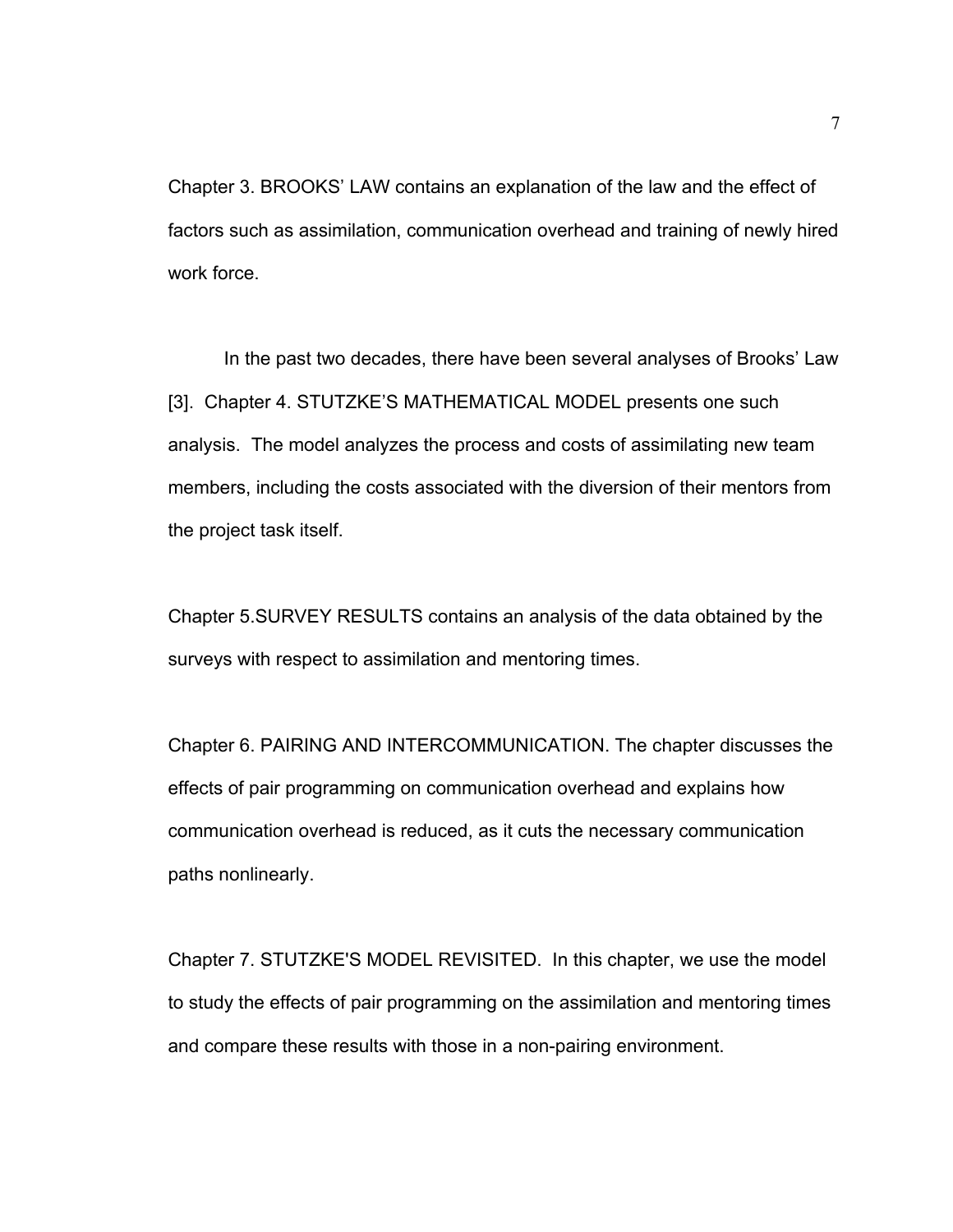Chapter 8.CONCLUSIONS summarizes the conclusions and contributions of the thesis.

Chapter 9. FUTURE RESEARCH suggests future research in areas of pair programming.

APPENDIX. Two appendices provide the detailed survey questions from both surveys administered to perform this research.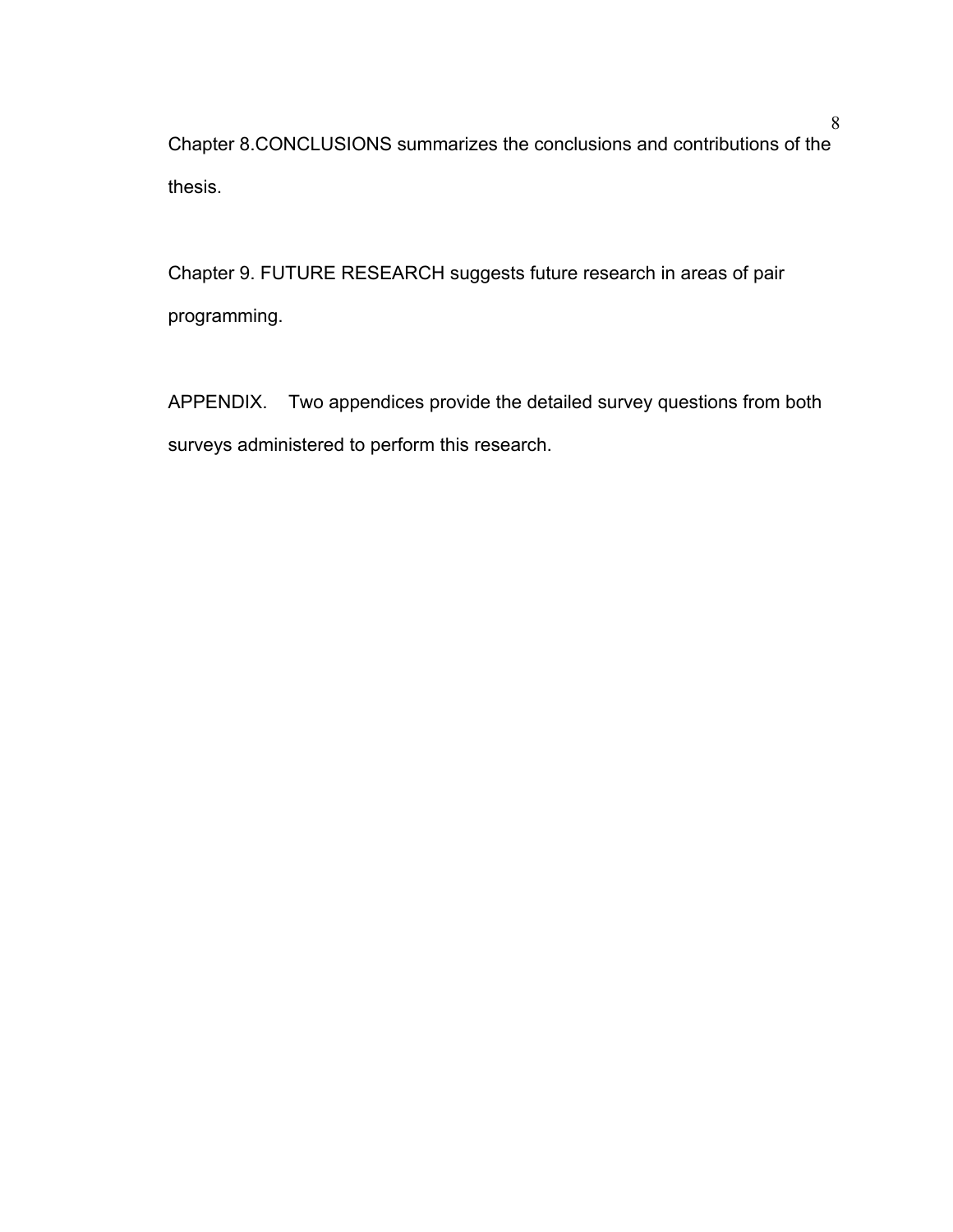#### **2. Pair Programming**

*"There is no "I" in the word team." Anonymous* 

## **2.1 Pair Programming**

Pair programming is a style of programming in which two programmers work side-by-side at one computer, continuously collaborating on the same design, algorithm, code, or test. One person, called the *driver*, is responsible for typing at the computer or documenting a design. The other partner, called the *navigator*, has many jobs: he or she observes the work of the driver, looking for tactical and strategic defects in the work of the driver. Tactical defects are syntax errors, typos, calling the wrong method, etc. Strategic defects are identified when the driver is perceived to be headed down the wrong path (e.g., what they are implementing will not achieve the desired result). The navigator is the strategic, long-range thinker. The navigator must adopt an objective point of view so as to think strategically about the work's direction. Additionally, the driver and the navigator can brainstorm on-demand at any time [6]. Even when one programmer is significantly more experienced than the other, it is important to take turns driving, lest the observer feels out of the loop or unimportant. The navigator is not a passive observer, instead he/she is always active and engaged [7].

Pair programming has been practiced sporadically for many years [6]. However, pair programming has recently been popularised by Extreme Programming (XP) a lightweight, agile software development methodology [8]. Pair programming is one of the twelve practices of Extreme Programming.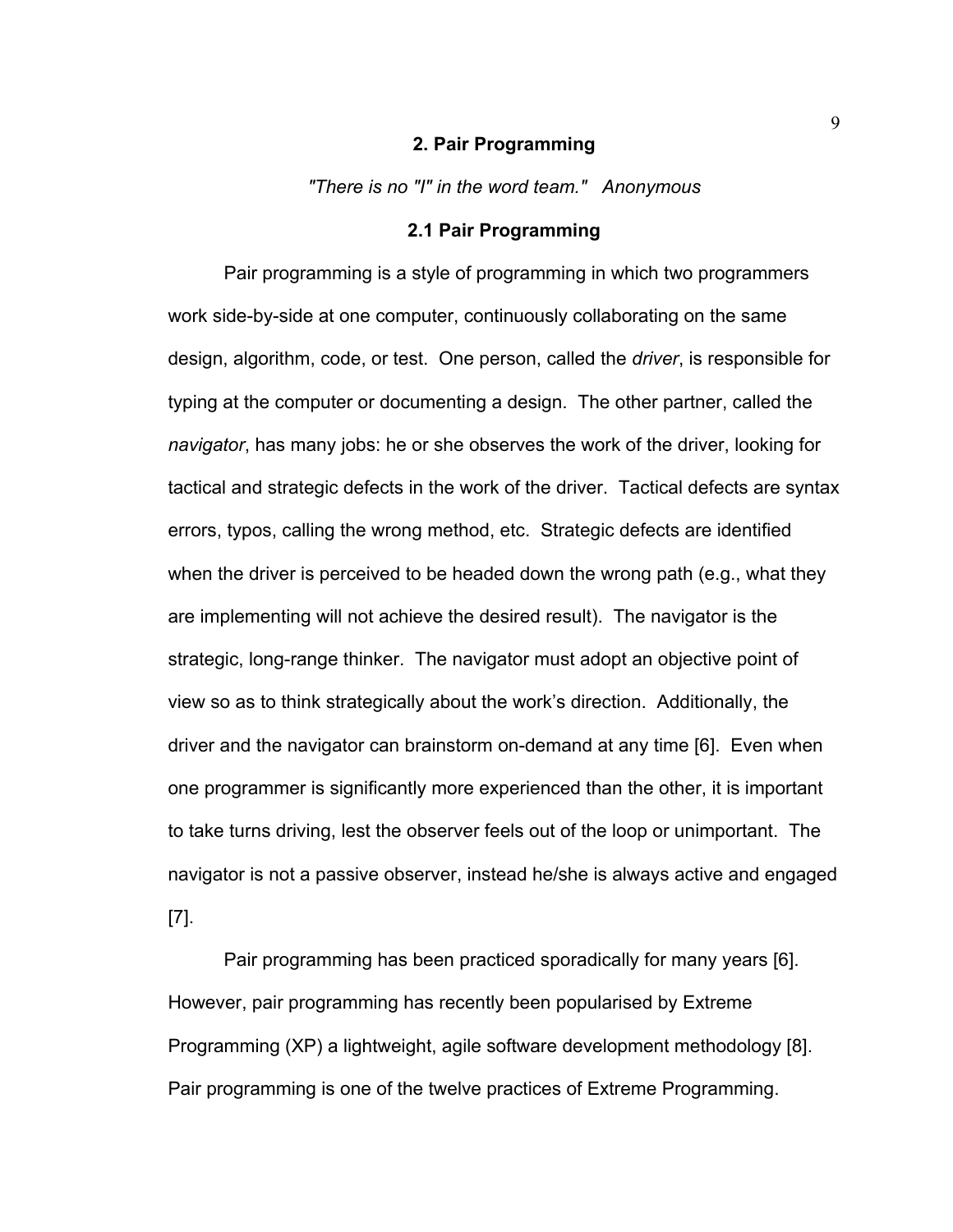*XP advocates pair programming with such fervour that even prototyping done solo is scrapped and re-written with a partner. One key element is that while working in pairs a continuous code review is performed, noting that it is amazing how many obvious but unnoticed defects become noticed by another person watching over their shoulder. Results demonstrate that two programmers work together more than twice as fast and think of more than twice as many solutions to a problem as two working alone, while attaining higher defect prevention and defect removal, leading to a higher quality product [9].* 

## **2.1.1 Benefits of Pair Programming**

Investigative studies [10] have shown that pair programming has inherent benefits, including:

- Continuous Reviews. Pair programming's shoulder-to-shoulder technique serves as a continual design and code review, leading to more efficient defect removal rates as compared to two solo programmers.
- Problem solving. Experienced pairs refer to the team's ability to solve "impossible" problems faster.
- Learning. Pair programmers repeatedly cite how much they learn from each other [9].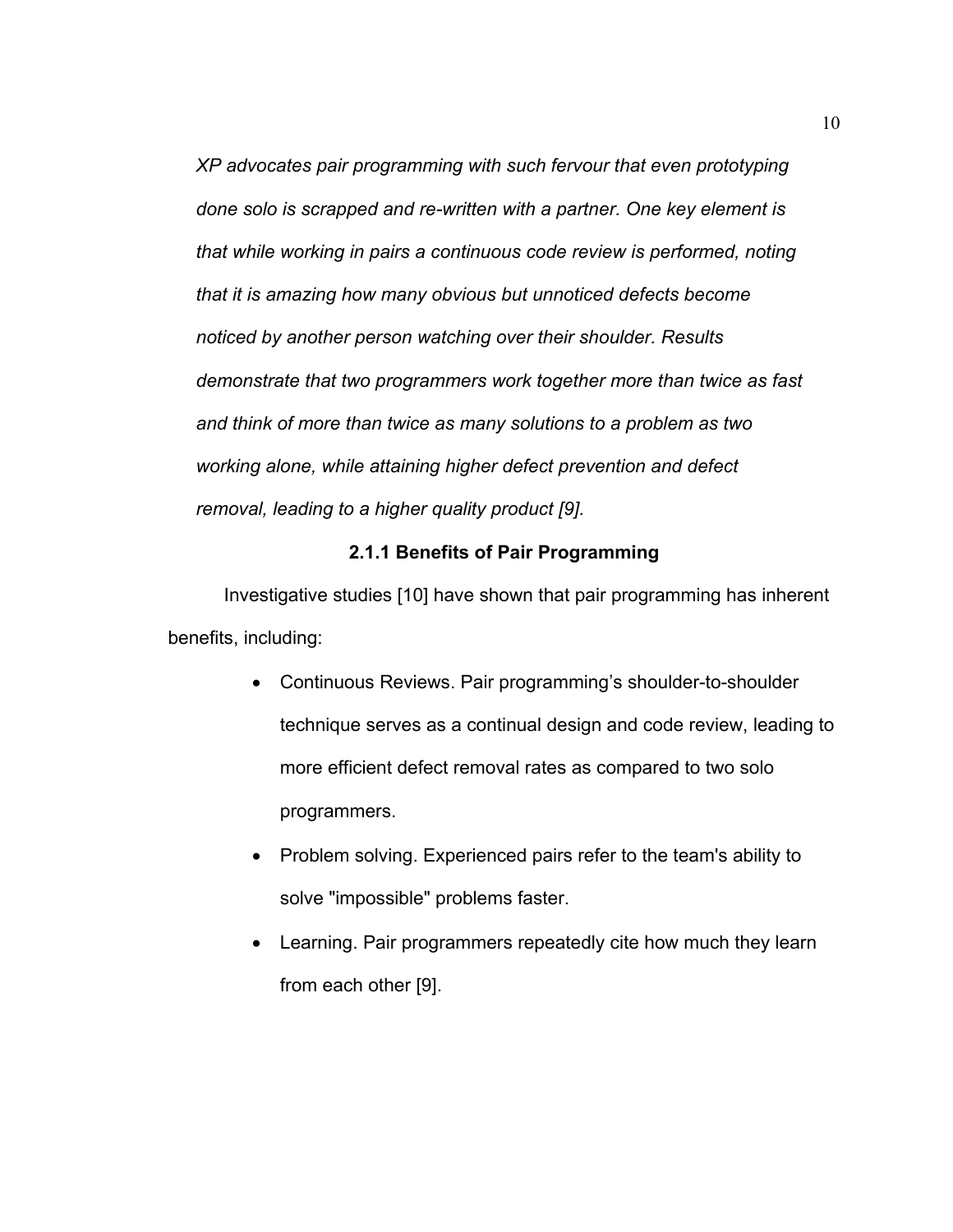- Team Building and Communication. Pair programmers become more familiar with each other, which serves to improve team communication and effectiveness.
- Knowledge Management. Research shows that pair programming is an effective Knowledge Management technique [2]. In the course of pair programming, multiple programmers are exposed to each piece of code, reducing the impact of losing staff. When a pair is split, they both take domain and coding knowledge to other programmers that they pair with in the future. The continual interaction between pair programmers provides an environment that promotes knowledge sharing, and collaborative knowledge discovery [2].
- Quality and Productivity. Studies have demonstrated through anecdotal, qualitative and quantitative evidence that incorporating pair programming into a software development process will help yield software products of better quality in less time with happier, more confident programmers [13]. Developers are less likely to produce defective code, because a teammate is watching them. Developers are less likely to spend time on things other than work; therefore productivity increases [10].

Experimental results on pair programming were obtained from a structured experiment with advanced undergraduate students conducted at the University of Utah in 1999. This study showed that pairs developed better quality code faster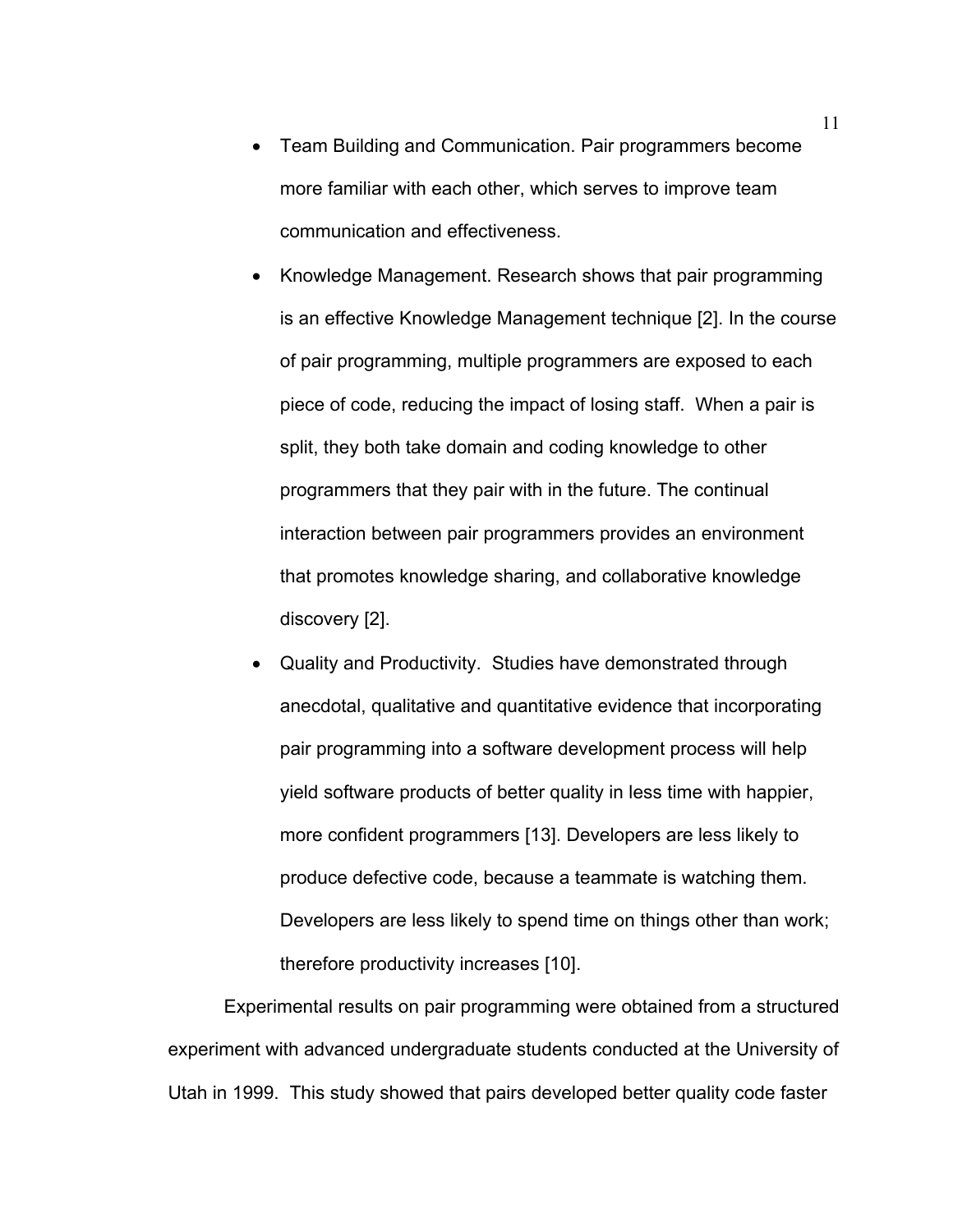with only a minimal increase in prerelease programmer hours. [10] Initially, the students took, on average, 60% more programmer hours to complete the assignment when compared to individual programmers. After an initial adjustment period, the additional time decreased dramatically to a statistically insignificant minimum of 15%. Because the pairs worked in tandem, they were able to complete their assignments 40-50% more quickly [11].

"Two heads are better then one" is an age-old adage. When people need information or are attempting something new, they often intuitively contact peers or colleagues who have the information or who have had a similar experience. In this way, information can be acquired in a short time and valuable insights can be gained. Pairing contributes to knowledge sharing amongst the team members. Research in the area of knowledge management and pair programming by Palmieri [2] demonstrated a statistically significant positive correlation between the amount of pair programming performed and the effectiveness of the knowledge dissemination in the respondent's company or organization.

Consider a software development team working on a project that has a new software framework to be implemented. One person on the team has the required expertise. The team members will intuitively approach him or her for the details. Once one team member acquires this knowledge, he or she can further explain it to the next person and so on. Pairing with an expert can be beneficial for the whole team; the expert can pass knowledge to the partner in the normal course of doing project development.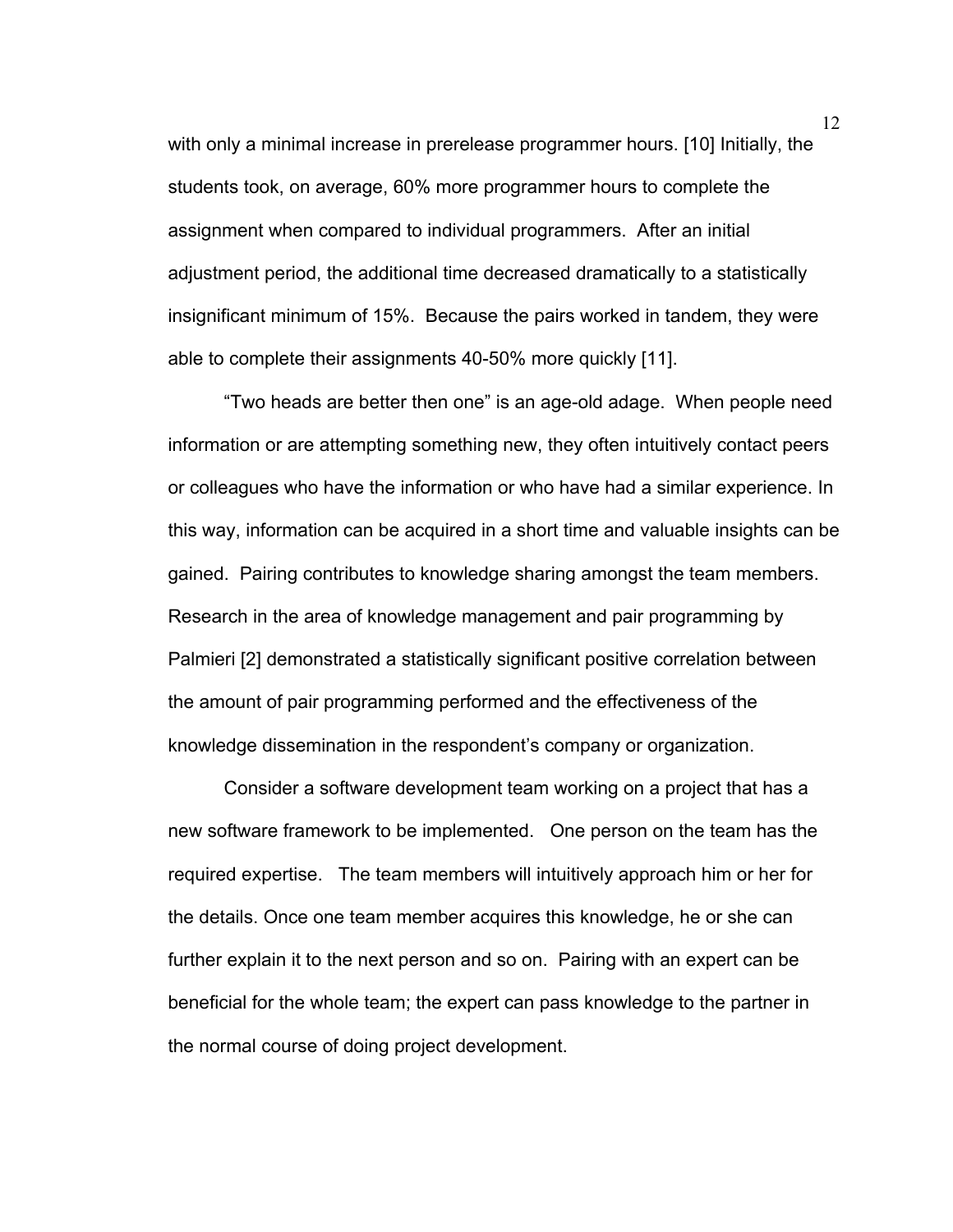#### **2.2 Pair Rotation**

Pairing with one partner for the entire project duration is beneficial, but may not be optimal. The term *pair rotation* is used to denote when team members pair with different team members for varying times throughout a project. The amount of explicit, deliberate communication to coordinate tasks can also be further reduced with pair rotation. Each team member works with other developers and, in the process, explains his work and learns from his or her partner.

The advantages of rotating the programmers are that they learn more about the whole product by pairing with many team members, they team with the person who can help them the most on a particular task, and communication and teamwork increases significantly [6]. Discussions about interfaces are much shorter since programmers are more familiar with each other's code or they pair with the programmer who code interfaces with their own. Rotating pairs offers knowledge management benefits because there are always at least two developers that know about a particular piece of code. Also, the more people that have paired on a particular piece of code, the better the quality will be and the easier it will be to discuss the code or to extend or change it [7].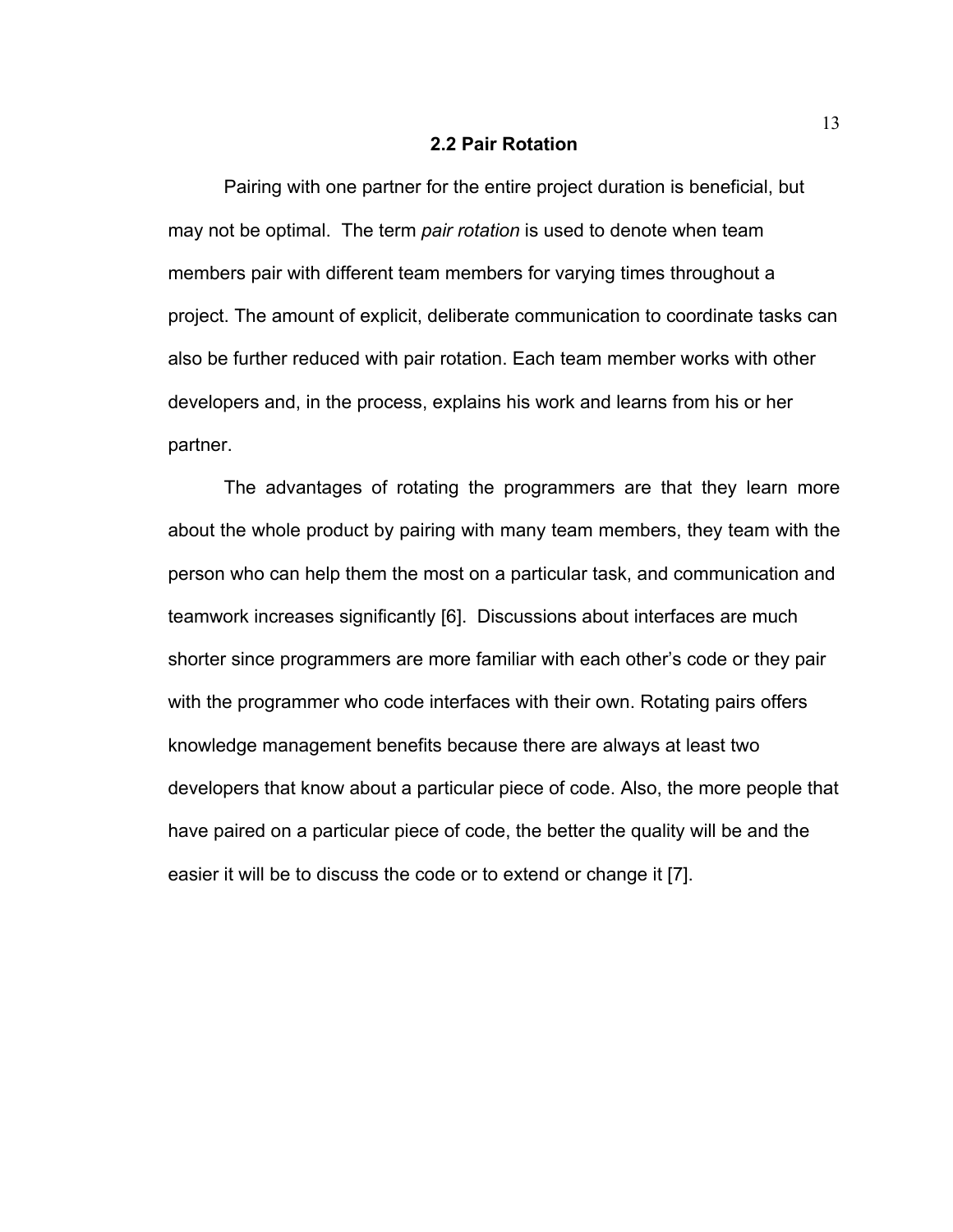# **3. Brooks' Law**

### **3.1 An Introduction to Brooks' Law**

 Fredrick Brooks headed the IBM team that created the first large-scale computer operating system in the early 1960s. Brooks' Law, articulated in his classic *The Mythical Man-Month*, has been widely cited for more than 25 years:

"Adding manpower to a late software program makes it later." [3] He bases his conclusions on the additional linear overhead needed for training and assimilating as well as the nonlinear communication overhead (a function of the square of the number of people) of adding new people to a team [12]. He further explains the various causes for software schedule delays and budget overruns.

> • **Optimism of programmers.** A common reason for overruns is that programmers are often overly optimistic. They will look at a task and determine the minimum amount of time required to achieve that task. The medium is tractable; the programmers expect few difficulties in implementation. But their ideas themselves are faulty, so they have bugs [13]. Too often, programmers do not anticipate the inevitable unforeseen circumstances and obstacles that cause project slippage. Among the most common are: hardware difficulties, resource unavailability, management of others, meetings, and management of personal chores.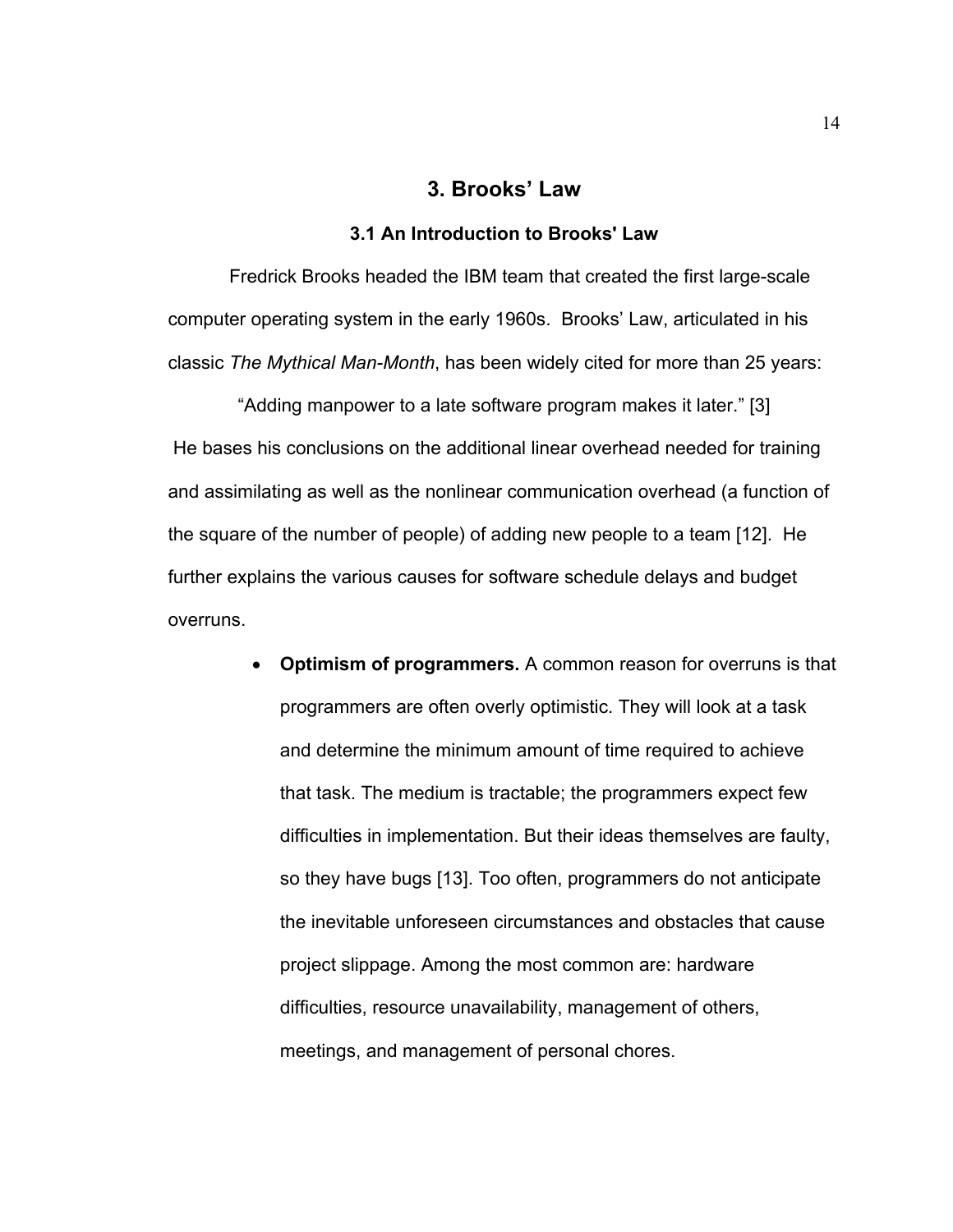- **Confusing effort with progress.** The estimating techniques adopted by project managers are built around cost accounting, and they confuse effort and progress. These techniques imply that more effort leads to increase in progress [13].
- **Poor monitoring of schedule progress.** Techniques proven and routine in other engineering disciplines are considered radical innovations in software engineering [3].
- **Regenerative schedule cycle**. As previously discussed, the first recourse of managers, when they suspect the schedule is tight, is often to add more staff. Adding people to a software project increases the total effort necessary in three ways: the work and disruption of repartitioning tasks among team members, training the new people, and added intercommunication. They fail to call to mind Brooks' long-standing advice: "When schedule slippage is recognized, the natural (and traditional) response is to add manpower. Like dousing a fire with gasoline, this makes matters worse, much worse. More fire requires more gasoline, and thus begins a regenerative cycle which ends in disaster [3]." The number of months of a project depends upon its sequential constraints. Sequential constraints indicate that certain tasks must be completed before others can begin. The maximum number of programmers depends upon the number of independent subtasks. The following example explains the above point.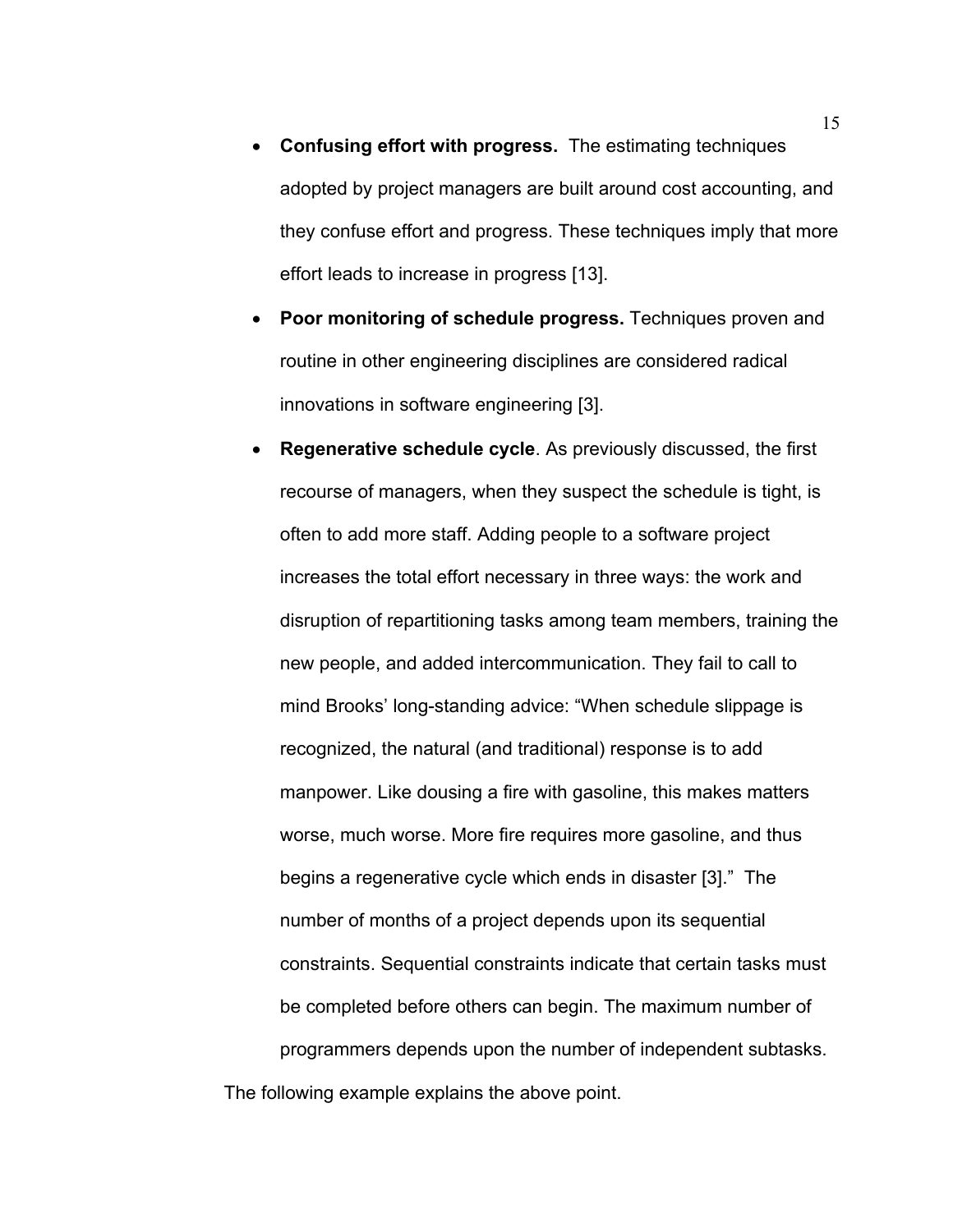Consider a task estimated to be a 12 person-months effort. Three individuals are assigned to the task, thus the task will be completed in four months. There are four measurable milestones (A, B, C, D) which are scheduled to fall at the end of each month [Figure 3.1], taken from [3]



### **FIGURE 3.1. MEASURABLE MILEPOSTS FOR A 12 MAN-MONTH EFFORT (SOURCE: [3])**

Let us suppose the first set of deliverables is not ready until the end of the second milestone. Six person-months of work should have been completed in the first two calendar months, but only three person-month of work was completed. The project manager considers the following alternatives:

1. Assume the task must be completed on time and that only the first part of the task was misestimated. As can be seen from Figure 3.2, taken from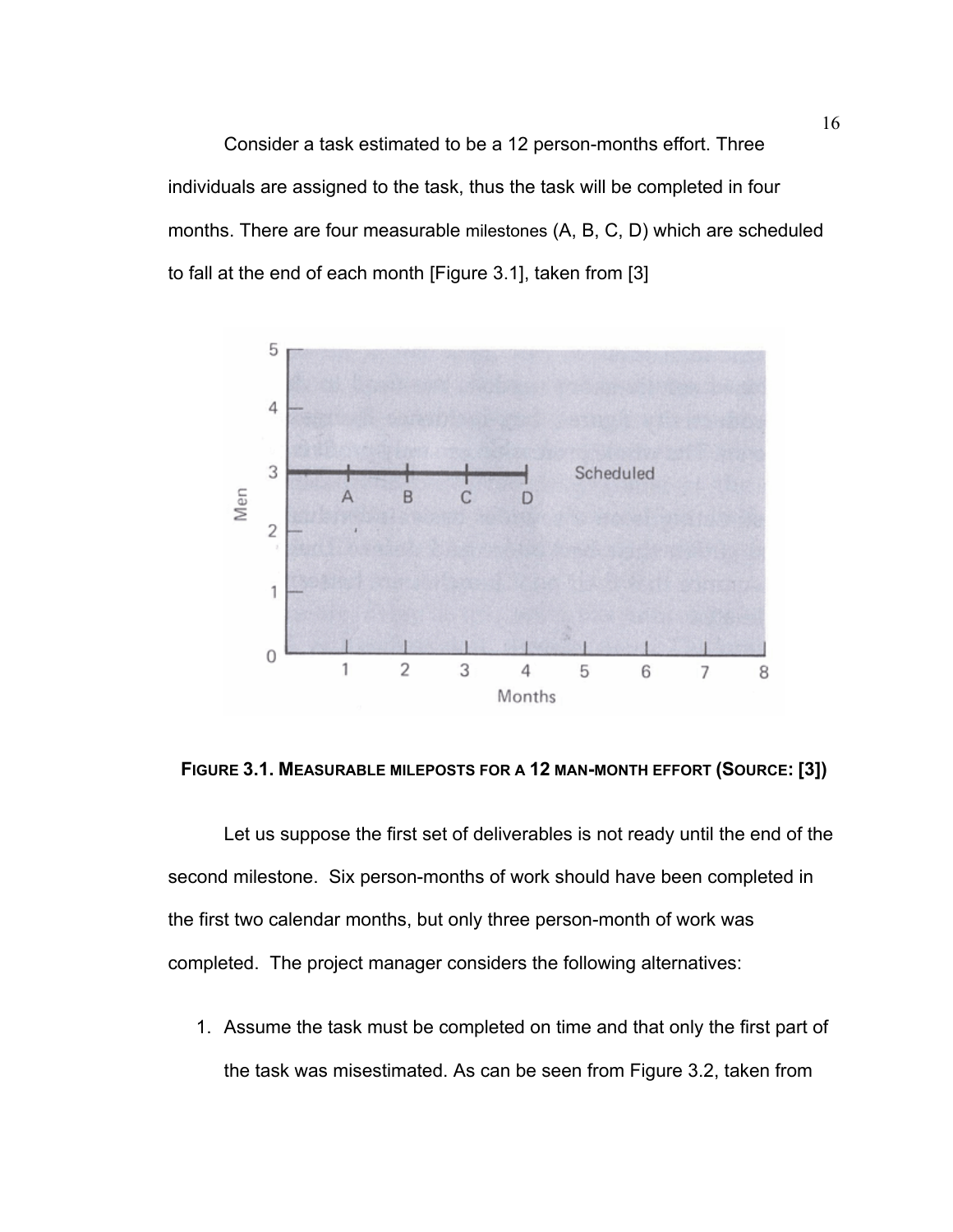17 [3], nine person-months of effort remain and only two months are left to complete the task. The project manager chooses to add two individuals to the existing team of three persons.



**FIGURE 3.2. MISESTIMATING IN FIRST PART OF THE TASK (SOURCE [3])** 

2. Assume the task must be completed on time and the entire task was misestimated. Figure 3.3, taken from [3], below describes the situation. Eighteen person-months of effort remain, with only two months left to complete. The manager chooses to add six individuals to the existing team of three.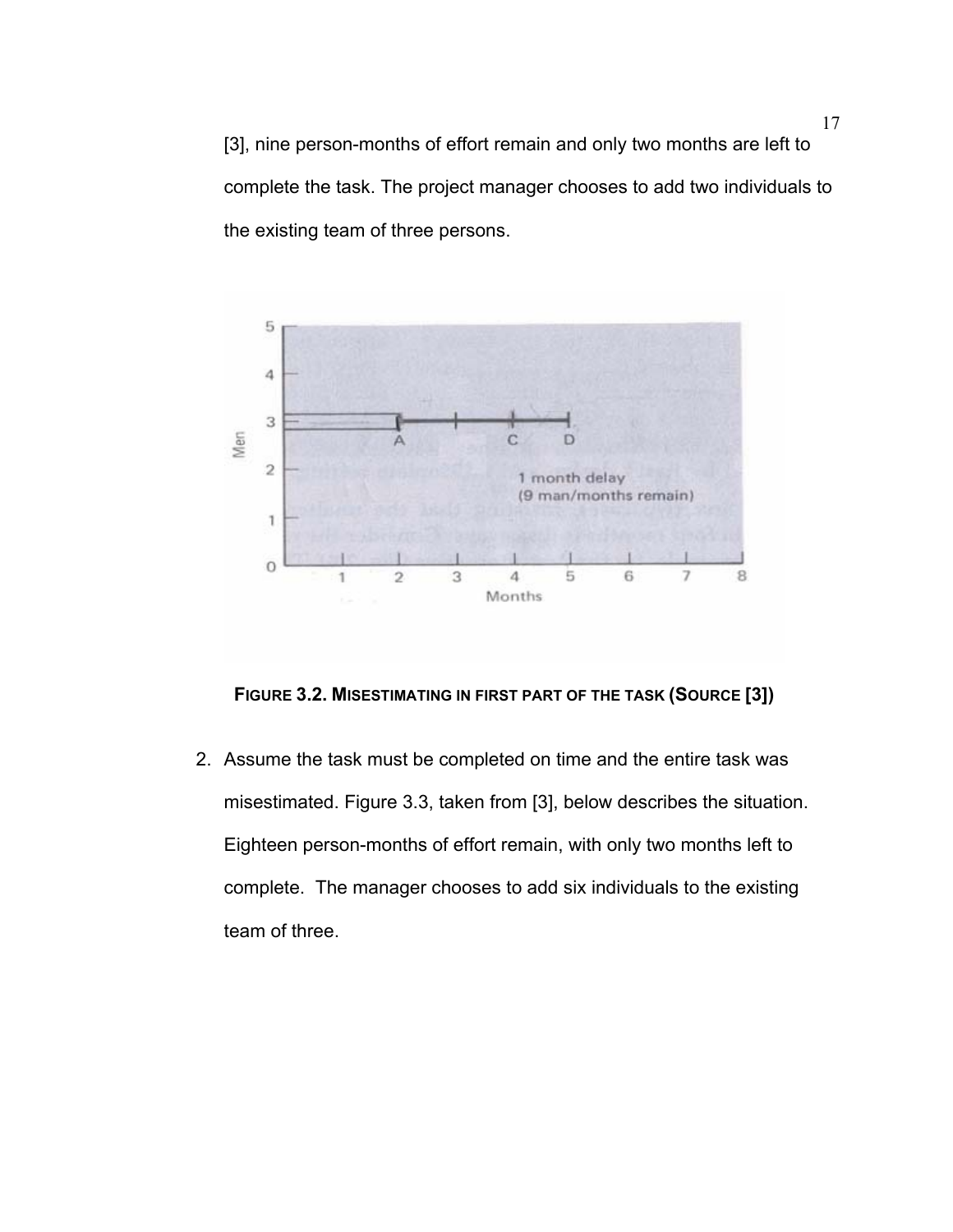

**FIGURE 3.3. MISESTIMATING OF ENTIRE TASK (SOURCE: [3])** 

Let us consider the regenerative effect for the alternative 1. The two new individuals added to the team, however competent, will require training in the task by one of the three experienced individuals. If this training takes one month, three person-months will have been devoted to work not in the original estimate which did not include this training time. Also, the tasks, originally partitioned among three persons, will now have to be repartitioned amongst five persons. As a result, some work already done will be lost, and the system testing must be lengthened.

Thus, at the end of the third month, we have only two (out of the three) experienced persons contributing two person-months of effort. Now seven person-months of effort remain. There are now five trained people with onemonth left to complete the task. Figure 3.4 taken from [3] shows that the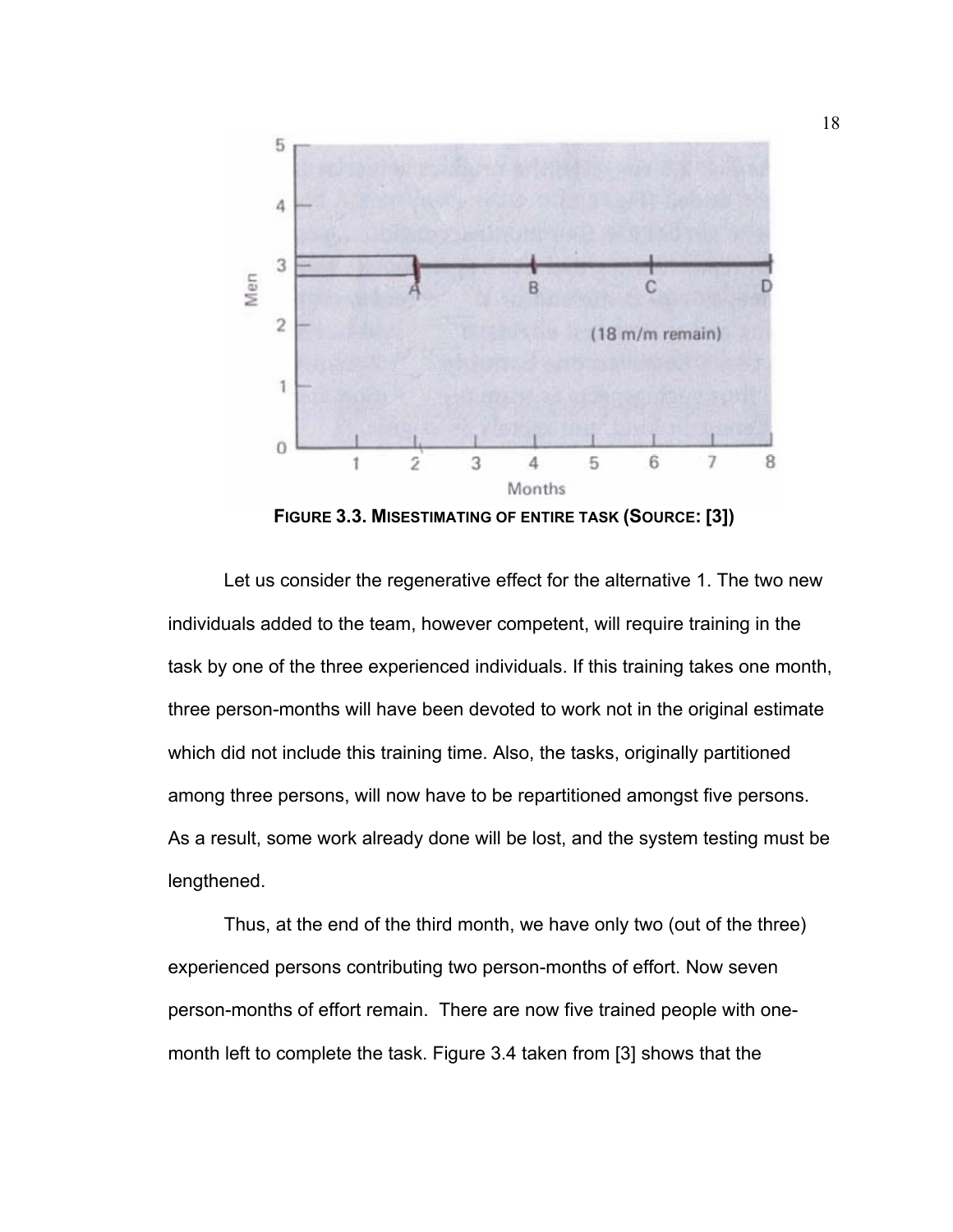19 development effort has not progressed. Thus there is no positive effect of adding the two additional resources.



**FIGURE 3.4. TRAINING TIME (SOURCE: [3])** 

We observe from Figure 3.4, at the end of the third month the situation has still not improved. The first milestone has not been reached in spite of the managerial effort i.e. additional hiring and repartitioning of work. Thus, there will be a strong temptation to repeat the cycle of adding yet more manpower. In alternative 2, the training, repartitioning, and system testing effect will have an even more disastrous effect, leading to a poor quality product.

# **3.2 Strategies for Software Management**

When software projects fall behind schedule, management often adopts certain strategies, such as reducing the software size, increasing the schedule, and/or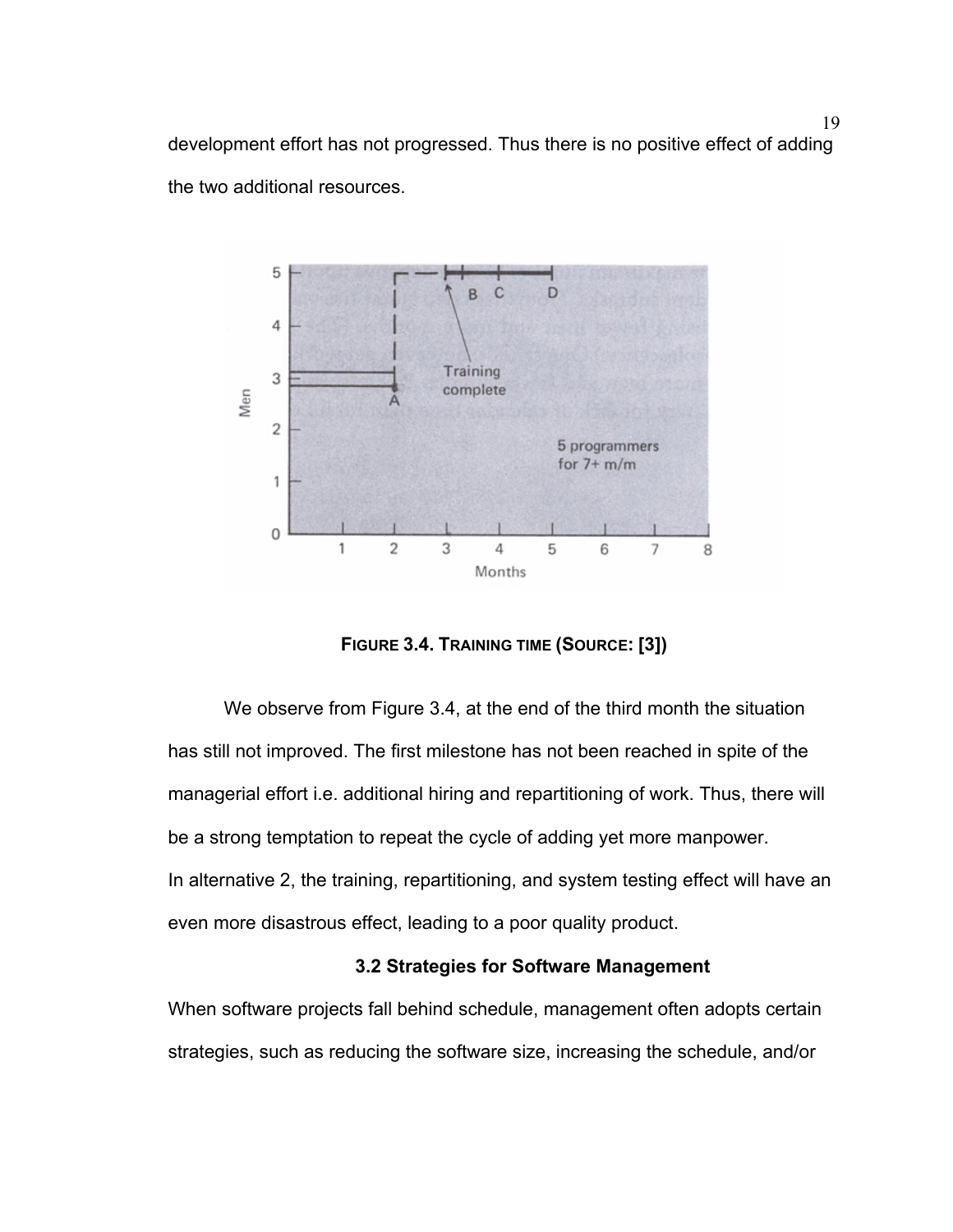increasing the size of the team [14]. Each of these strategies will now be examined.

### **3.2.1 Reduction of Software Size**

There is a distinct correlation between software size, as measured in lines of code (LOC) or function points, and development time, effort (e.g., manmonths, man-years, cost), manpower, productivity, and the number of defects [15]. Software size can be reduced by paring the less essential functions from the software or by deferring the development of functions not needed immediately [14]. Either of these reduces the scope of the project. In order to salvage a troubled project, reducing the size of the software can lead to a reduction in development time, effort, the number of defects, and improvement in programmer productivity.

## **3.2.2 Increasing Project Schedule/Team Size**

According to Brooks, more software programs have gone awry for lack of calendar time than for all other causes combined [3]. Why is this cause of disaster so common? When you set your schedule to the minimum development time, effort is at its maximum to meet deadlines, but the number of defects is also correspondingly high [15].

For the troubled (but salvageable) program, the temptation is to throw additional manpower at the problem and hold the schedule [14]. Instead of adding manpower in a desperate attempt to meet unrealistic schedules, it is advisable to extend the development time. This can substantially reduce the effort (and associated cost) compared to what it would have taken to accomplish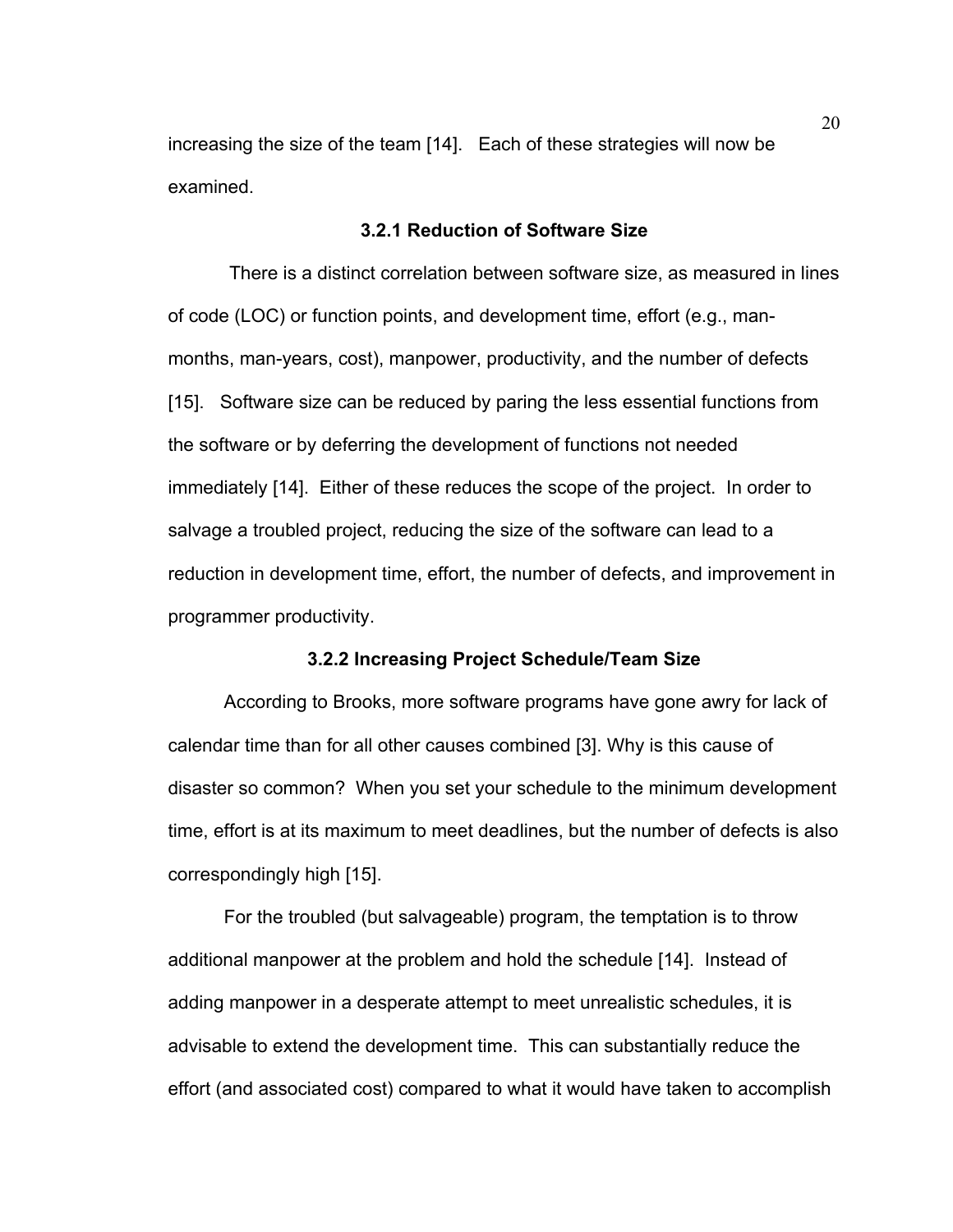21 the task on the compressed schedule [14] . In addition, the number of defects will drop. It has been found for the average project of 100,000 source lines of code, the large teams (more than 20 people) created over five times as many defects when compared with small teams (fewer than five people) [16] . However, extending the schedule timelines is often not possible once the program is well underway. If your program is in the 12th month of a 12-month schedule, it is just too late to decide you should have planned in terms of a 17-month schedule  $[14]$ .

Brooks' well-known observation rings true. The expected advantage from splitting development work among N programmers is O (N) (that is, proportional to N), but the complexity and communications cost associated with coordinating and then merging their work is  $O(N^2)$  (that is, proportional to the square of N) [17].

Let us further analyze the above statement. A study demonstrated the amount of code generated by a single programmer decreases as more programmers are added to a team [4]. Compared to when each programmer worked alone, their productivity decreased 20% when they worked on a team of five and 40% when the programmers work on a team of ten [15] . This was because the time to develop software is generally measured in man months, i.e. the sum of the number of months of each person working on the project. Having two people work on a project for ten months is not the same as having ten people working on a project for two months because of this loss of productivity. The loss of productivity resulting from multiple programmers is due primarily to the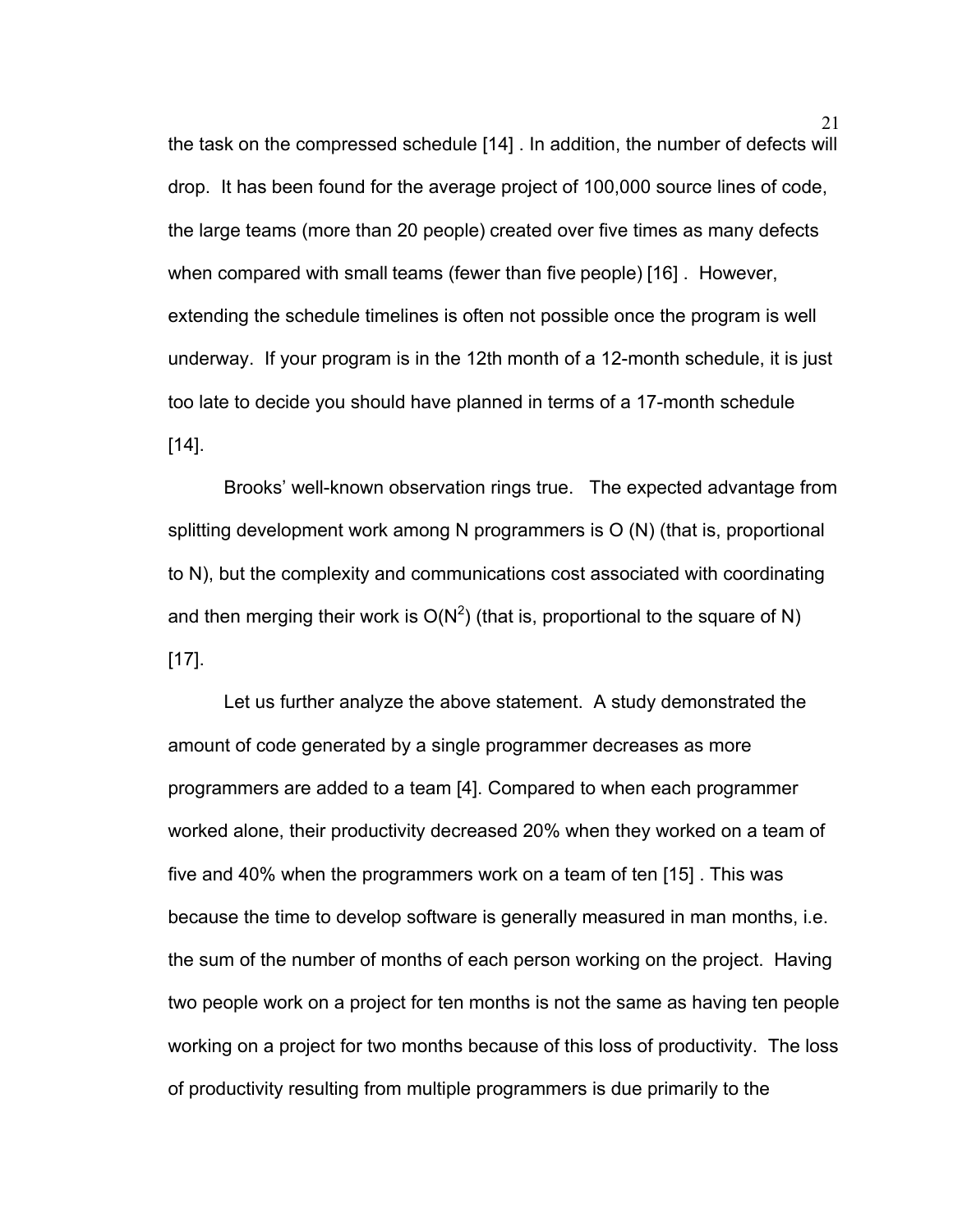increased costs of communication when multiple programmers work on a single project. [4]

Quoting Brooks,

"*Intercommunication is worse. If each part of the task must be separately coordinated with each other part, the effort increases as*

**N \* (N– 1) / 2** 

(where N= number of people in a team).

*Three workers require three times as much pair-wise intercommunication as two; four requires six times as much as two...Since software construction is inherently a systems effort…an exercise in complex interrelationships…communication effort is great. Adding more men then lengthens, not shortens, the schedule. [3]* 

# **3.3 The Dynamics of Brooks' Law**

Hsia, Hsu & Kung [18] support Brooks' Law. They contend that the dynamics of Brooks' Law starts when the management brings new staff into a project. As a result, there are three effects, as explained below:

- an increase of communication and training overhead;
- an increase of the amount of work repartitioning; and
- an increase of the total manpower available for project development.

When new staff members are brought in, they require a certain level of training, which will take away part of existing staff member's productive time.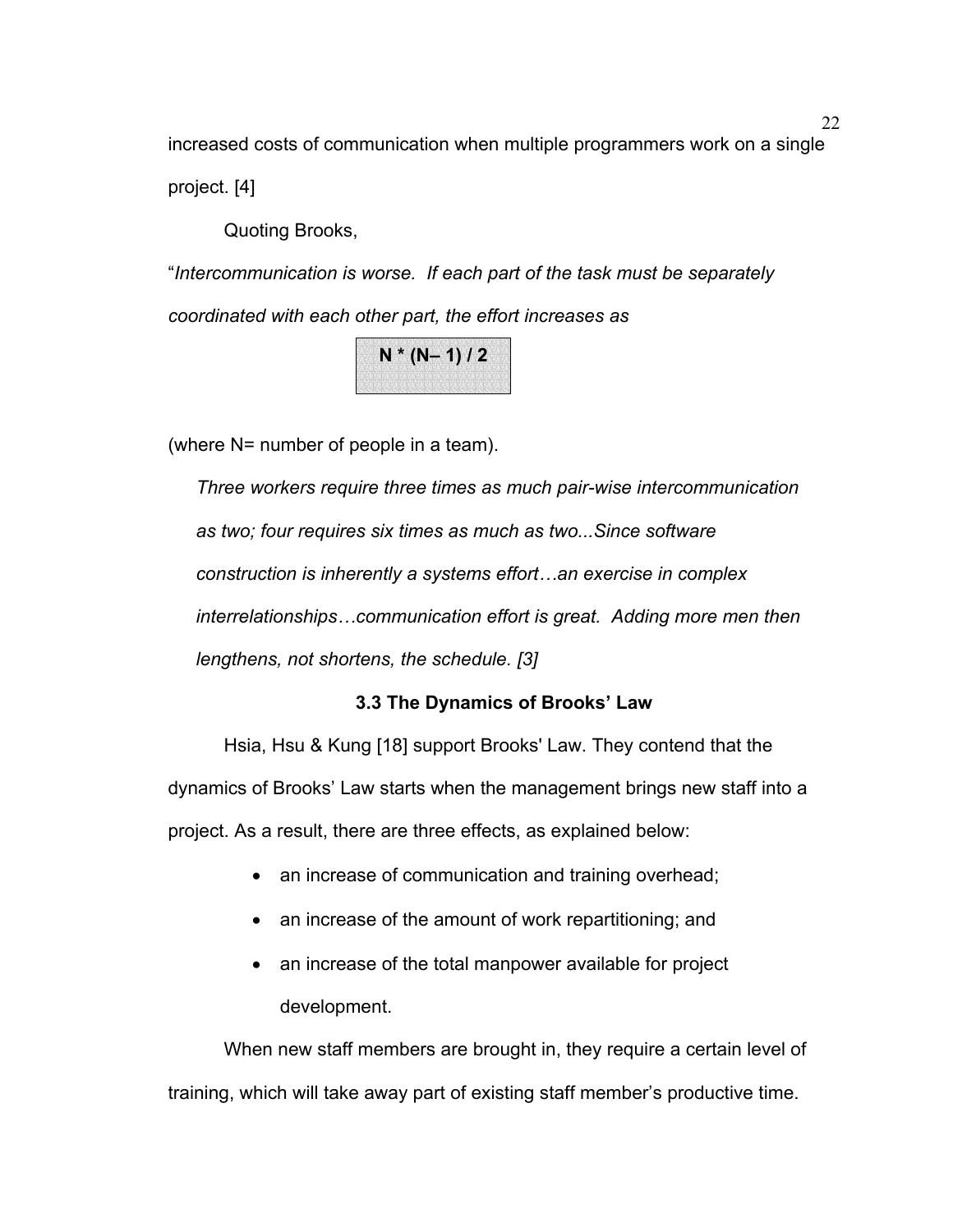Also, an increase in the number of people leads to an increase in communication. As a result, the total effective project manpower resource also decreases. This results in project progress being delayed even further and leads to another round of people-hiring feedback loop. The increase in the cost of the project is caused by the increased training and communication overhead, which, in effect, decreases the productivity of the average team member and thus increases the project's person-day requirements.

The second effect of bringing in new people midway in the project occurs when work needs to be repartitioned. The repartitioning is required since the work currently being performed by old staff needs to be reallocated to the new staff. Both the new and old team members have to adapt to and learn the new tasks. This leads to an increase in the coordination overhead, especially when the work is not well partitioned.

Hsia, Hsu & Kung further contend that as schedule pressure rises, part of the planned Quality Assurance (QA) work might be skipped. As a result, the defects contained within the work product remain undetected, which results in defect amplification. Also, under extreme schedule pressure, project staff is prone to inject more defects than normal. The impact of an increased amount of defects is that part of the planned manpower for development now has to be devoted to defect correction. With less manpower available for development, the project is delayed even further, which causes the schedule pressure to rise and triggers another round of defect amplification "vicious cycle" [18].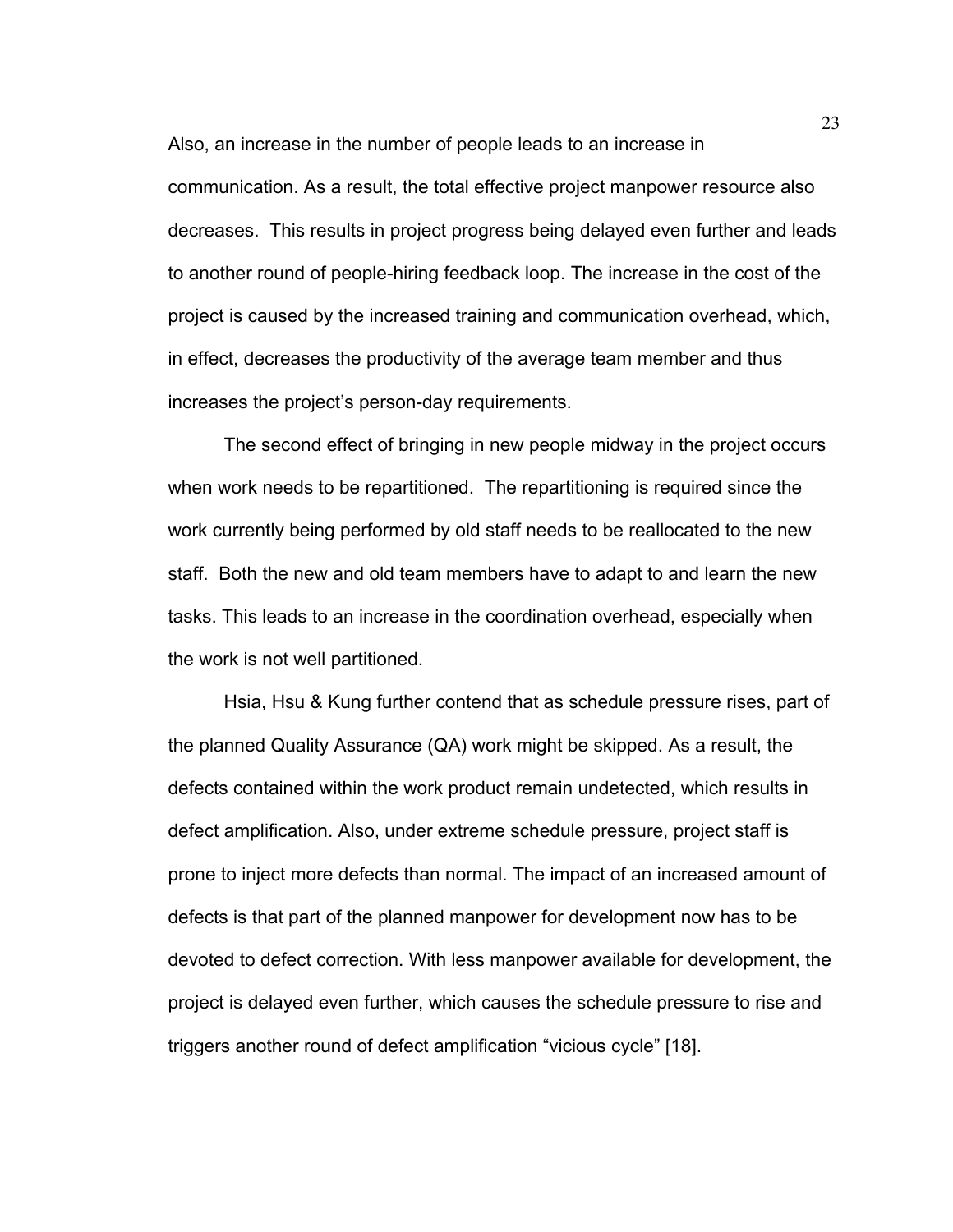24 In the following chapters we explain how pair programming can alleviate the effects of training, assimilation, and intercommunication costs.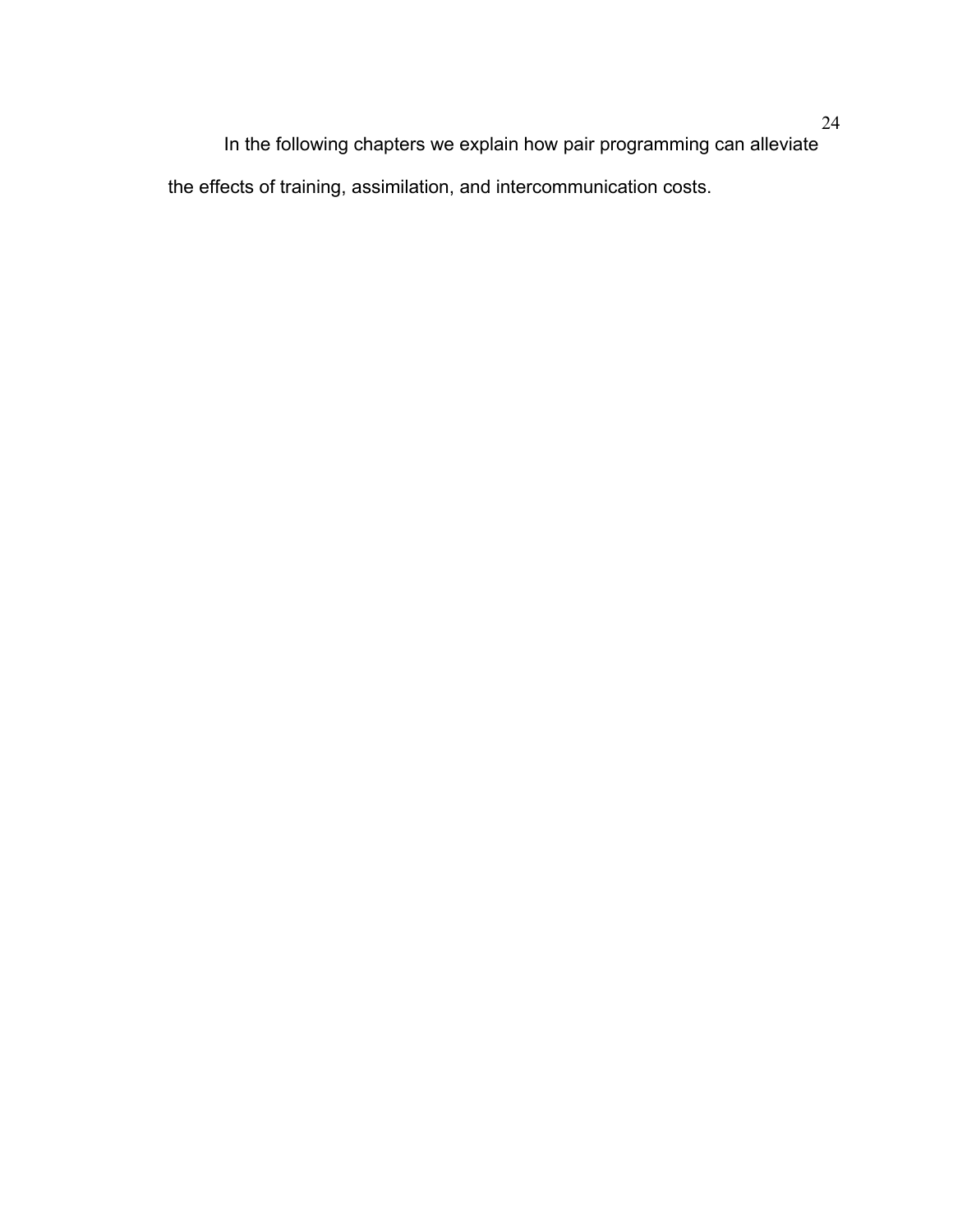## **Stutzke's Mathematical Model**

#### **4.1 Mathematical Models**

As previously mentioned, Brooks' Law has been around for 25 years. Since its inception, there have been considerable changes in the software development environment. In recent times, many software-engineering practices have emerged to help overcome the hurdles of software project management, such as delayed projects, budget overruns. Software engineers have to decide which of these practices are better suited for their project and work environment [19].

Mathematical models have been developed which help estimate the effects of adding new workforce to a project that is already behind schedule. These models take into consideration factors like the training of new workforce, mentoring time spent by an experienced person with the new recruit, and the assimilation time for the new recruit in order to make a positive contribution to the overall productivity. These models offer several alternatives to adding new staff in order to meet the project deadline. Brooks discusses two such models in his anniversary edition of *The Mythical Man Month*. The first is a system dynamics model developed by Abdel, Hamid, and Madnick [5]. We found that this model was very complex and not usable by managers and planners. Stutzke developed the other model [19]. Brooks' found that Stutzke's findings were valid. We found that this model was particularly appropriate and practical for demonstrating the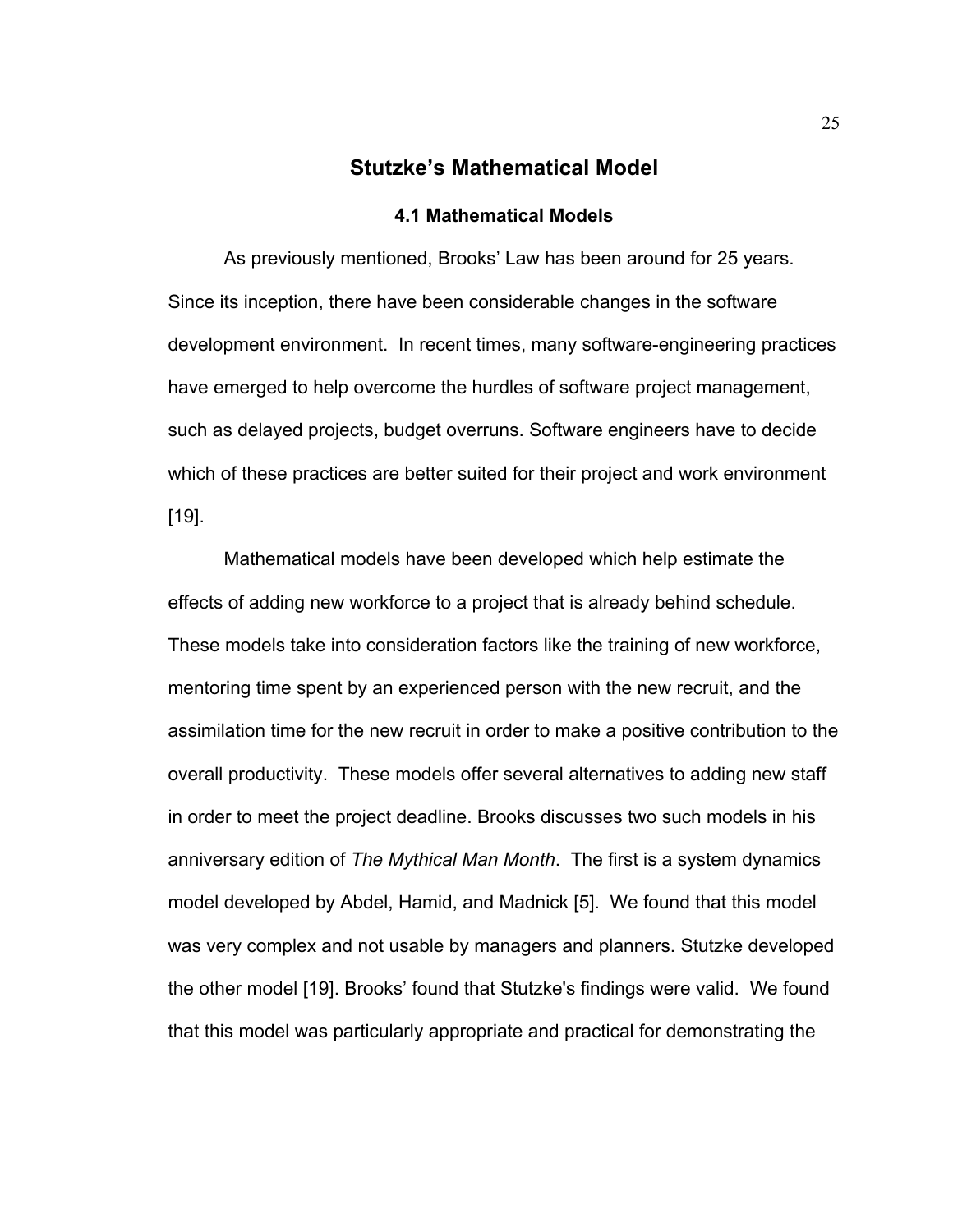impact pair programming can have on the training and assimilation factors influencing Brooks' Law.

#### **4.2 Stutzke's Mathematical Model**

 Stutzke [19] presented a paper at the Ninth International Forum on COCOMO and Cost Modelling explaining that Brooks Law does not always hold true. He contends that under certain conditions, manpower can be added to a late project to meet a specified product delivery date (or even accelerate the delivery date). He developed a simple mathematical model to determine the conditions under which adding staff will benefit the project and to predict the amount of amount of additional useful effort delivered to the project

The model considers the time required for a new project staff (who possess the necessary knowledge and skills) to be assimilated into the workforce, the time remaining to complete the project, and the amount of mentoring the existing staff must provide to the new staff. In cases where the maximum effort provided by adding the new staff members is still not adequate to achieve the desired schedule, other alternatives are identified, Some of these alternatives are adding more staff, paid overtime, multi-shift operations, reducing product functionality, reducing scope and formality of deliverable document, replacing custom code with Commercial Off The Shelf (COTS) components, negotiating a later completion date, scheduling multiple delivery dates with the customer, and/or automating repetitive activities. These alternatives can be used in many combinations.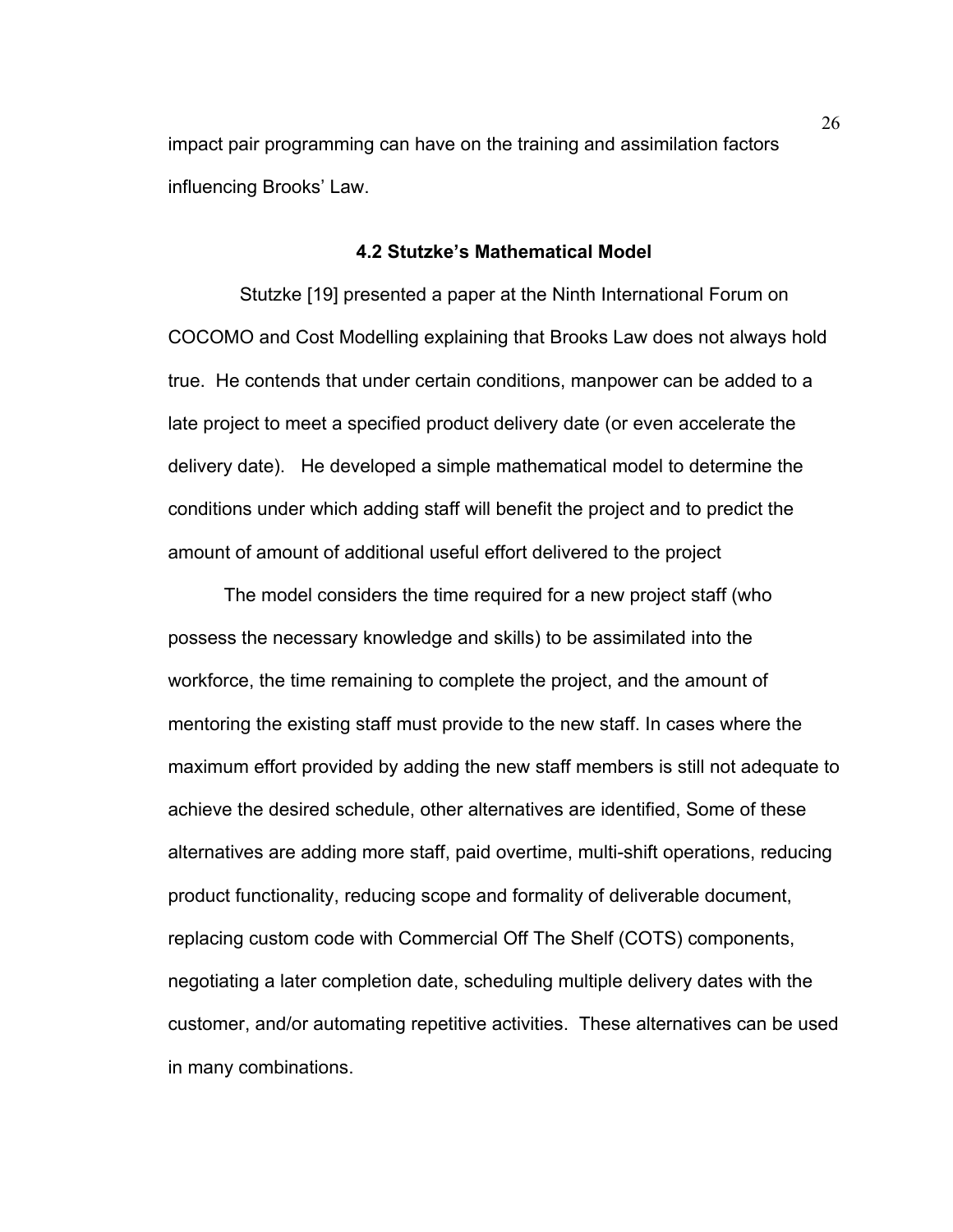Stutke's model does not consider the effects of communication overhead. He contends that assessing the effect of communication overhead on project schedule may be difficult. He believes that communication is a second-order effect because it is not possible to directly quantify its effects on the project schedule.

## **4.2.1 Problem to be Solved**

Stutzke's model considered a software development project that has a specified completion date and has fallen behind schedule. He assumes that the remaining work has been defined and so the net effort needed to finish is known. He further assumes that the manager has decided to add staff to apply more effort to accomplish the required tasks by the specified completion date. The manager needs a quantitative model to determine:

- the useful effort delivered by the total staff as a function of the number of people added;
- the maximum number of new staff that can be added; and
- how late staff can be added to produce a net gain.

This information will allow the manager to decide on the best staffing policy.

#### **4.3 Stutzke's Basic Brooks' Law Model**

The project manager must predict the total effort and duration needed to complete a project, assuming that he has decided to add more people to the project. Adding staff to a project consumes resources. The new staff must be hired and trained, as discussed above. Training will consume effort from the existing staff members.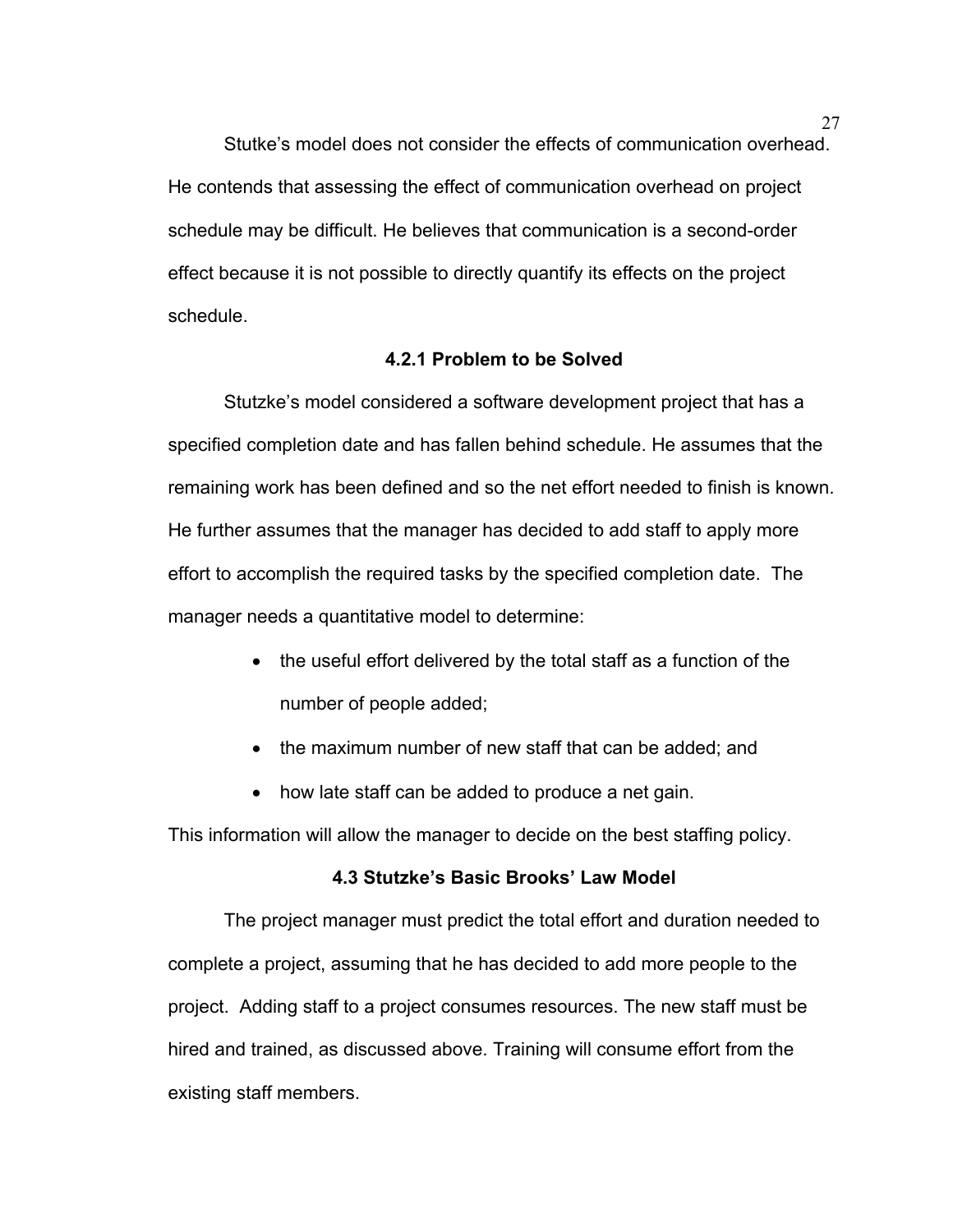# **4.3.1 Assumptions**

The following assumptions are made in Stutzke's model:

- Additional people can be new hires or transfers.
- Augmented staff works together on a single shift.
- All new people are assumed to be competent (i.e. have the skills and knowledge needed to do the work, but they need to be trained in project specific policies, standards, procedures tools etc.).
- New employees must be hired and trained.
- Transferred employees must just be trained.
- All new people are added at one time.
- Each new person is assigned a single mentor. Mentoring work is uniformly distributed over some subset of the experienced staff, allowing the rest of the present staff to continue to work on the project's tasks.
- The assimilation effort is uniformly distributed over some time interval, implying that new members learn at a uniform rate.
- All the staff is dedicated to a project, so that the effort delivery rate is directly proportional to the staff size (initially no one works overtime, although the model can handle this factor).
- The original and augmented teams are ultimately equally productive. (The manager provides the resources needed to support the additional workers and could be in terms of a place to work and a computer).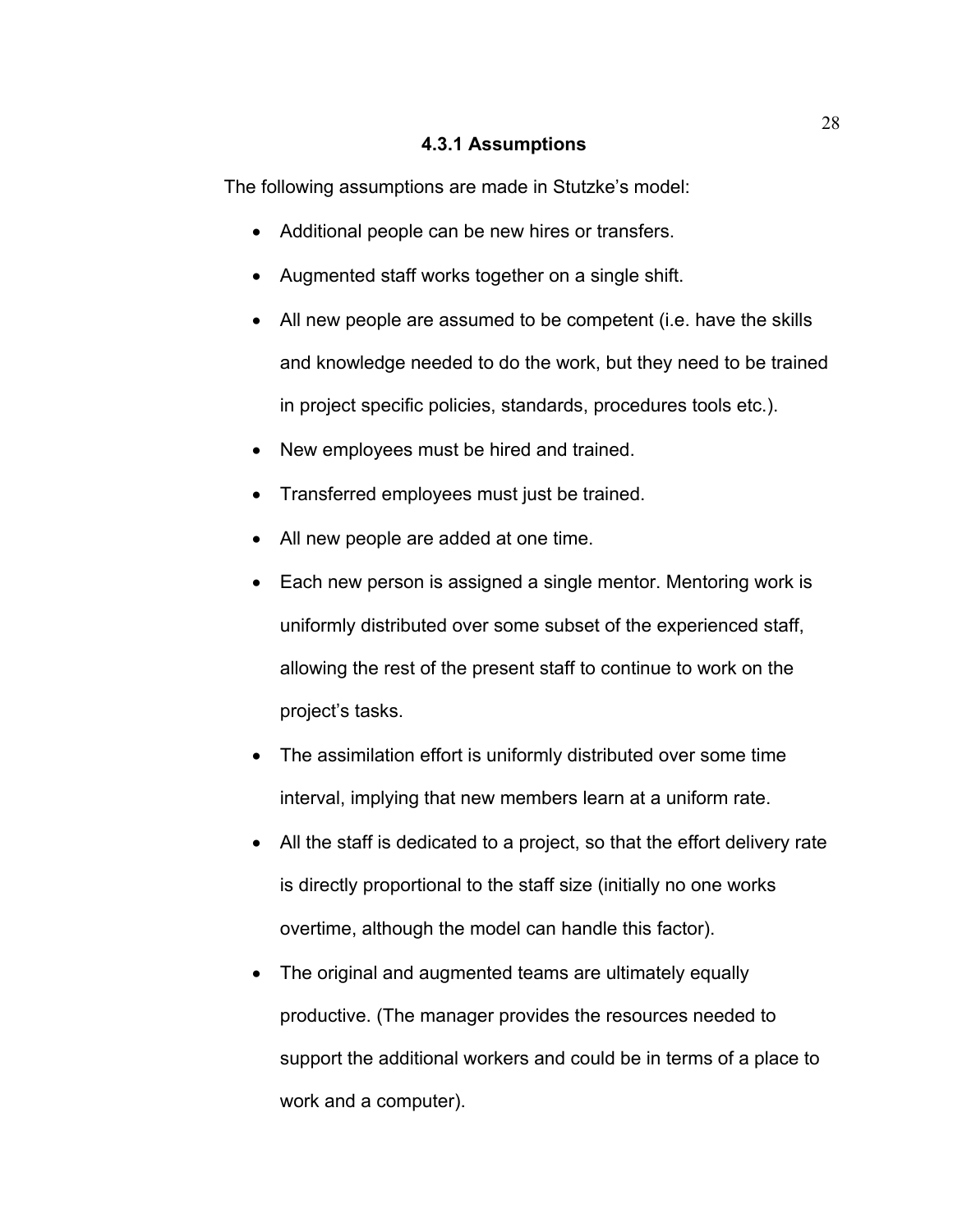29 Most software tasks consist of planning, coding, component testing and system testing. In addition, effort is expended to assimilate new team members. The total effort is as given below:

# *Total effort = effort to build, test the product + effort to assimilate new*

*staff…………………..(Equation I)* 

Equation I incorporates the additional training effort and assimilation effort, as mentioned by Brooks.

# **4.3.2 Mathematical Notations**

The following notations were used in the equations in the model:

- $N_i$  = initial number of staff
- $N_f$  = final number of staff
- f = fractional increase in staff =  $(N_f N_i) / N_i$
- $r =$  remaining time (work days) to complete the project
	- = (Due date for project completion date additional people arrive)
- a = individual assimilation time
	- = (number of workdays the new recruit spends learning the project)

m = mentoring cost

= (fraction of staff member's time spent mentoring one new person)

 $E_a$  = Assimilation effort (person-days)

= the sum of the effort of the new staff being mentored plus the effort of

the existing staff who must mentor them.

 $E_u$  = useful effort delivered to project (person days)

 $E_e$  = Expended effort (person days)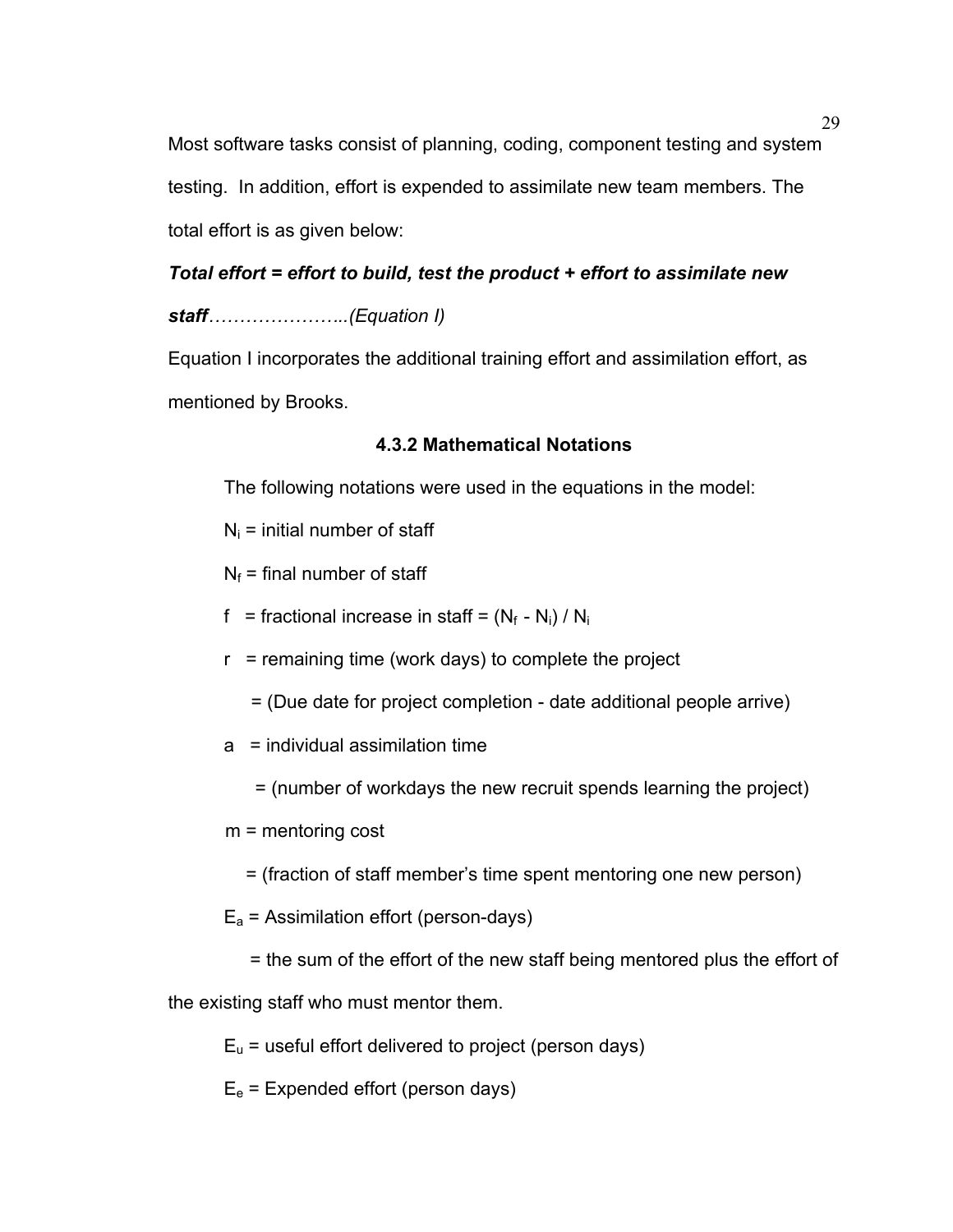#### **4.3.3 Units of Measure**

All the times are measured in workdays, not calendar-days. For planning purpose managers need to compute the effort delivered by the staff in terms of calendar time. The number of staff is proportional to the number of person days of effort delivered per workday. The schedule is measured in calendar days. To convert work–days to calendar-days we use 365.25/(50\*5), which accounts for days off and overtime, i.e. the conversion depends on the work schedule. There is a tacit assumption here which allows the combining of the trainee and mentor's effort to obtain a, the assimilation time. The labour costs are assumed to be the same for the trainee and the mentor. Figure 4.1, below, taken from [19] shows the useful effort delivered to the project's tasks before, during and after assimilation takes place.



## **FIGURE 4.1. EFFORT DELIVERY RATE VERSUS TIME (SOURCE: [19])**

- Before assimilation,  $E_u = N_i$ .
- During assimilation,  $E_u$  = total number of original staff number (full time) of staff who are mentoring the new employees. Thus, the project will see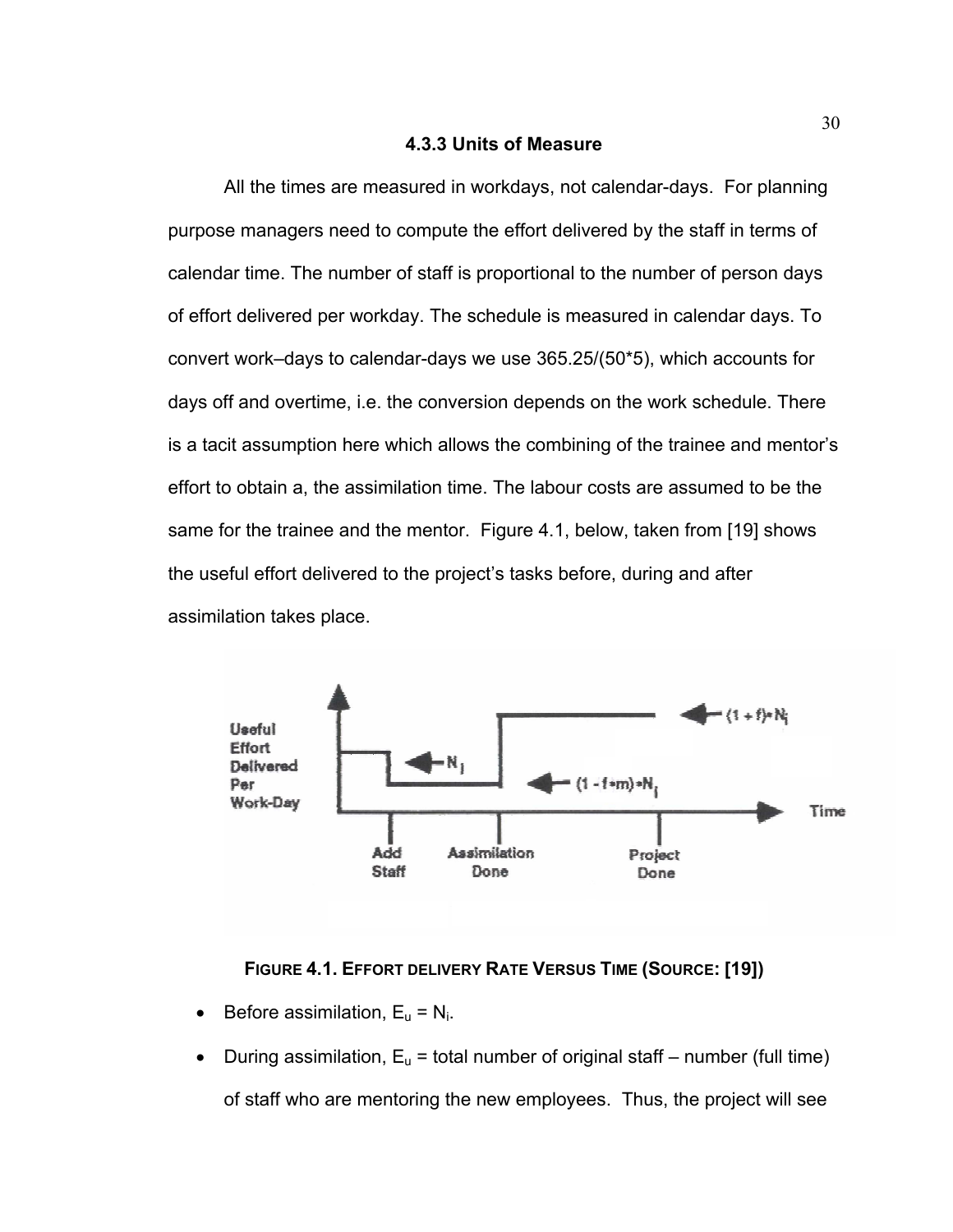an initial drop in the rate at which the useful effort is delivered to the

project's tasks as indicated by Brooks' Law.

*Eu = (1 – f \*m) \*Ni…………………..(Equation II)* 

• After assimilation,  $E_u$  = initial staff + new staff.

Once all the staff has been assimilated, useful effort will be delivered at a higher rate. As we observe from Figure 4.1 there is an increase in the effort level.

## **4.3.4 Fundamental Equations**

The total effort expended by the augmented staff is given by:

$$
E_e = N_i^*r + f^*N_i^*r
$$
.................(Equation III)

The above equation implies that there are two terms we need to consider: the effort expended with the initial number of staff  $(N<sub>1</sub>)$  and the effort by the fractional increase in staff.

 The effort spent in assimilating the new recruit is the sum of the effort of the students being mentored plus the effort of the existing staff that must mentor them:

*Ea = f\*Ni\*a + m\*f\*Ni\*a = f\*Ni\*a\*(1+m) …………………(Equation IV)* 

Thus this model incorporates the training and assimilation time as mentioned by Brooks.

The useful effort delivered to the project is the effort, which can be applied to perform the tasks needed to complete the work. This can be represented as the sum of work delivered during the mentoring period (duration "a") and the work delivered after all the new staff members have been assimilated (duration of this period is "r-a"). At the time we decide to add staff, the number of workdays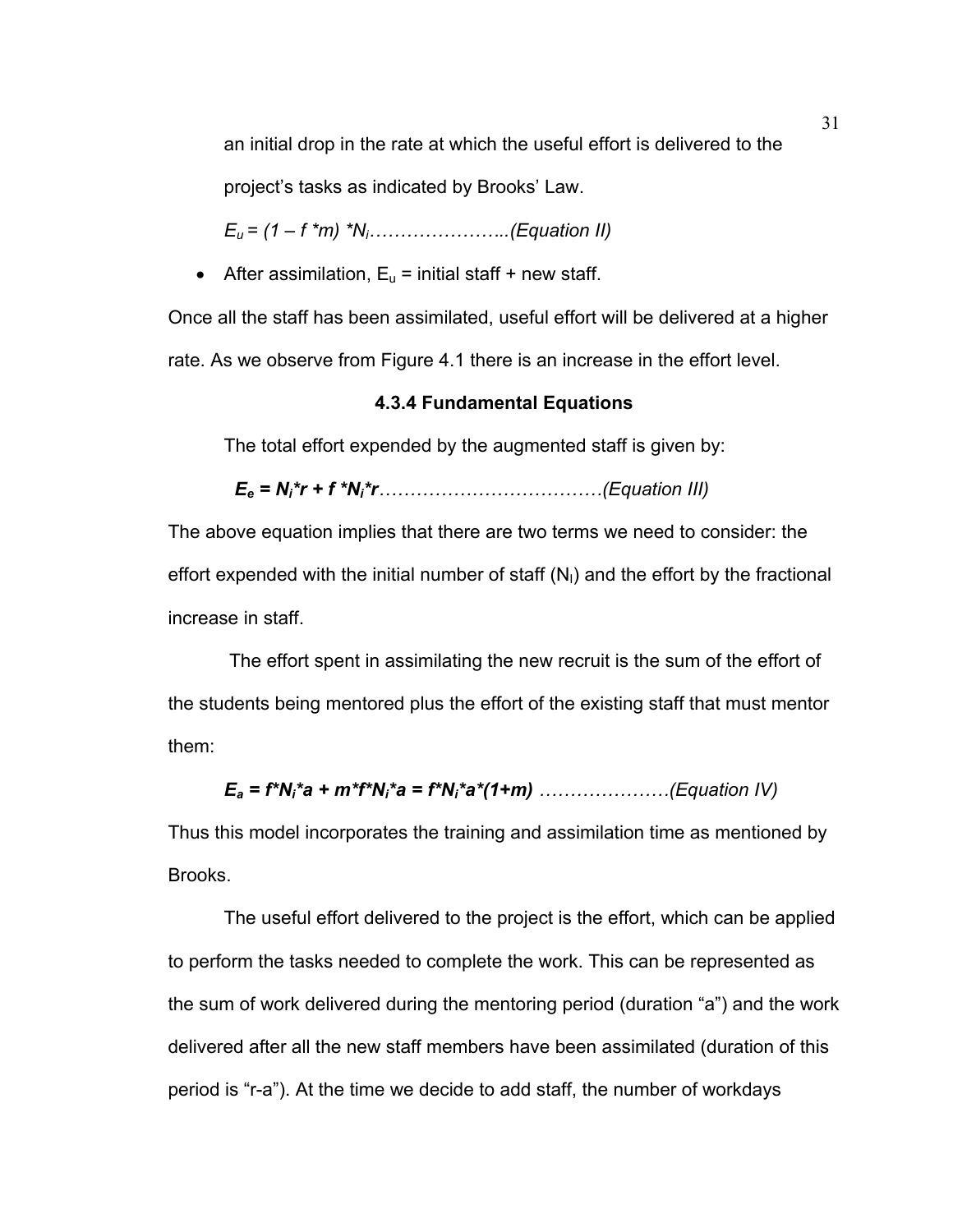remaining is the sum of the assimilation delay and the useful work time of the increased staff following the completion of the assimilation period.

The useful effort delivered over time interval "r" is:

$$
E_u = N_i^*(1-f^*m)*a + (1+f)*N_i^*(r-a)
$$
  
=  $f^*N_i^*(r-a*(1+m)) + N_i^*r$ 

*Eu = f \* N i\* (r-a')+Ni \* r………………………………(Equation V)* 

where a' is defined as the effective assimilation time, which is equal to

*a' = a \* (1+m)……………………….(Equation VI)*

# **4.3.5 Conditions for Net Gain (Breakeven)**

Stutzke's model examines the trade between the number of people added and the amount of useful output delivered to the project. Managers should not add staff unless there is a net gain in the team's output after the cost of adding the staffs is included. The net gain in effort provided to the project is the difference between the useful effort provided by the augmented staff,  $E_{u}$ , and the effort, which could have been provided by the original staff:

$$
E_{gain} = E_u - N_i * r
$$
  
=  $f^*N_i * (r-a') + N_i * r$  (substituting  $E_u$  from Equation V)  

$$
E_{gain} = f * N_i * (r-a') > = 0.
$$
.................(Equation VII)

The above equation implies that  $E_{gain}$  is greater than zero if f>0 and r>a'. This is a valid argument.

- i) *f >0* means that we must add some additional staff.
- ii) *r>a'* implies that we must have enough time to assimilate the new staff.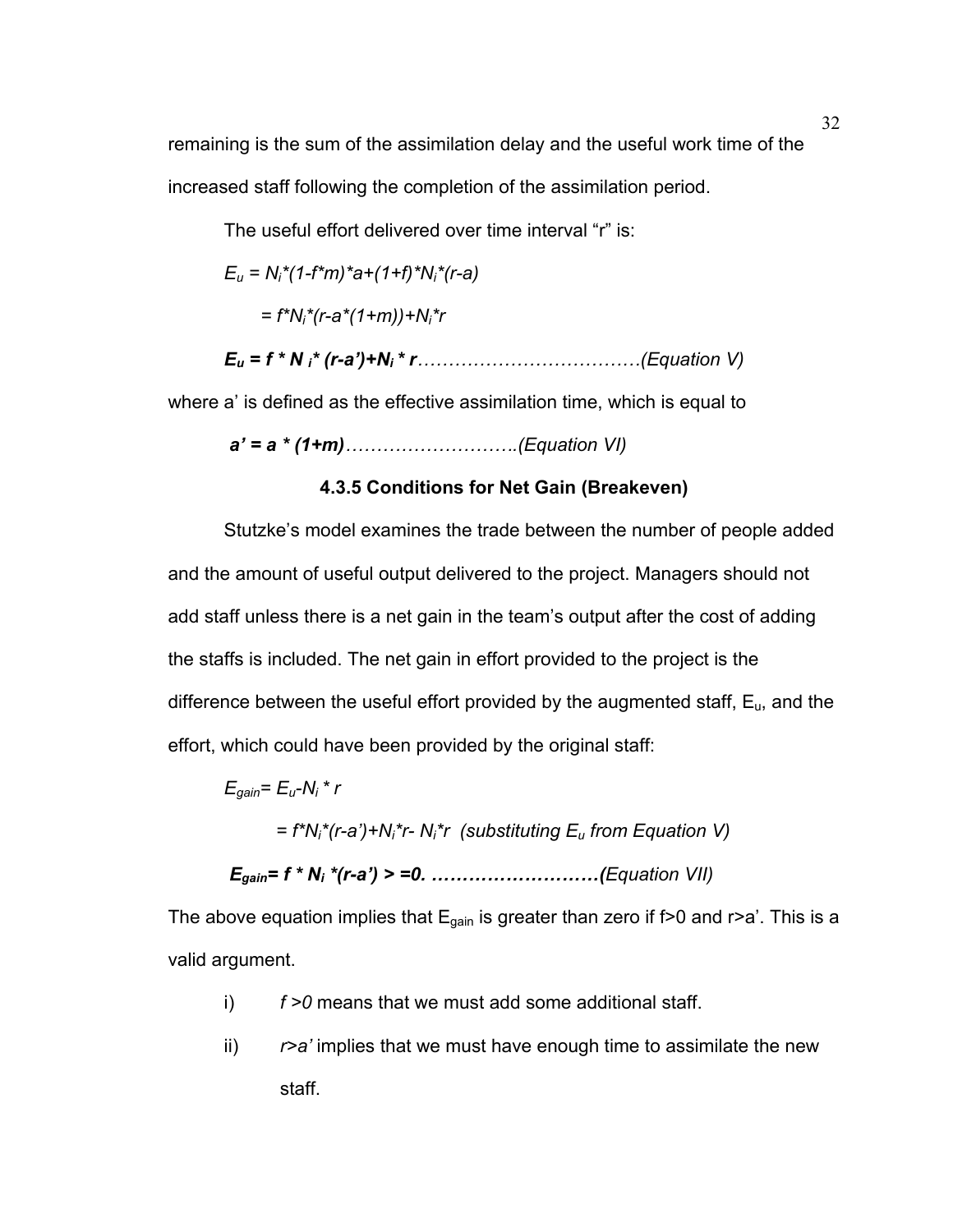33 Breakeven occurs when r=a'. No net gain is achieved unless r exceeds a'. Breakeven can be interpreted graphically from Figure 4.1. The area under the curve is the work delivered (rate times duration). To produce a net gain in effort, the effort provided by the additional staff (after assimilation) must be more than the effort lost during assimilation. These areas are computed relative to the line representing the original staff, i.e. a rate of  $N_i$ .

The maximum total useful effort, which can be delivered by adding more staff, is

## *Maximum total effort = Ni \* (r-a') / m……………………(Equation VIII)*

From the above equation we observe that the maximum total effort depends on the value of m. Stutzke mentions that it is reasonable for an experienced person to simultaneously mentor 4-5 new staff. This implies that m ranges from 0.2 to 0.25. This means that if every original team member spent their entire time mentoring, the team size could increase by a factor of 4 or 5. Typically,  $f = 1.0$  or less (if  $f = 1$ , a team is doubling staff size).

#### **4.4 Determining Values of the Model Parameters**

In order to use the model, the values of the parameters a (individual assimilation time) and m (mentoring fraction) have to be determined.

#### **4.4.1 Stutzke's Approach**

In his original analysis to determine values of a and m, Stutzke performed a narrow band Delphi survey. He provided questionnaires to experienced software engineers and asked them to estimate values of a and m. Two iterations were performed, where the estimators were provided with a statistical summary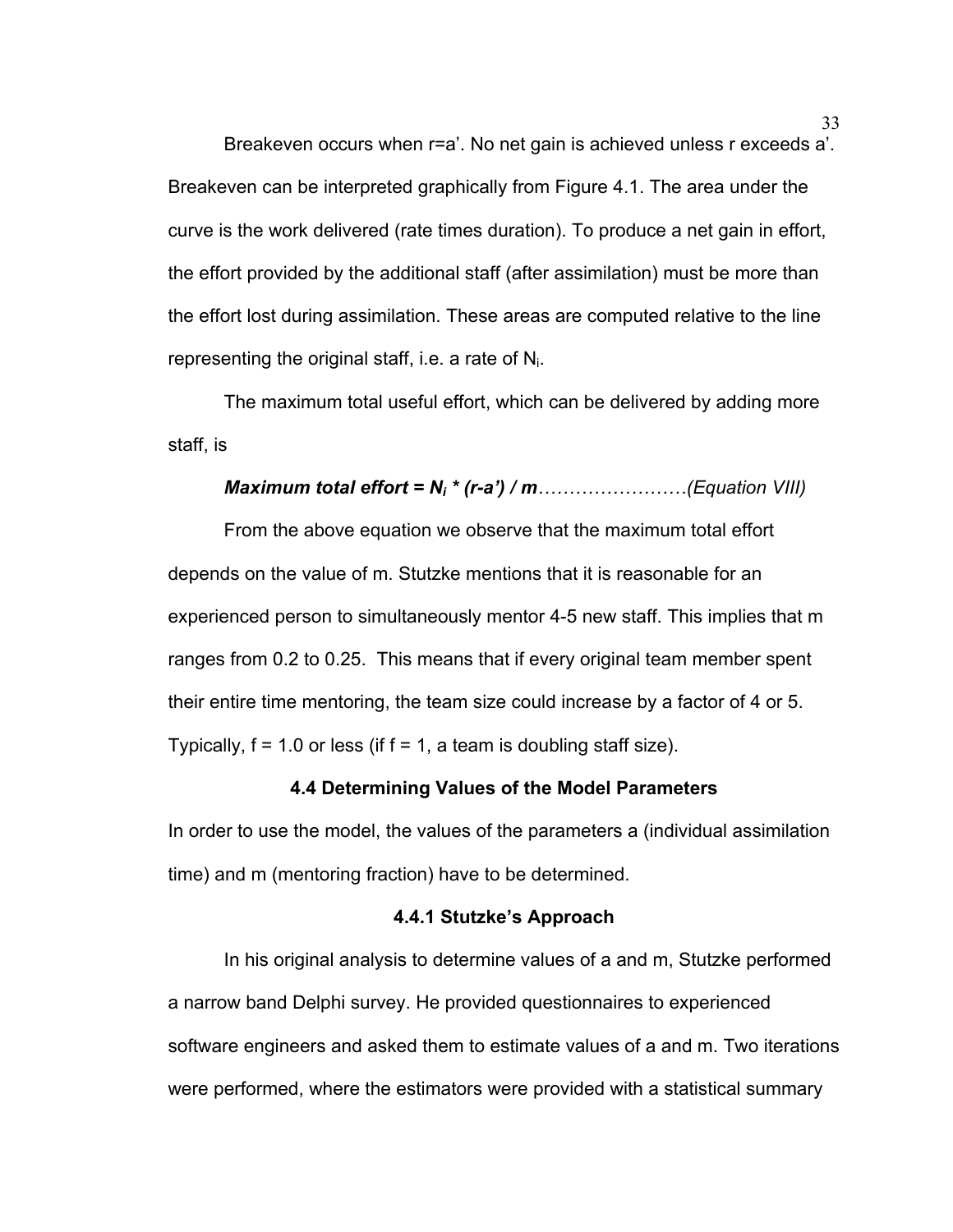of the estimates from the first round prior to the second round. The estimators never met face to face. Five experienced software engineers and managers participated in both rounds (N=5). They were first asked for the average time it takes for an employee to become fully assimilated (i.e. productive) on a new project. This time was reported in workdays. Second, they were asked for the fraction of the mentor's time spent helping the new hire during assimilation period. This fraction was reported as the percent of the mentor's regular workweek (40 person hours). Each respondent was asked to provide three estimated values (lowest, most likely and highest) for a and for m. He then averaged the LOW values from all the estimators to obtain a mean and standard deviation for the LOW value of a.

#### **4.4.2 Individual Assimilation Time**

The mean values for assimilation time (a) provided by survey respondents are shown below in Table 4.4.2.

| <b>Value</b>       | <b>Mean</b> | <b>Standard Deviation</b> |
|--------------------|-------------|---------------------------|
| Lowest             | 13.4        | 6.2                       |
| <b>Most Likely</b> | 32.0        | 18.2                      |
| Highest            | 59.0        | 25.6                      |

#### **Table 4.4.2. Individual assimilation time (Source: [19])**

The lowest single value submitted was 7 workdays and the highest was 90 workdays. The author then used the three values as shown in the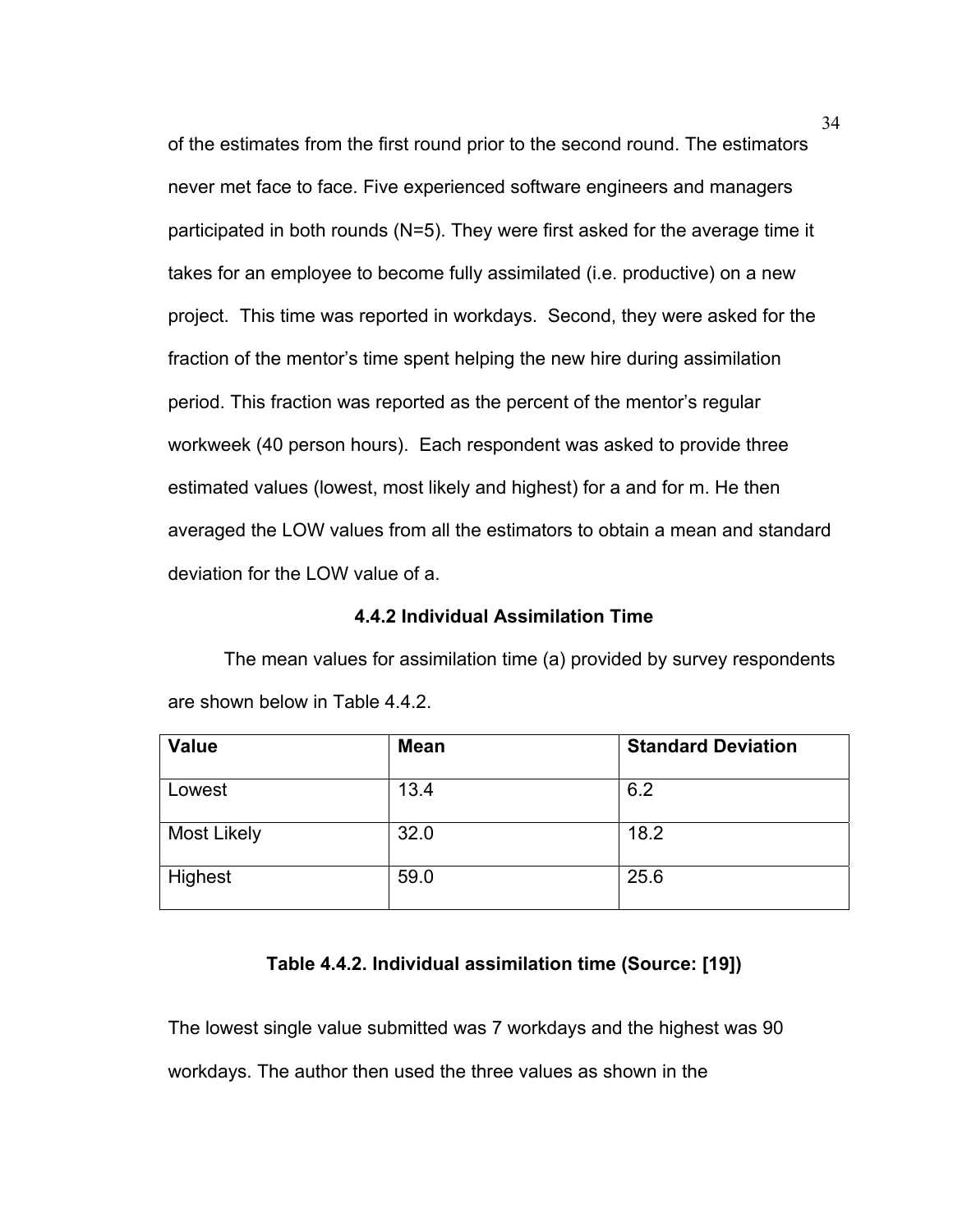Table 4.4.2, taken from [19], (LOW, MOST LIKELY, and HIGH) in the PERT

formula to compute the best value of a,

 $a =$  (lowest + 4\*most likely +highest) / 6

$$
= (13.4 + 4*32.0 + 59.0) / 6
$$

 $= 33.4$  work -days.

# **4.4.3 Mentoring Time**

The mean values for mentoring time (m) provided by survey respondents

are shown below in Table 4.4.3.

| <b>Value</b>       | <b>Mean</b> | <b>Standard Deviation</b> |
|--------------------|-------------|---------------------------|
| Lowest             | 10.5        | 6.2                       |
| <b>Most Likely</b> | 20.0        | 9.4                       |
| Highest            | 30.5        | 12.0                      |

# **Table 4.4.3. Mentoring Time (Source: [19])**

The lowest single value submitted was 5% and the highest was 40%. The best value of m was estimated using the values from Table 4.4.3, taken from [19], and then substituted these in the PERT formula .m was found to be 20.2%.

# **4.4.4 Effective Assimilation Time**

Using Equation VI, the two values *a* and *m* can be used to obtain the best value of effective assimilation time a'*:* 

$$
a' = a^* (1+m)
$$
  
= 33.4\*(1+. 202)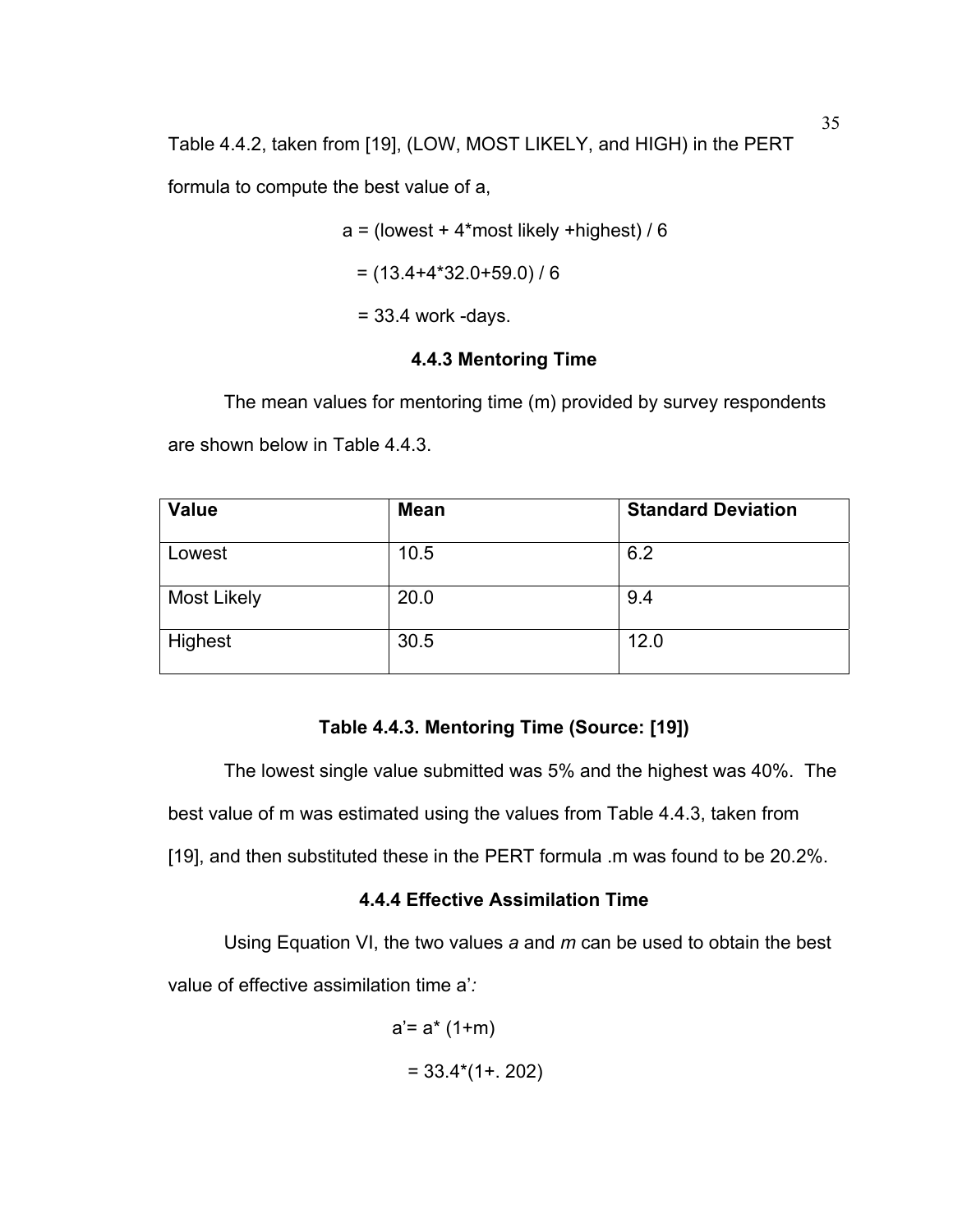$$
= 40.1 \text{ work-days}
$$
  
= 40.1\*(365.25/50\*5)  
= 58.6 calendar-days.

As shown, almost two calendar months are needed to assimilate a new person on the average.

## **4.4.5 Accounting for Overtime**

The author [19] addresses alternatives to adding more programmers, especially overtime. Stutzke's model handles the effect of overtime as explained below. If the staff works overtime, the staff is delivering more hours of effort per work day (and per calendar day, since these are proportional). The overtime compresses the schedule. The number of staff, N, is proportional to the rate that effort is delivered, which is denoted by R. The amount of overtime is expressed in terms of the fractional increase above the normal person day to allow rapid recalculations for different amounts of overtime. OT denotes this fractional increase. The rate of effort delivery including overtime is

 $R_i = N_i * (1 + OT)$ 

To convert this equation to from person-days to person-hours

$$
R_i = N_i * (1+OT) * 8
$$
.................(Equation IX)

To account for overtime in the model  $N_i$  is replaced by the rate of effort delivery for the original staff,  $R_i$ .

#### **4.5 Analysis of Brooks' Law Model**

An actual project example will now be used to illustrate the model. Stutzke prepared an estimate to complete a project using his model. This project was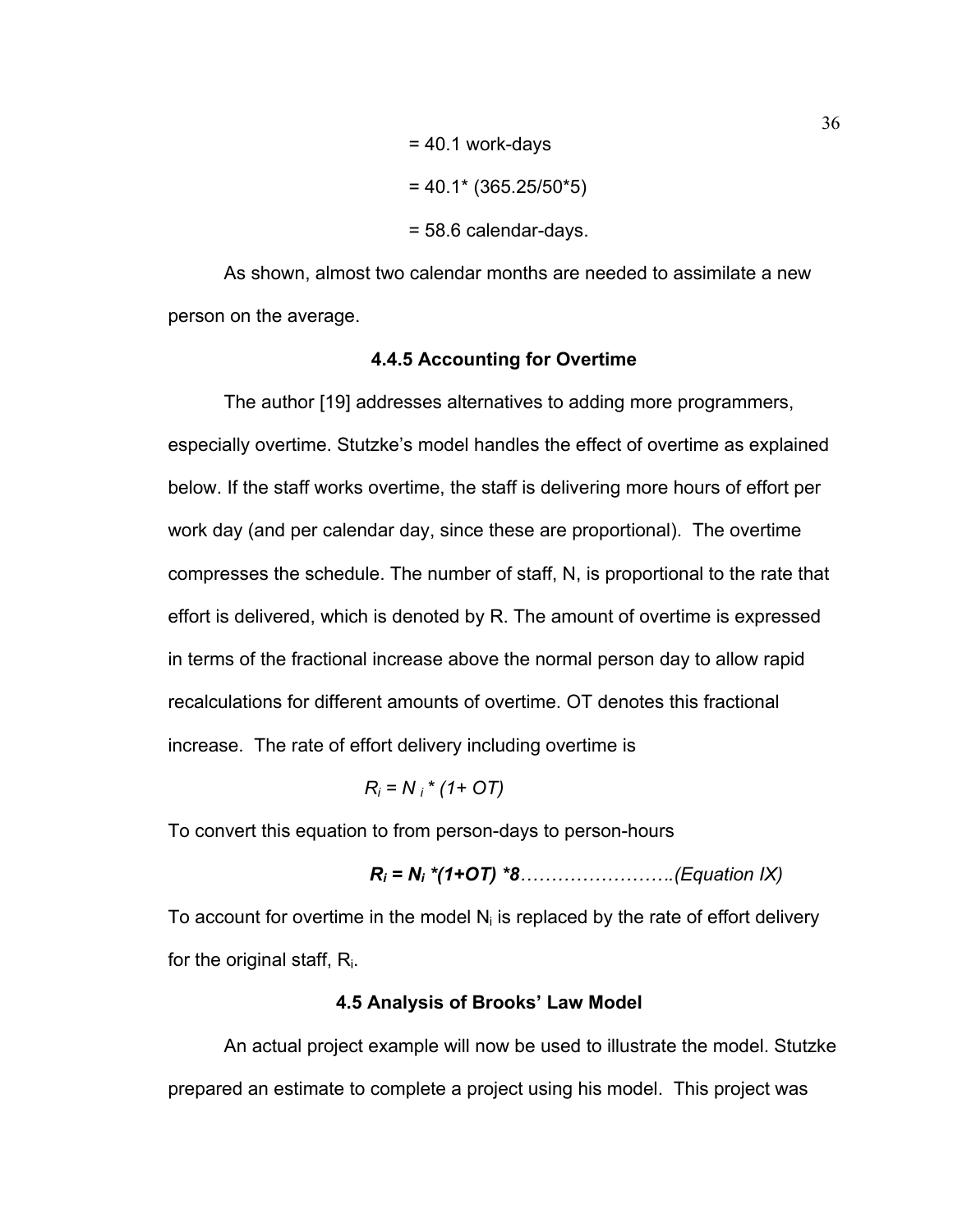37 considered to be approximately half complete. Major modifications to the basic architecture had to be made, necessitating a substantial amount of rework. The effort needed to complete the project could be estimated, since the following were well known: the software architecture; all component modules; their sizes; and the needed modifications. There was an initial staff of 10 software engineers and testers.

- The time remaining to complete the project on schedule was 5.5 man months (about 121 workdays).
- All staff would work on average of 15% paid overtime.
- The effort remaining (once the preparatory work had been completed and the new staff started to work) was about 20,000 person hours.

We will now use the model to estimate how much staff needs to be added in order to complete the project as per schedule. The original staff would be able to deliver the following effort during the 5.5 months (121 work days)

 $E_i = N_i * (1 + \text{Overtime}) * r * 8$ 

 $= 10 * 1.15 * 121 * 8$ 

=11,132 person-hours

The new staff must thus deliver an additional 8,863 person hours  $(=20,000 -$ 11,132).

The fractional increase in staff is given by f. The additional effort  $(E_{\text{add}})$  is divided by the overtime effort that will be expended in the remaining days. We use the value of a' that was obtained from the narrow band Delphi survey, i.e. a'=40.1 workdays.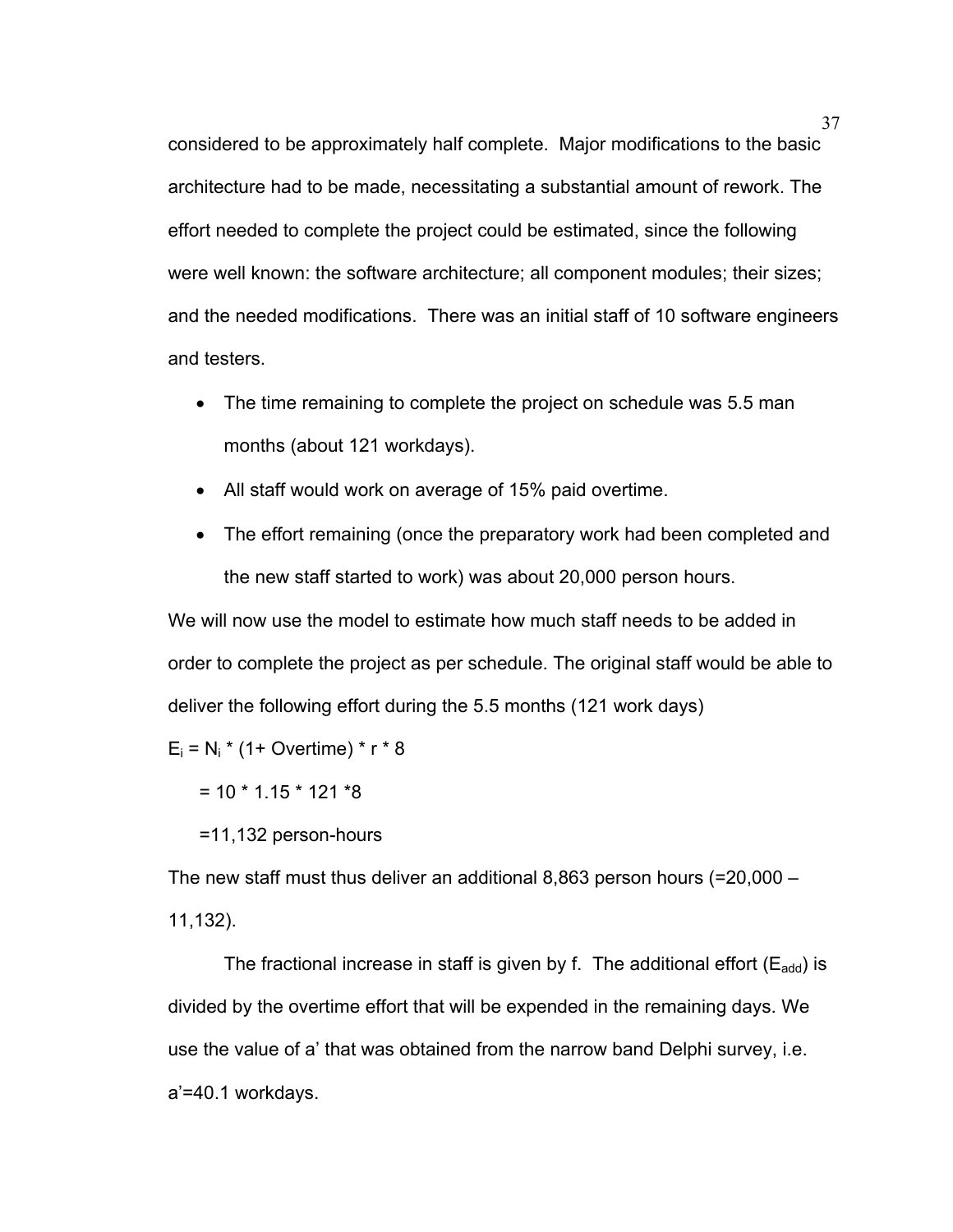$$
f = E_{add} / (N_i * (1 + Overtime) * (r-a) * 8)
$$
  
= 8868 / (10 \* 1.15 \* (121-40.1) \* 8)  
= 1.12

According to the model, in order to complete the project on time the project manager needs to more than double the staff  $(10 * 1.12 = 11$  new people). Consider the case, if the effects of assimilation had not been included, in which case the project would not have met its goals. A calculation ignoring the effects of assimilation would have predicted the necessary staff increase to be eight people, since  $f = E_{add} / r * 8 * (1 + OT)$ 

f =  $8868 / (10 * 1.15 * 121 * 8)$ 

$$
= 0.8
$$

We know from Brooks' Law model, that the total effort required to finish this job is the sum of the required effort (20,000 person-hours) and the assimilation effort of the additional eight people, which equals 2,951 person hours (8 \* 40.1 \* 8 \*1.15). Thus total effort = 20,000 + 2,951=22,951.This means that the actual completion date would be: =*Total effort / (Nf \* 8 \* 1.15)* 

 $= 22,951/$  ((10+ 8)\*8\*1.15) = 138 workdays

We know the remaining days left for project completion are 121. Thus, according to new calculations, the project will now be 138 -121= 17 workdays late. Thus, we observe that in order to estimate accurately the time required to complete a project, the assimilation time should be considered. This lends credence to Brooks' Law model.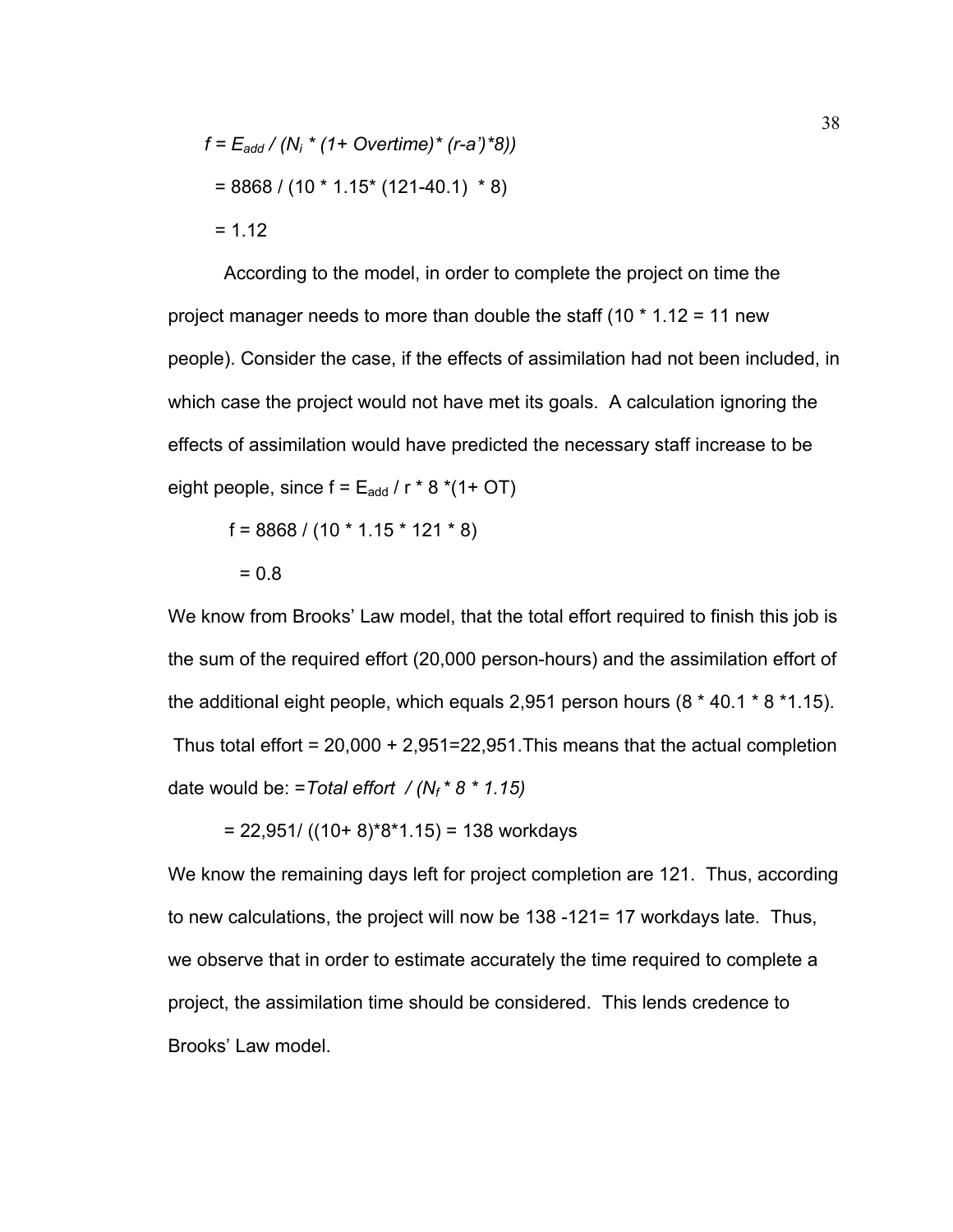Stutzke's model gives a detailed analysis of the process and costs of assimilating the new staff, including explicitly the diversion of their mentors from the project task itself. The model proves that manpower can be added to project even after a mid project slip contrary to what Brooks' Law states. The model also assumes that the new staff added late in a development project must be willing to work within the process and not attempt to alter or improve the process.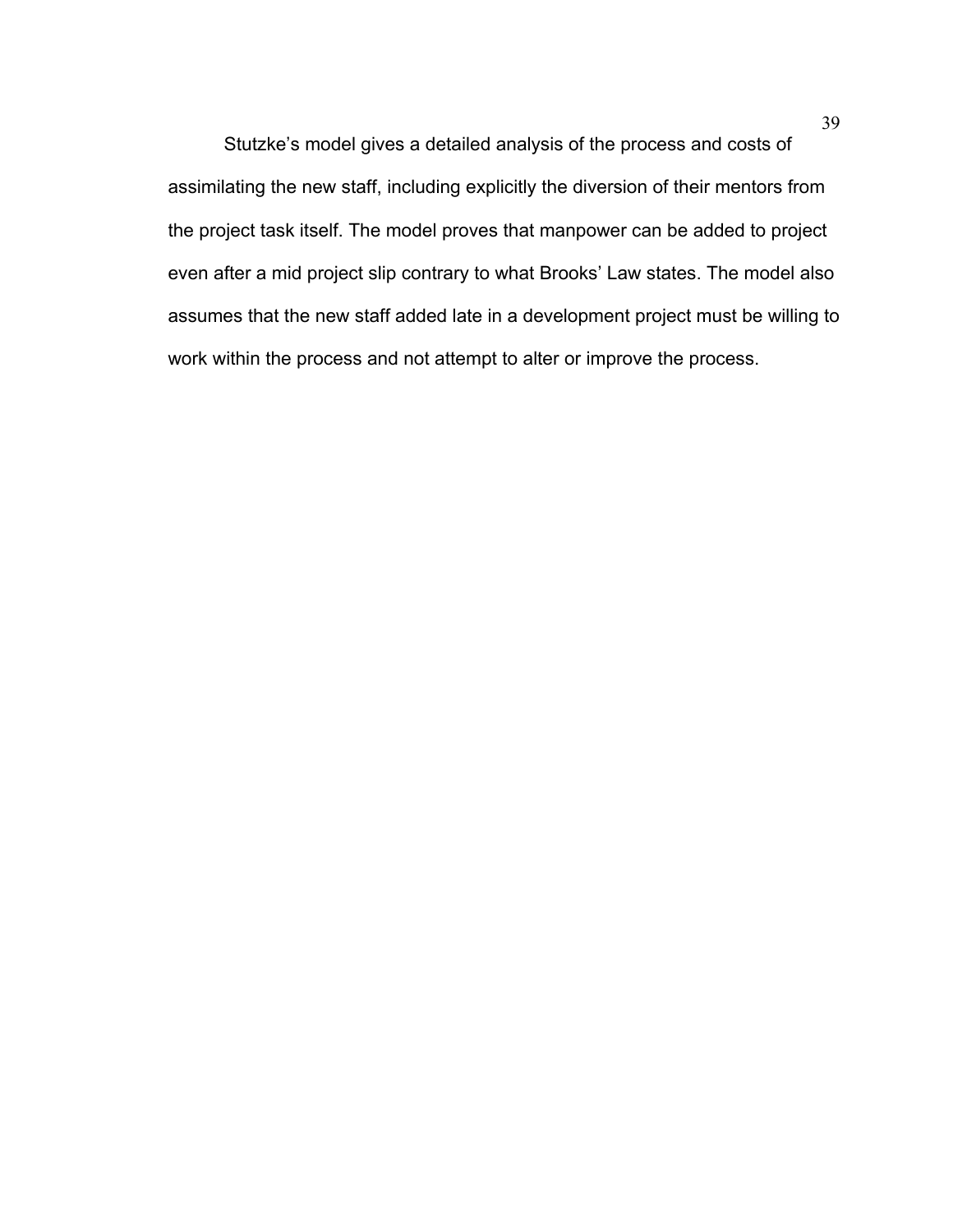# **5. Survey Results**

In the earlier chapters, we discussed the mechanics of pair programming, and the theory behind Brooks' law and Stutzke's mathematical model. These topics formed the basis of our research. In the following chapters, we shall explain how these concepts relate to our research results and findings.

#### **5.1 Survey Method**

In order to test the hypotheses concerning the impact of pair programming on assimilation and mentoring times, two surveys were designed and emailed to a sample set of over 3,500 people. Both the surveys were sent to a specific target audience comprised of project managers, senior software developers and middle-level developers in information technology research and industry. The survey was found to be an ideal method for our research because it allowed a geographically diverse population to be sampled relatively quickly and at a low cost. Personal interviews were ruled out by cost and time, and considered less convenient for participants. Emailing the surveys allowed us to reach our target audience. Both the surveys were sent as Word and text attachments because it allowed for fast distribution, required no supporting server infrastructure, and was convenient for participants.

Survey One was related to pair programming and training, and Survey Two was a follow-up survey based on communication overhead and pair rotation. Each survey had its own set of questions. The survey questions can be found in Appendix A and Appendix B.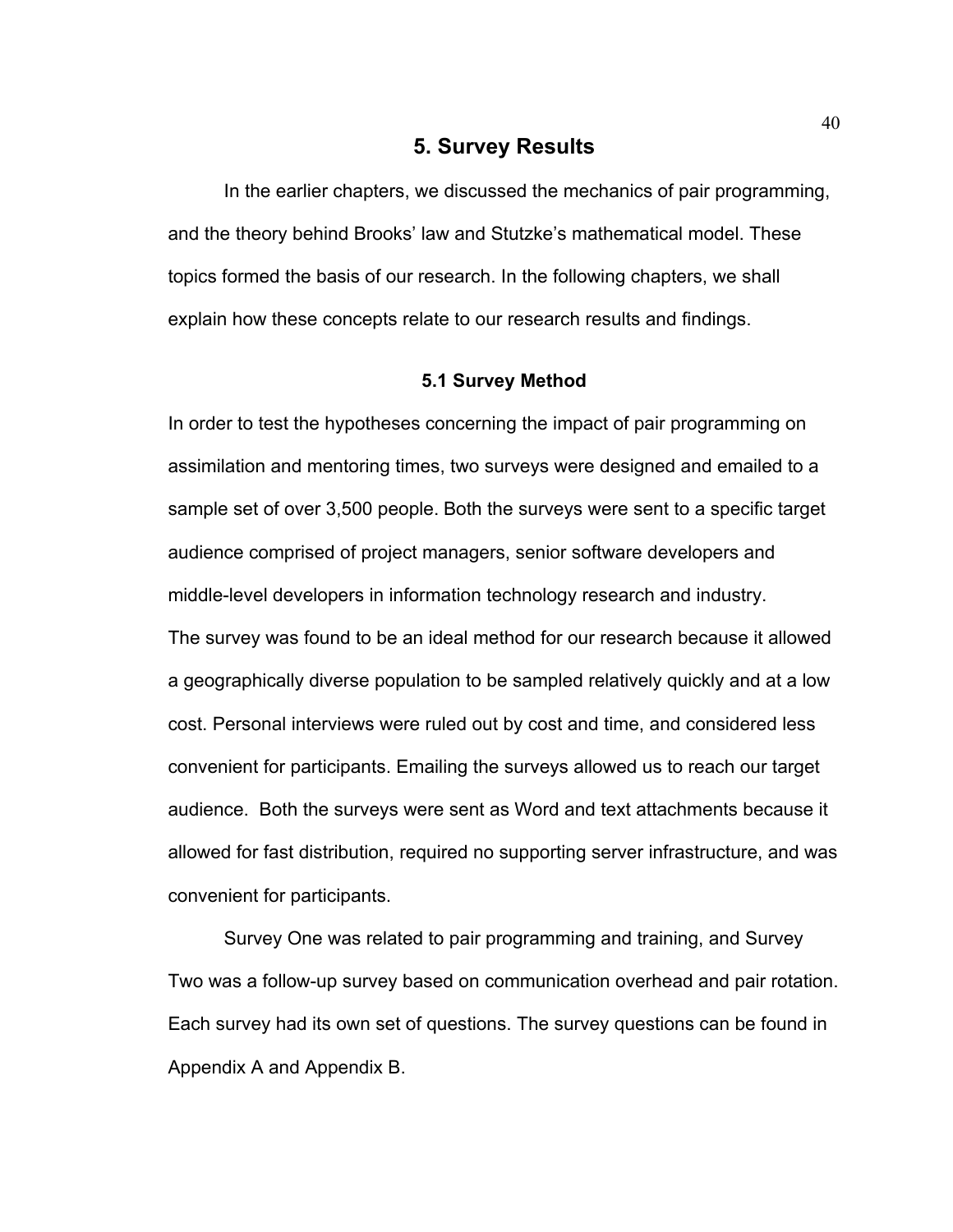#### **5.2 Sample Population and Distribution**

We were interested in obtaining responses from project managers, senior software developers and middle-level developers. The target audience could have experience in any language or platform. The only required criterion was that they have significant experience in both pair and non-pair programming environments. From the total responses obtained ninety five percent (95%) of the respondents mentioned the number of years they had spent practicing pair programming. We selected respondents who had more than 5 years of experience in pair programming. Based on this we could infer that they qualified for our survey. Potential participants were identified from the following sources:

- Programmers who had previously participated in a pair programming survey conducted by Dr. Williams and Kessler to gather data for a book on pair programming [8]. It was thought that this would be a good source of pair programmers
- Programmers who had recently visited pair programming.com, another likely source of pair programmers
- Members of the extreme programming mailing list (yahoo group)
- Members listed on the extremeprogramming.org website
- Contacts from the industry

# **5.3 Data Collection**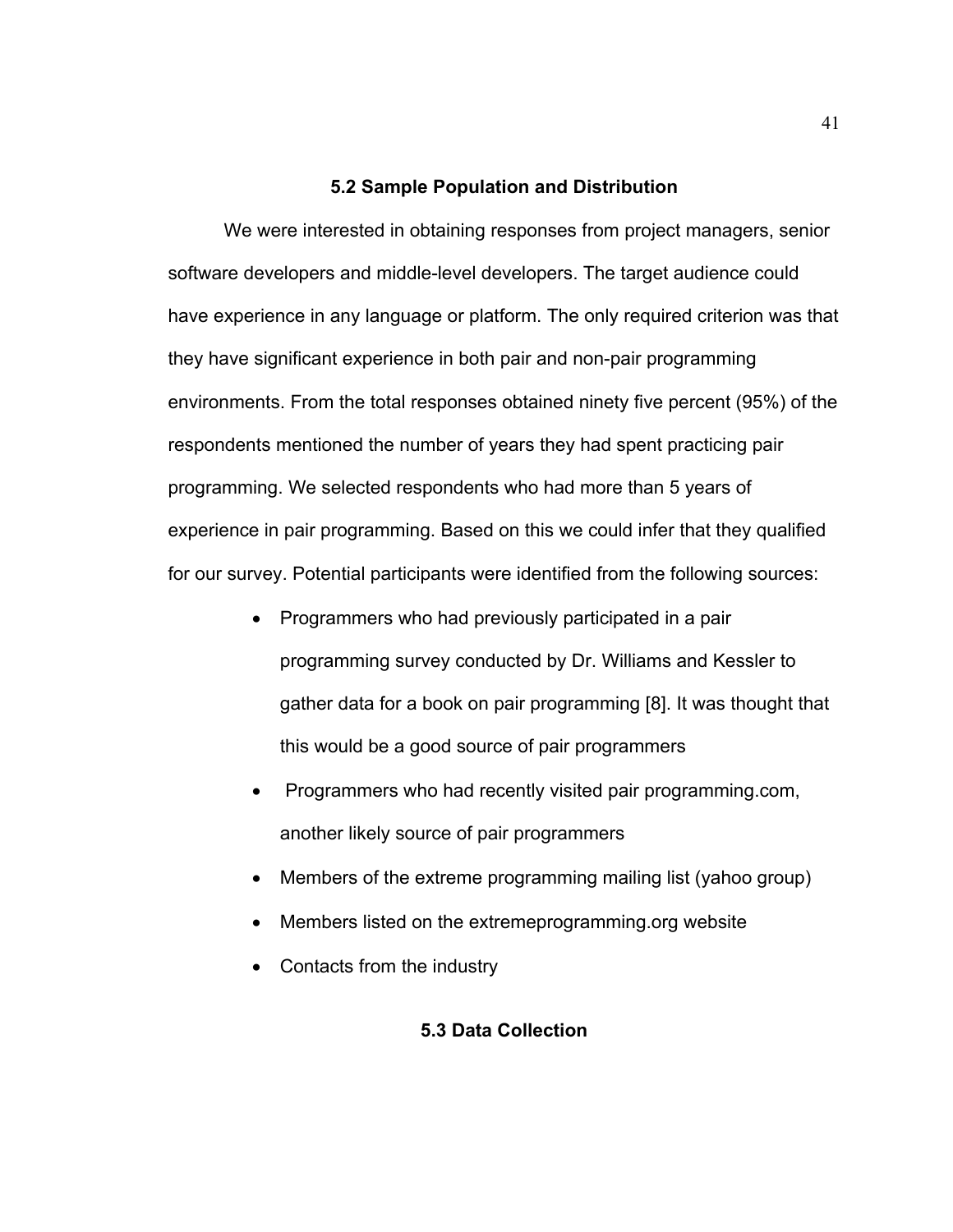The survey responses were received via email. All the respondents were encouraged to use their past experiences to answer the questions. Initial returns of the survey indicated a lack of participation from the respondents. To increase the number of responses, the survey was distributed a second time to the same respondents as before, encouraging them to participate.

Data analysis was performed using Microsoft Excel and Statistical Analysis Software (SAS) version 8.0 for Windows. Microsoft Excel was used to produce mean values for responses, and bar graphs. This data was then used to perform statistical analysis using SAS to perform one-sided t-tests.

#### **5.4 Approach for Our Survey**

The survey was administered in two steps. First, Survey One was distributed as described in Section 5.1. After their responses were collated and analyzed in SAS, Survey Two, a follow-up survey was distributed to the respondents of Survey One and to new respondents.

#### **5.5 Responses for Survey One**

In all, 30 responses were received for Survey One. This survey consisted of four open-ended questions, requiring responses to 17 items, as shown in Appendix A. The first two questions of Survey One were designed to test the following two hypotheses:

- Pair programming reduces the training time when new members are added to a team; and
- Pair programming reduces the assimilation time when new members are added to a team.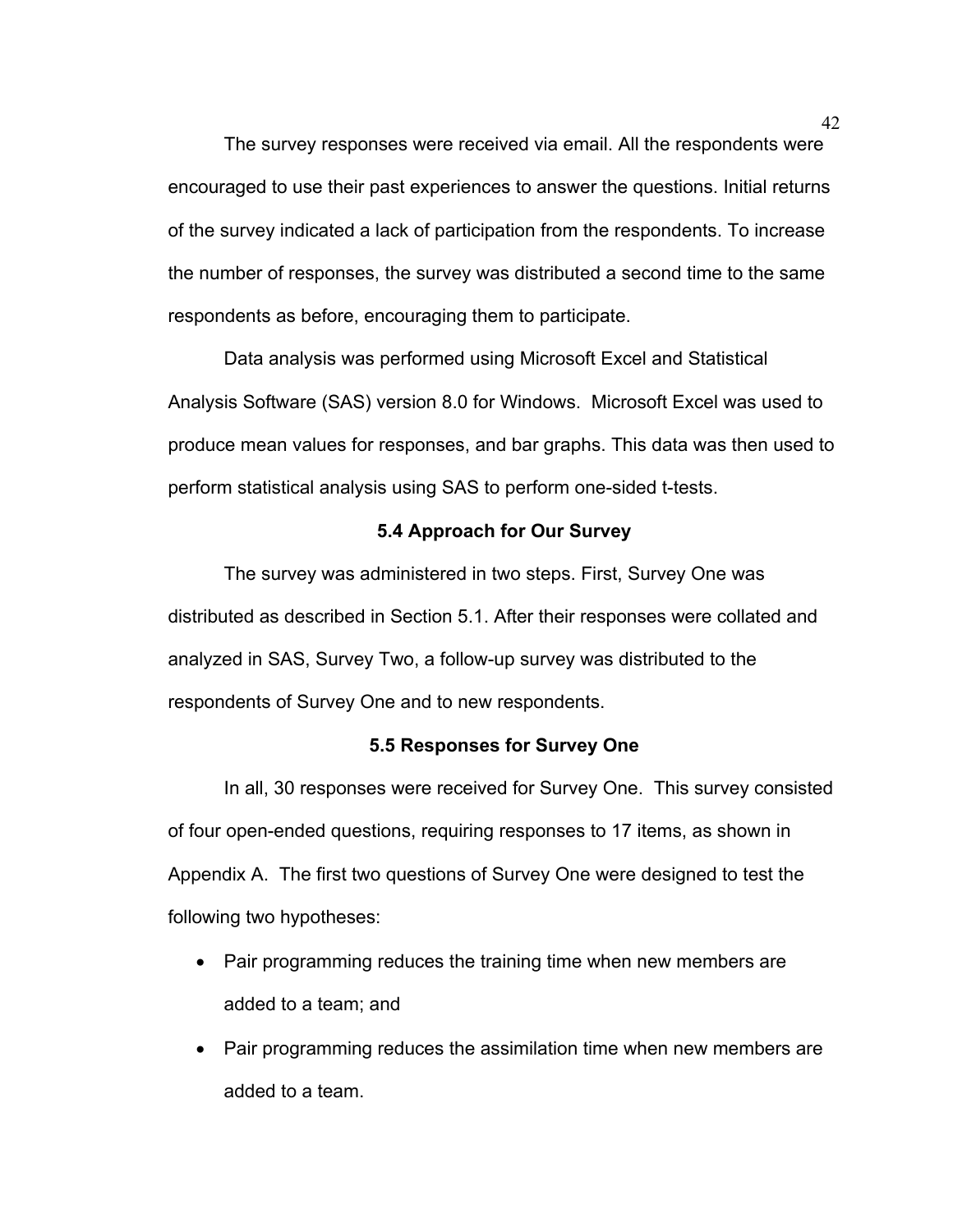The meaning of the terms assimilation and mentoring in both pairing and nonpairing environments were explained to the survey participants. The respondents were explained that new members become assimilated once they can be "independently" productive and own their own tasks without relying heavily on other team members. A non-pairing programmer, means he can work without finding someone for help \*often\*. With a pairing programmer, the new member can be a contributing partner for more than just simple syntax/tactical defects. Assimilation begins when the person reports to the project to start work. Mentoring time for non-pair programming, was explained as the fraction of the day spent with an mentor /experienced team member on average during the assimilation period. For pair programming, this was the fraction of the day spent when an experienced person pairs with a new person vs. when they pair with another experienced person.

The unit of measurement for assimilation time was expressed in terms of "workdays" and for mentoring it was expressed in terms of "percentage of a mentor's time spent with the new team member". The questions indicated that a typical workweek consisted of 40 work hours.

The respondents were asked to provide three estimated values for both assimilation time (a) and mentoring time (m). The three estimated values were "lowest", "most likely", and "highest". We then determined the average value for a and m using the PERT formula [19],  $a =$  (lowest  $+ 4$  \* most likely  $+$  highest) / 6, in accordance with the method used by Stutzke as explained in Chapter 4. The data obtained was then analyzed using SAS' (SAS Base 8.0) one-sided t-tests.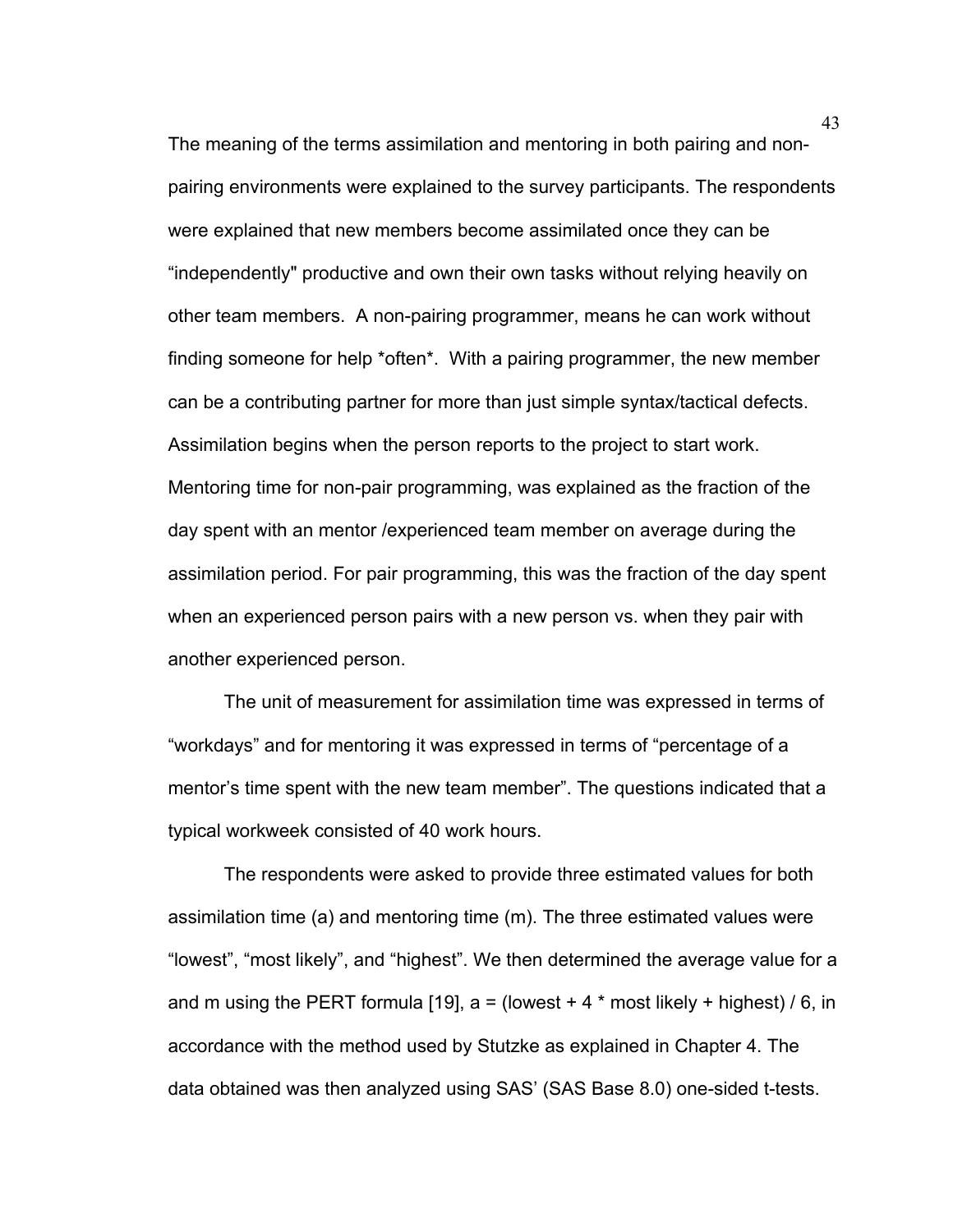One of the analysis requirements for our research was to compare means between two samples. We could perform two types of tests i.e. t-test or Wilcoxins test. However, Wilcoxins test is a non-parametric test and we need to perform a parametric test. As a result, we used a one sided t-test for our analysis.

#### **5.5.1 Assimilation Time**

A one-sided t-test was used to determine whether or not the difference in the mean assimilation time for pairing versus non-pairing was statistically significant (with statistical significance defined as  $p < .05$ ). The mean assimilation times are shown in Figure 5.1. We observe that the estimated value of assimilation time with pairing is 12 workdays and assimilation time without pairing is 27 workdays. The observed value of p was 0.0019, thus analysis revealed that the difference in mean between pairing and solo for assimilation time was statistically significant *(p* < .02).



## Comparing Assimilation Times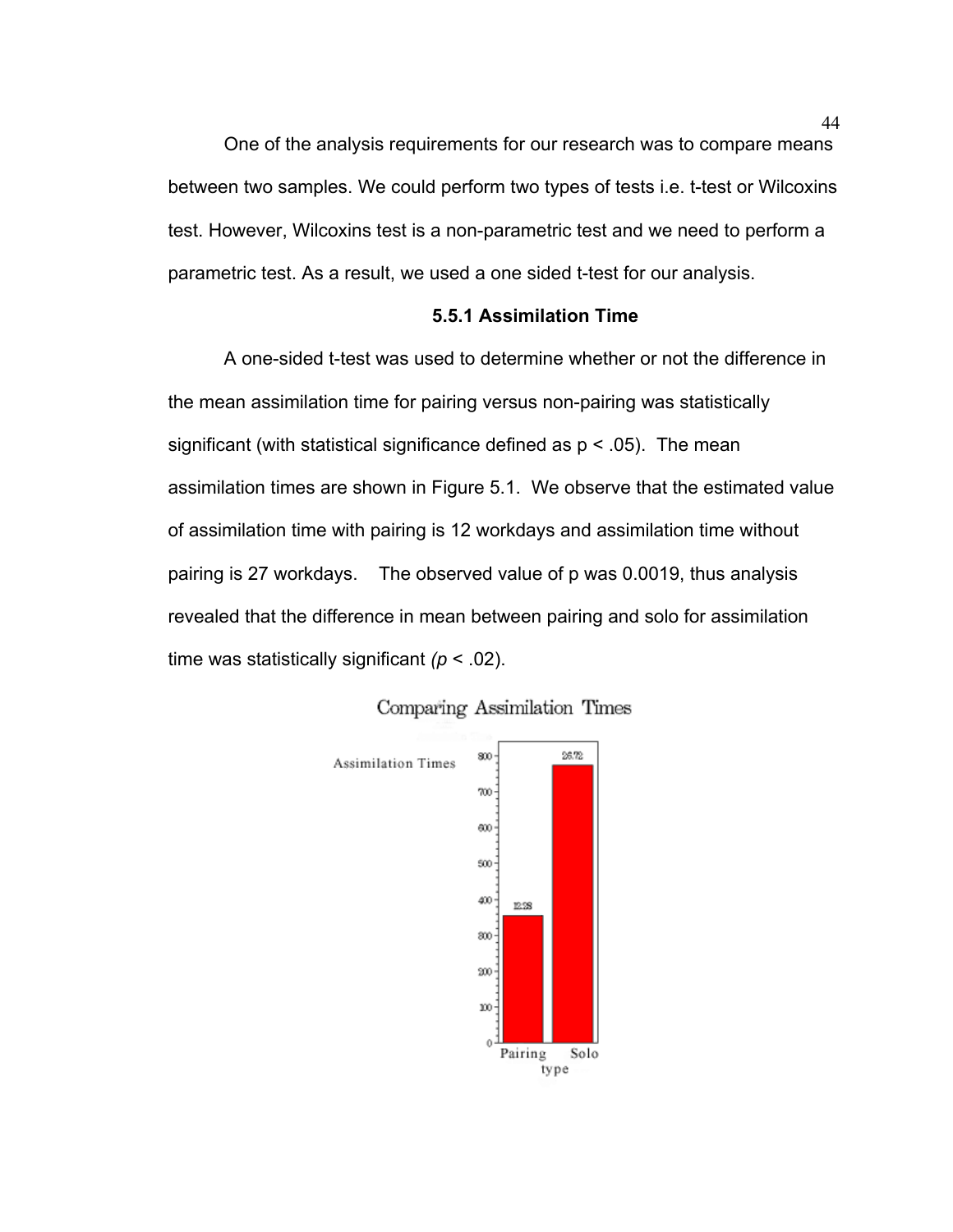#### **FIGURE 5.1. COMPARING MEANS FOR ASSIMILATION TIME**

The box plot in Figure 5.2, displays the assimilation time for the two groups. The X-axis indicates the two groups i.e. pairing and solo. This display is useful for visually demonstrating the distribution in assimilation time between the two groups. The length of the box represents the interquartile range (the distance between the 25th and the 75th percentiles). The plus in the box interior represents the mean. The horizontal line in the box interior represents the median. The vertical lines issuing from the box extend to the minimum and maximum values of the analysis variable.



Boxplot For Assimilation

# **FIGURE 5.2. BOX PLOT FOR ASSIMILATION TIME**

We hypothesized that pair programming reduces assimilation time when a new team member is added to a team. These survey results validate this claim.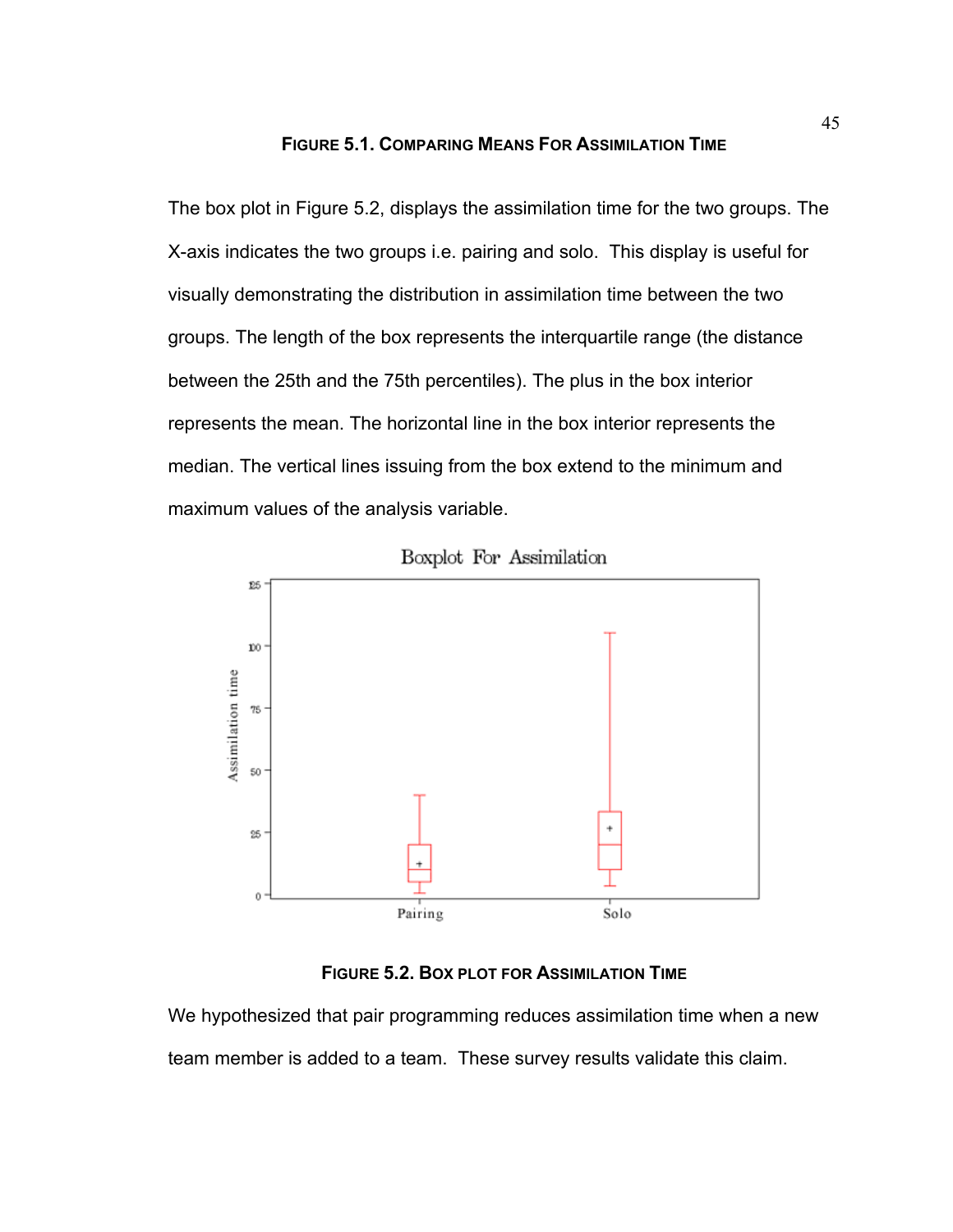#### **5.5.2 Mentoring Time**

A one-sided t-test was used to determine whether or not the difference in the mean mentoring time for pairing versus non-pairing was statistically significant. The mean mentoring times are shown in Figure 5.3. We observe that the percent of total time spent mentoring with pairing is 26% and the percent of total time spent mentoring without pairing is 37%. The observed value of p was 0.021, thus the analysis revealed that the difference in mean between pairing and solo for mentoring time was statistically significant *(p* < .03).





**FIGURE 5.3. COMPARING THE MEANS FOR MENTORING TIME**

The box plot in Figure 5.4, displays the mentoring time for the two groups. The Xaxis indicates the two groups i.e. pairing and solo. This display is useful for visually demonstrating the distribution in mentoring time between the two groups.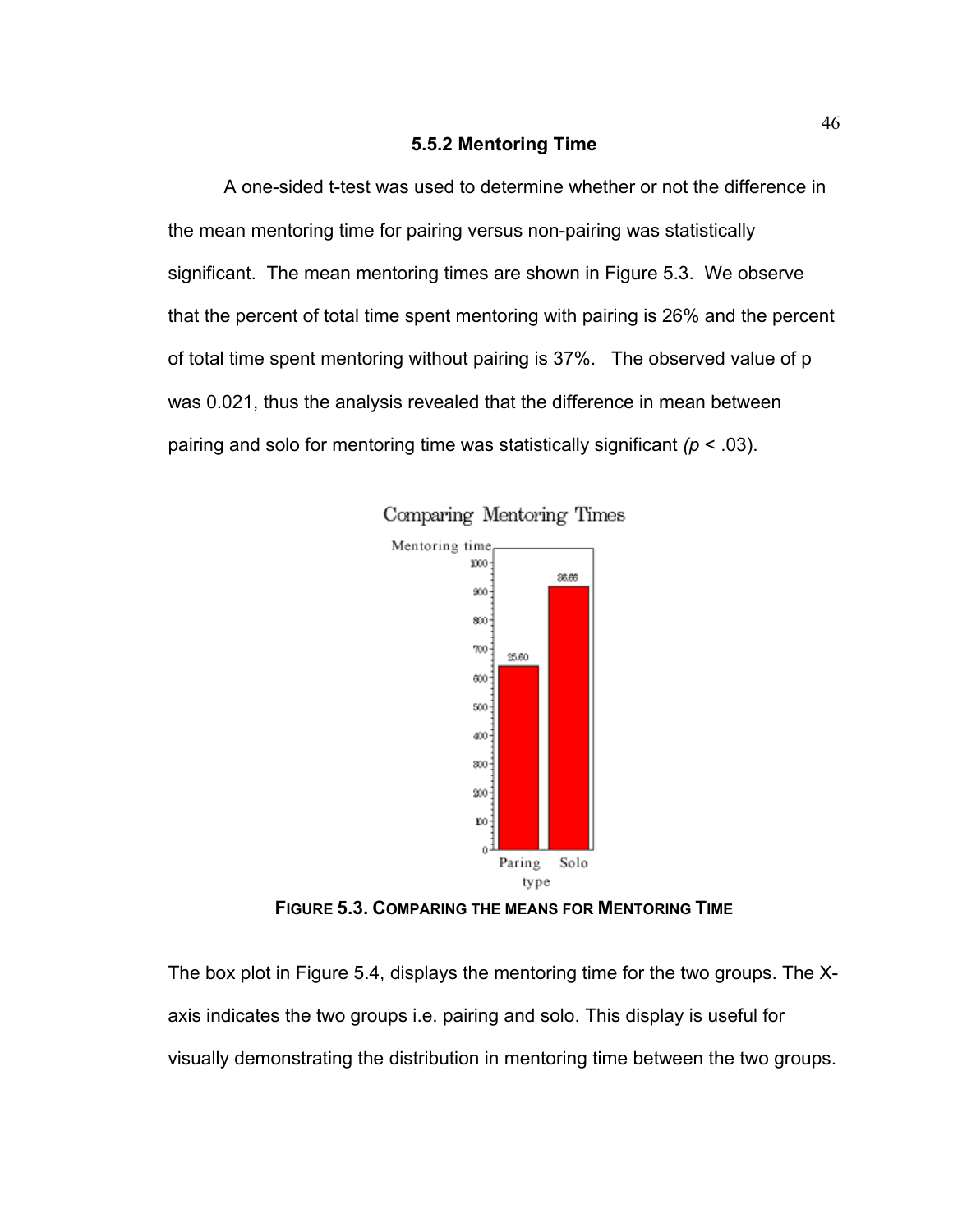

**FIGURE 5.4. BOX PLOT FOR MENTORING TIME**

We hypothesized that pair programming reduces mentoring time when a new team member is added to a team. These survey results validate this claim**.** 

#### **5.6 Responses of Survey Two**

Survey Two was sent to the same audience as Survey One, though we had different respondents. The same methodology was followed in case of Survey Two. Survey Two consisted of four questions, as outlined in Appendix B. This survey concentrated on pairing combinations, pair rotation, and communication overhead. For Survey Two, we received in all 35 responses. Fifteen percent (15%) of the responses were obtained from those who had also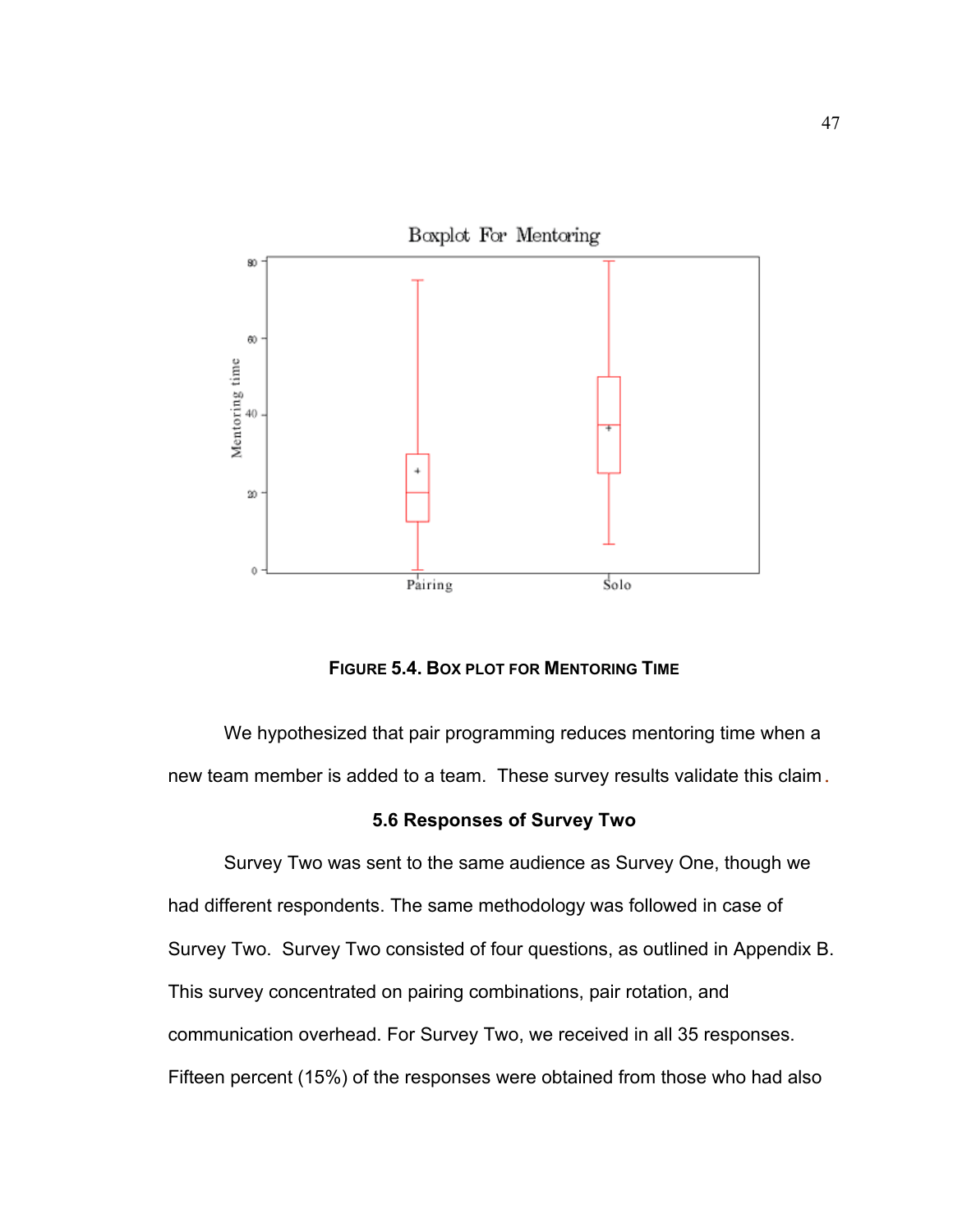participated in Survey One. The rest of the responses were received from new people. However, we could use only 30 responses since the remaining five did not answer the questions as per the directions.

# **5.6.1 Pairing Combinations**

First, the respondents were asked about the pairing combinations followed by development teams. Survey participants were asked to indicate which one of the following four pairings was the most utilized when a new person joined their organization.

- experienced programmer (10 + years) and the new recruit
- experienced programmer  $(5 + \text{years})$  and the new recruit
- junior programmer (2-3 years) and the new recruit
- the new recruit and another new recruit

The response obtained was as shown in the graph of Figure 5.5



**FIGURE 5.5. PAIRING COMBINATIONS FOLLOWED BY DEVELOPMENT TEAMS**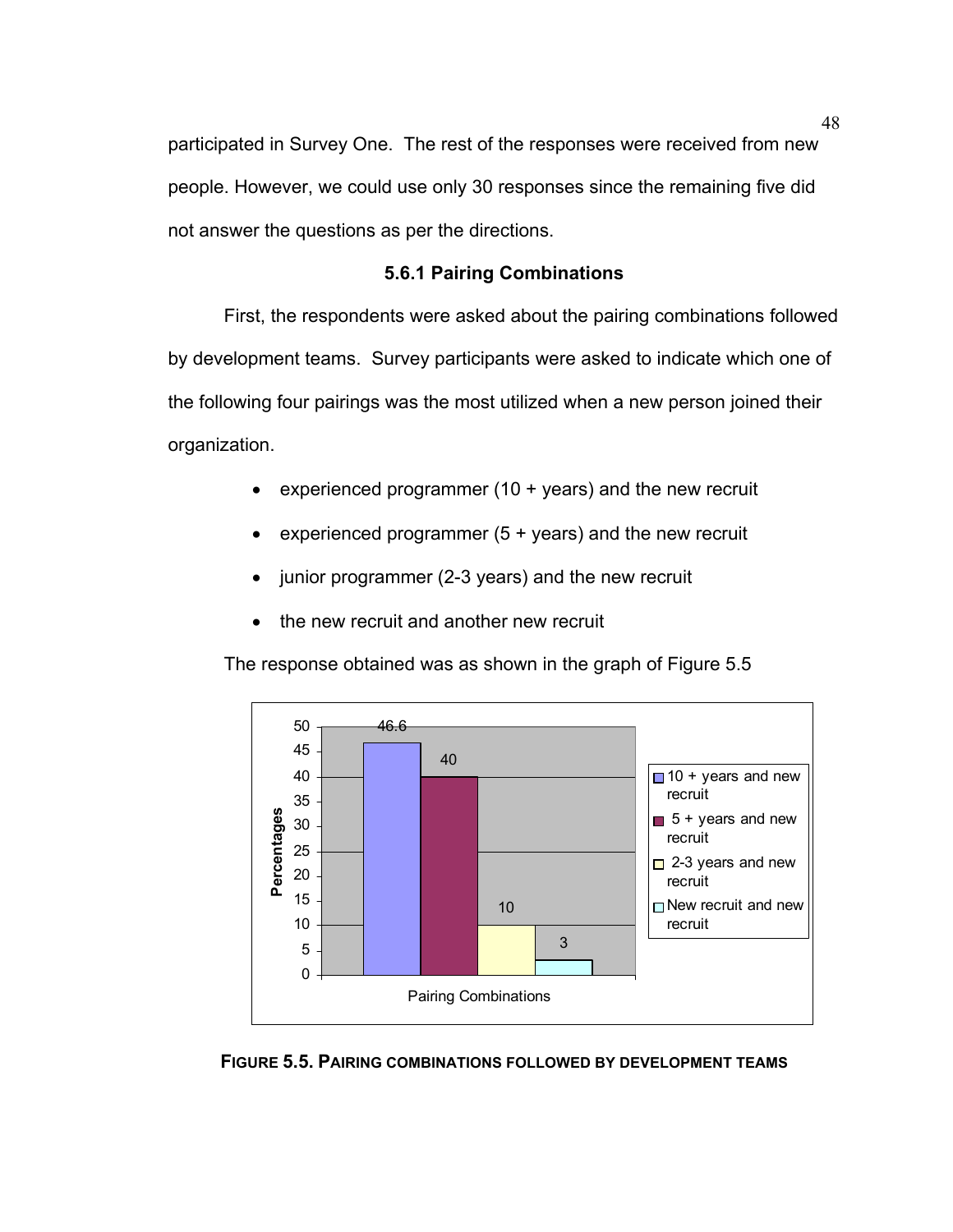Figure 5.5, shows the percentage of pairing combinations of experienced programmer (10 + years) and the new recruit was the highest followed by experienced programmer (5 + years) and the new recruit. A one-sample t-test was used to determine whether or not the difference in mean across the different pairing combinations was statistically significant.

The analysis revealed that the difference in mean was not statistically significant between the combination of experienced programmer (10 + years) and new recruit and the experienced programmer (5 + years) and new recruit (p<0.14). Therefore, these two pairing combinations can be considered jointly as experienced programmer with 5+ years of experience. The difference in means between the pairing combinations of experienced programmer (10+ years and of 5+ years) and new recruit and inexperienced programmer (2-3 years or another new recruit) and new recruit were both statistically significant (p<0.01). This implied that the respondents agreed that pairing with an experienced team member was more useful as compared to pairing a new member with a less experienced team member. This is useful information in setting up a pairing pattern, such as those in [8]. New recruits need to be paired with an experienced mentor in order to accelerate their learning curve. However, pairing a new person with another new person is much better than leaving the new person alone [8].

#### **5.6.2 Pairing and Communication Overhead**

The intent of the second question in Survey Two was to determine whether pair programming reduced the effect of communication overhead. The

49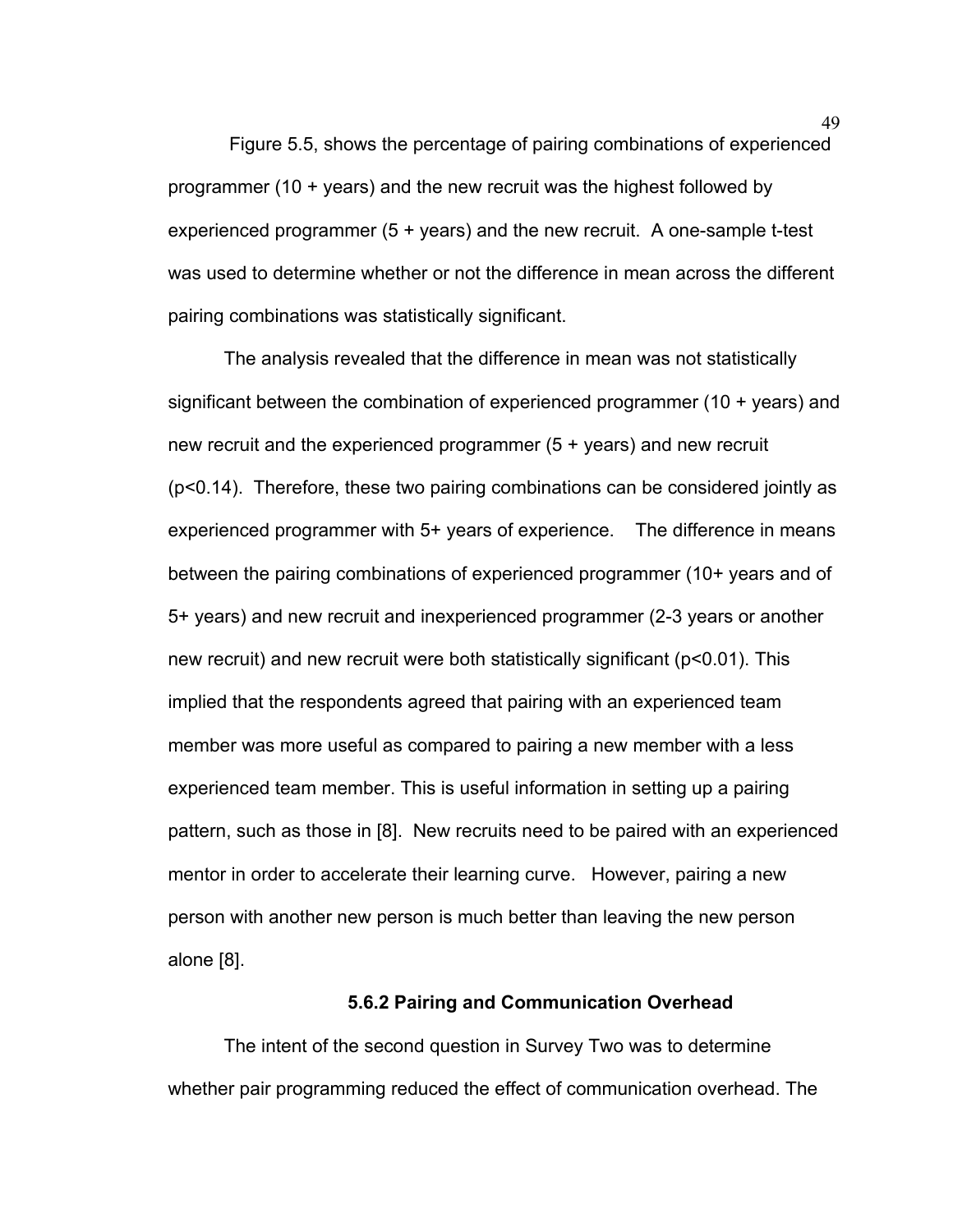50 respondents were required to answer "yes" or a "no" and to support their answers (see Appendix B).

Figure 5.6 shows the results of the follow up survey. It is observed that 75% of the respondents agreed that communication overhead is reduced by making essential, low-level communication informal.



**FIGURE 5.6. REDUCED COMMUNICATION OVERHEAD**

To statistically analyze the survey results, we test the hypothesis that

 $H_0$ :  $\mu$  reduction in communication overhead  $= \mu$  no reduction in communication overhead

```
= \mu no difference,
```
i.e. the null hypothesis (Ho) states that, the proportion of people who believe that there is a reduction in communication overhead and the proportion of people who believe that there is no reduction in communication overhead are equal. In other words, the null hypothesis states that pairing makes no difference to communication overhead.

 $H1: \mu$  reduction in communication overhead  $> \mu$  no difference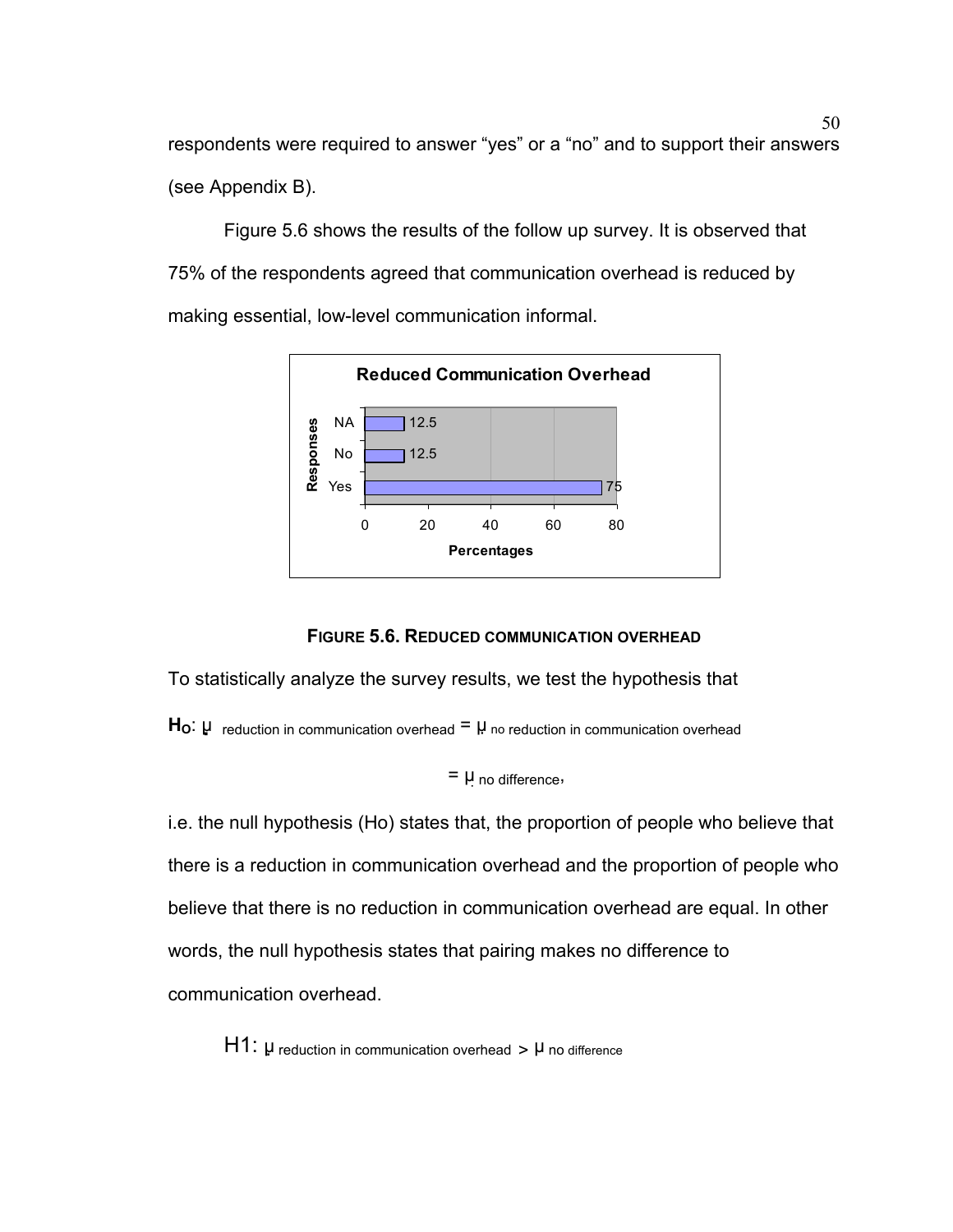i.e. the alternative hypothesis states that the proportion of people who say that there is a reduction in communication overhead is greater than the proportion of people who say that pairing makes no difference to the communication overhead. Using normal approximation, we can reject the null hypothesis,  $H<sub>O</sub>$ , since there was a significant difference  $(p < .01)$ .

The third question (see Appendix B) asked them to quantify the reduction in overhead due to pairing. We did not receive any definitive figures for the third question because 18 respondents refrained from answering this question. However, qualitatively, 12 respondents stated that the real benefit of pair communication comes from the improvement in the quality, not the quantity, of the communication.

## **5.6.3 Pair Rotation**

The next survey question was aimed at understanding the teams' use of pair rotation. The results indicated that pair rotation is widely practiced by the project teams. These results are displayed in Figure 5.7.There was a wide consensus regarding the benefits of pair rotation with 94% of developers citing its use. For our statistical analysis purpose, we tested whether more than 50% of the people practiced pair rotation.

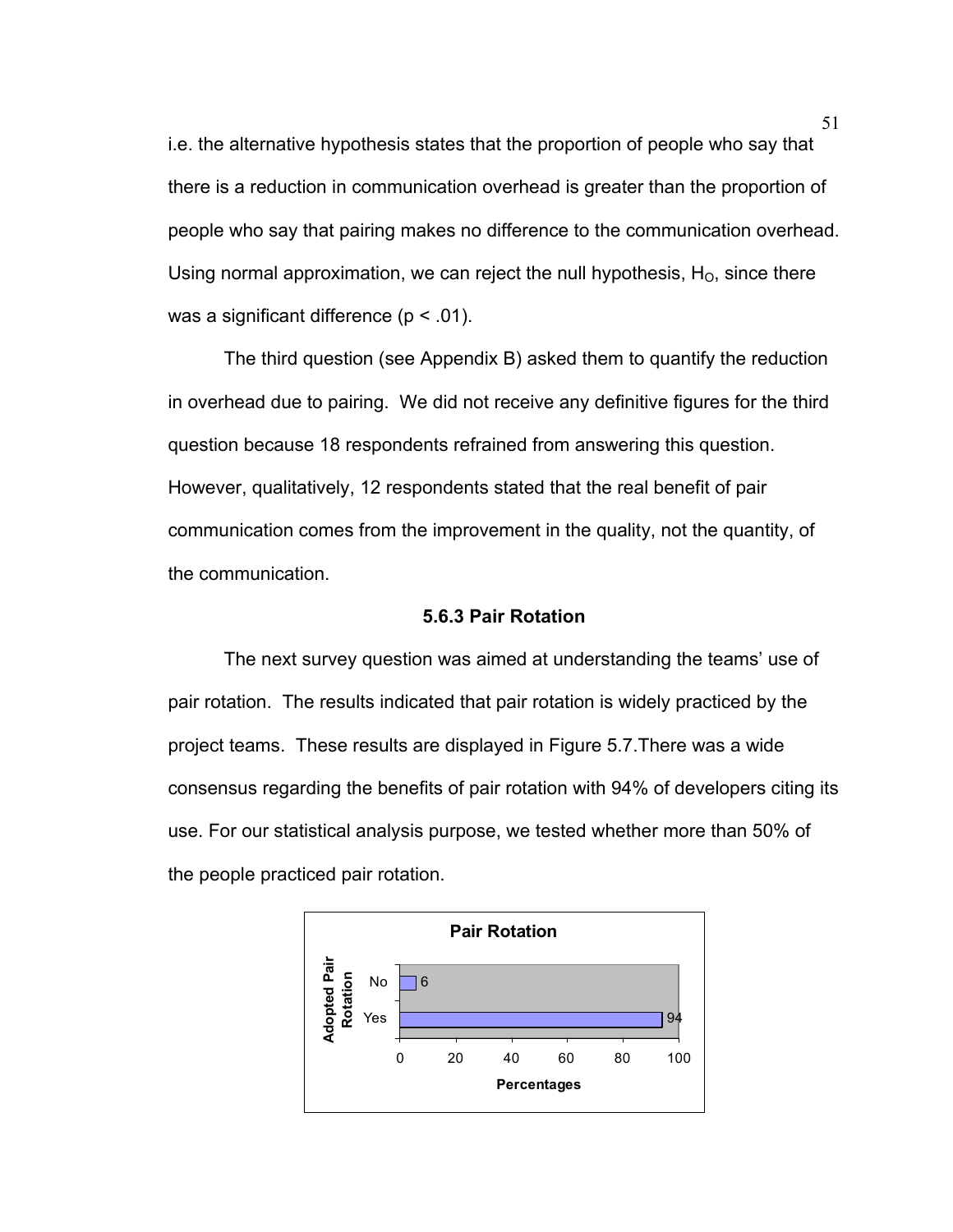Thus we tested the hypothesis,

H<sub>O</sub>:  $\mu$  = 0.5

i.e. the null hypothesis states that the proportion of people who practice pair rotation is equal to 50%.

H<sub>1</sub>:  $\mu > 0.5$ 

i.e. the alternative hypothesis states that the proportion of people who practice pair rotation is greater than 50%

Using normal approximation, the p value of the test comes out to be a very small number ( $p < .01$ ), thus we can reject the null hypothesis,  $H_0$ . We can thus conclude that most teams practiced pair rotation.

In summary, the respondents consider pairing with an experienced mentor a very beneficial practice. Our analysis also indicates that there is also a reduction in the communication overhead when pair programming is used. Lastly, we see that most teams that practice pair programming also practice pair rotation.

## **5.7 Subjective Responses**

The participants also qualitatively indicated that pair rotation gives developers a chance to understand new perspectives to solve problems and to pick up skills like keyboard shortcuts and naming conventions from multiple team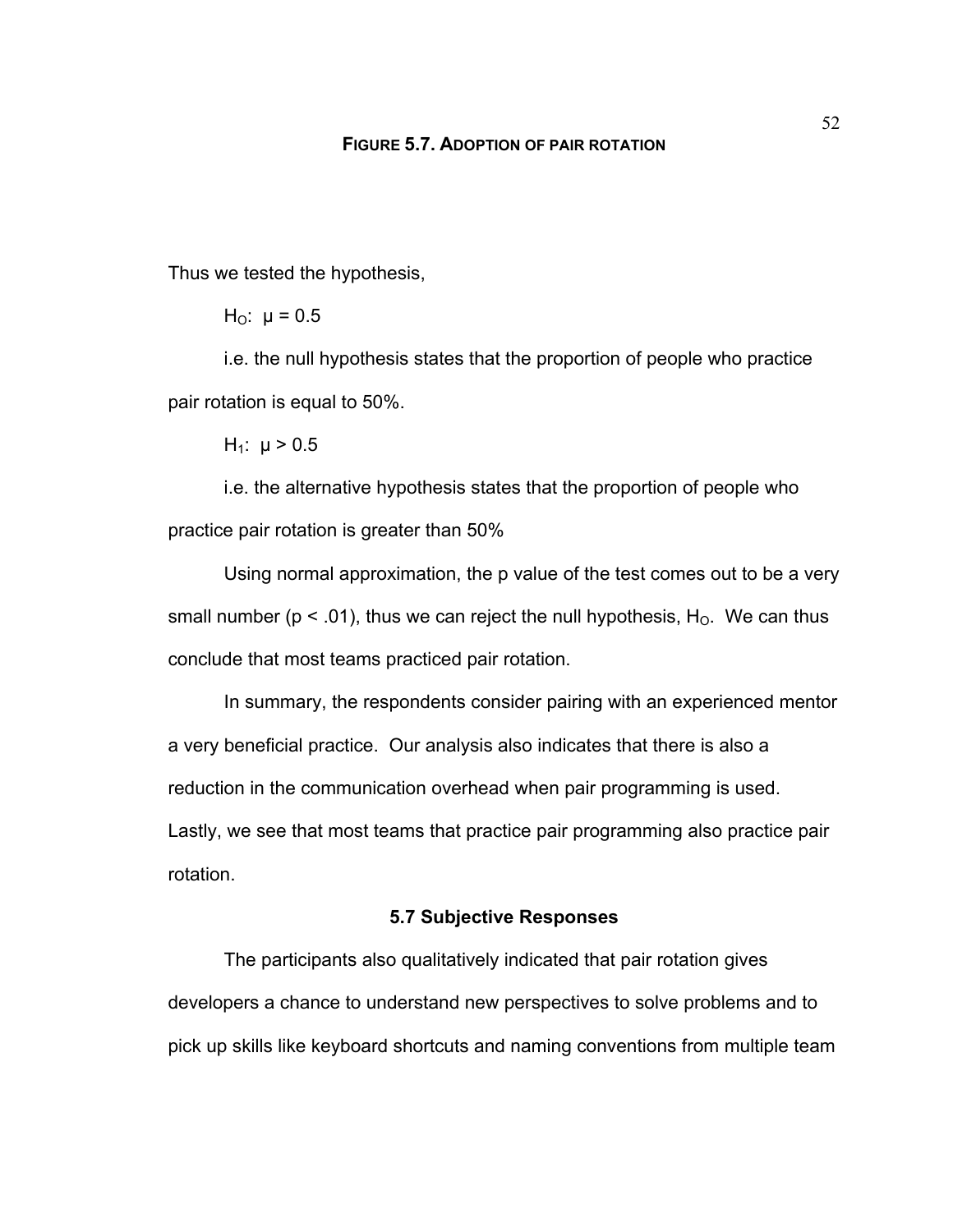members. A few comments culled from the responses regarding pair programming and pair rotation indicate the views of the respondents

*"…We start each iteration with assigned partners. Pairs are free to dynamically partner with whoever they need as they need. But, they always return to their assigned partner. We try very hard not to build "Towers of Knowledge" in a single individual. So, it typically occurs that an assigned pair will seek out the person(s) that can help them, get the info, and get back to the original pairing. Then they become more knowledgeable and will be sought after by other pairs. And so it goes."* 

 *"… Pair programming (as other pair work) really allows newcomers to get concrete hands-on experience . . . and gives them rapid feedback and a quick learning by experience. Even when not proficient with the technology and task at hand, they can gain the feeling of contribution to working together with someone else."* 

*"…. We typically place responsibility for features on pairs of people and switch these pairs when the feature is completed. On the micro level, smaller tasks are performed on an ad hoc pairing basis (even though the responsibility for the feature still lies on the macro level)."* 

There are also "not-so-supportive" views on pair rotation. Quoting a response from the survey,

*"…On teams that I've worked with, pairs work together throughout a project iteration. I haven't found swapping partners frequently to be a very productive practice."*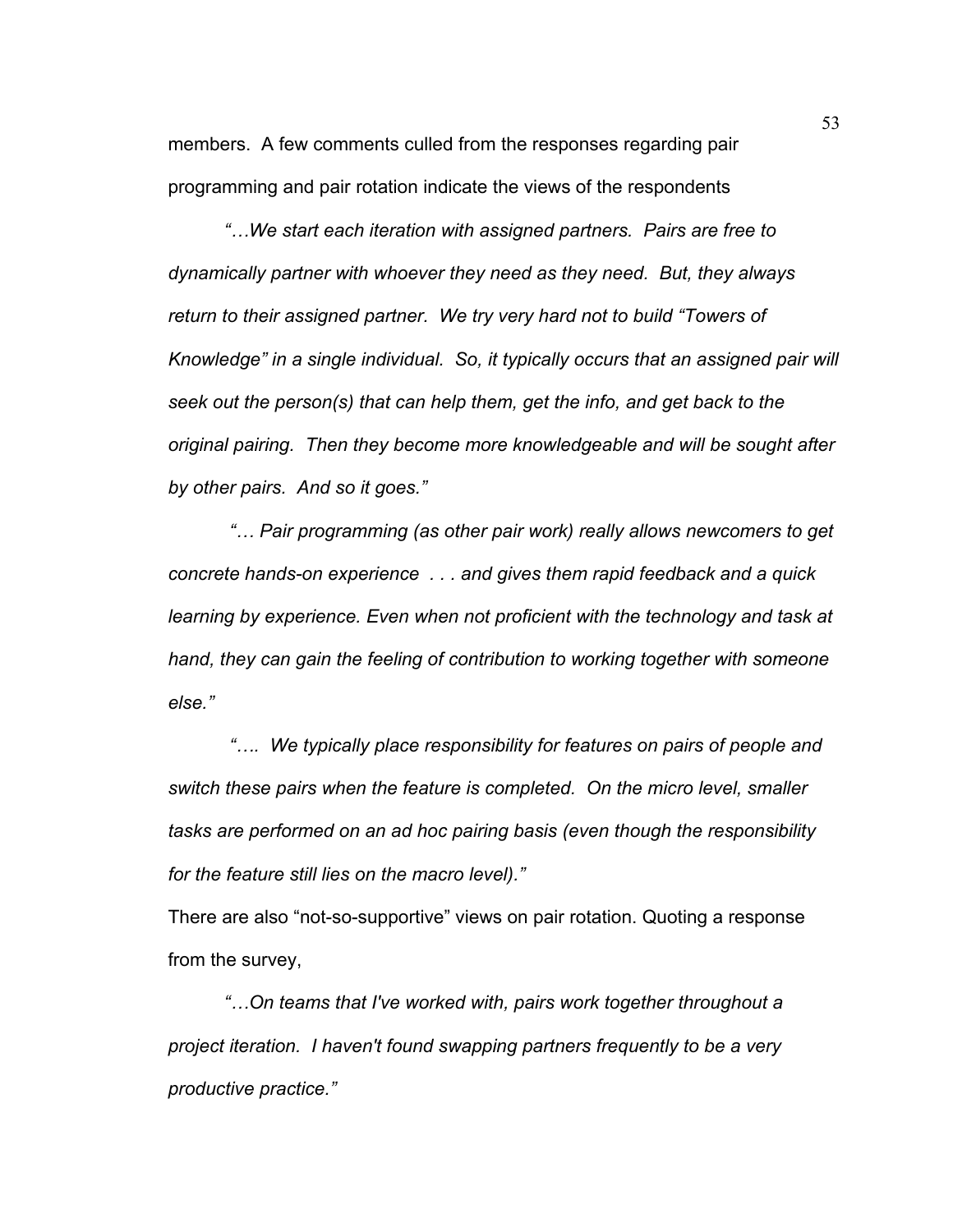The above response suggests that one main reason could be that pairing also depends on the personality of the individual and the team. Our studies have demonstrated that, with most people, pair programming can produce revolutionary results to counteract these long-held beliefs and observations.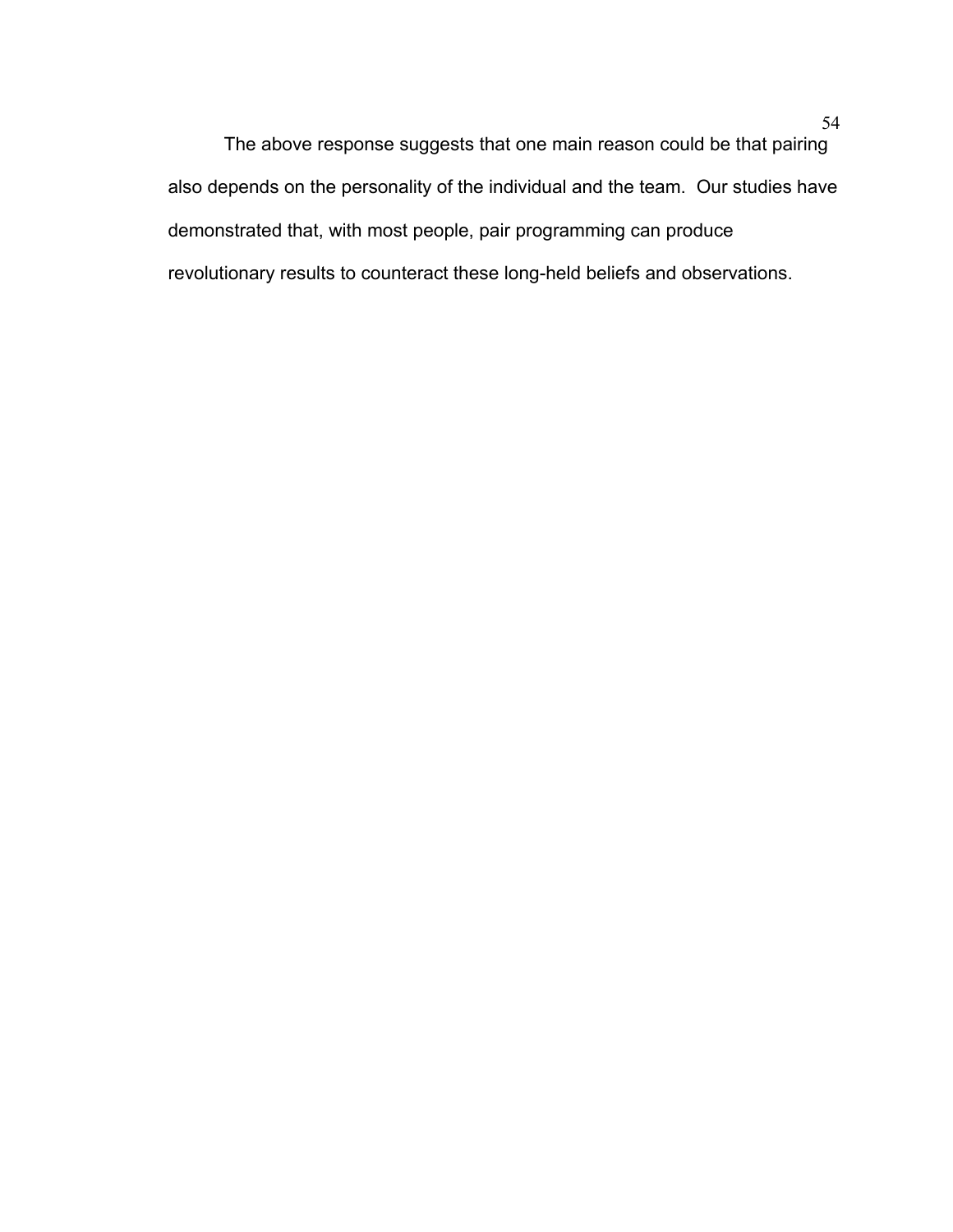# **6. Pairing and Intercommunication**

In this chapter we shall discuss with the help of illustrations the effect of pair programming on the intercommunication paths.

# **6.1 Communication Overhead**

Communication overhead is defined as the average team member's drop in productivity below his nominal productivity as a result of team communication [5]. Communication includes verbal communication, documentation, and any additional work required to build software. This additional work could involve, design reviews, coding, code reviews, or writing test cases. In any software development project, human communication is an essential component. It can also be viewed as part of the job, instead of overhead.

Brooks states, "If each part of the task must be separately coordinated with each other part, the effort increases as

 $N * (N - 1) / 2$ 

where N= number of people in a team.

 This mathematical equation models the nonlinear communication overhead of a team. Notice that the effort increases with the square of the number of people. [14].

Consider a case in which there are six solo developers working on different but interrelated modules of a single application (n=6). Each programmer will interact with the other five programmers as shown in Figure 6.1. There are n\*(n-1) / 2 or 15 communications paths between these six developers (n=6) and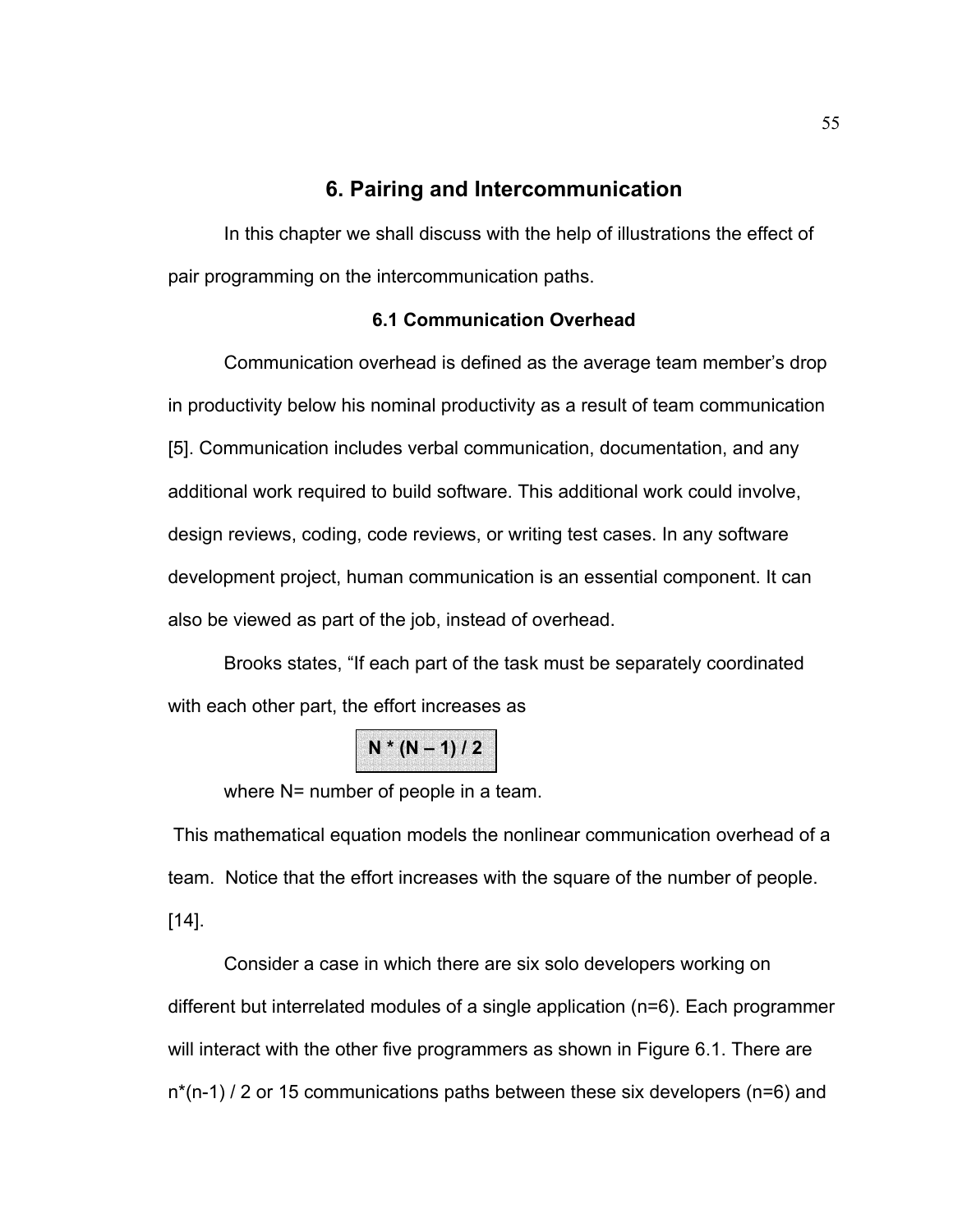these intricate and somewhat complex maze of intercommunication paths are definite contributors to communication overhead.



**Communication paths = 6 \* (6-1) / 2 = 15** 

**FIGURE 6.1. INDIVIDUALS WORKING ON A TASK AND THE INTERCOMMUNICATION EFFORT (N=6)** 

Consider the alternate case shown in Figure 6.2 in which these six developers form three pairs; each pair working on double the number of modules than if they each worked alone. Because the each pair works intimately together to complete their shared modules, the communication overhead is significantly reduced. In this case there are  $(n)^*(n-1)/2$  or 3 communication paths between these three pairs (n=3). Pair rotations leads to an "on-the-spot" transfer of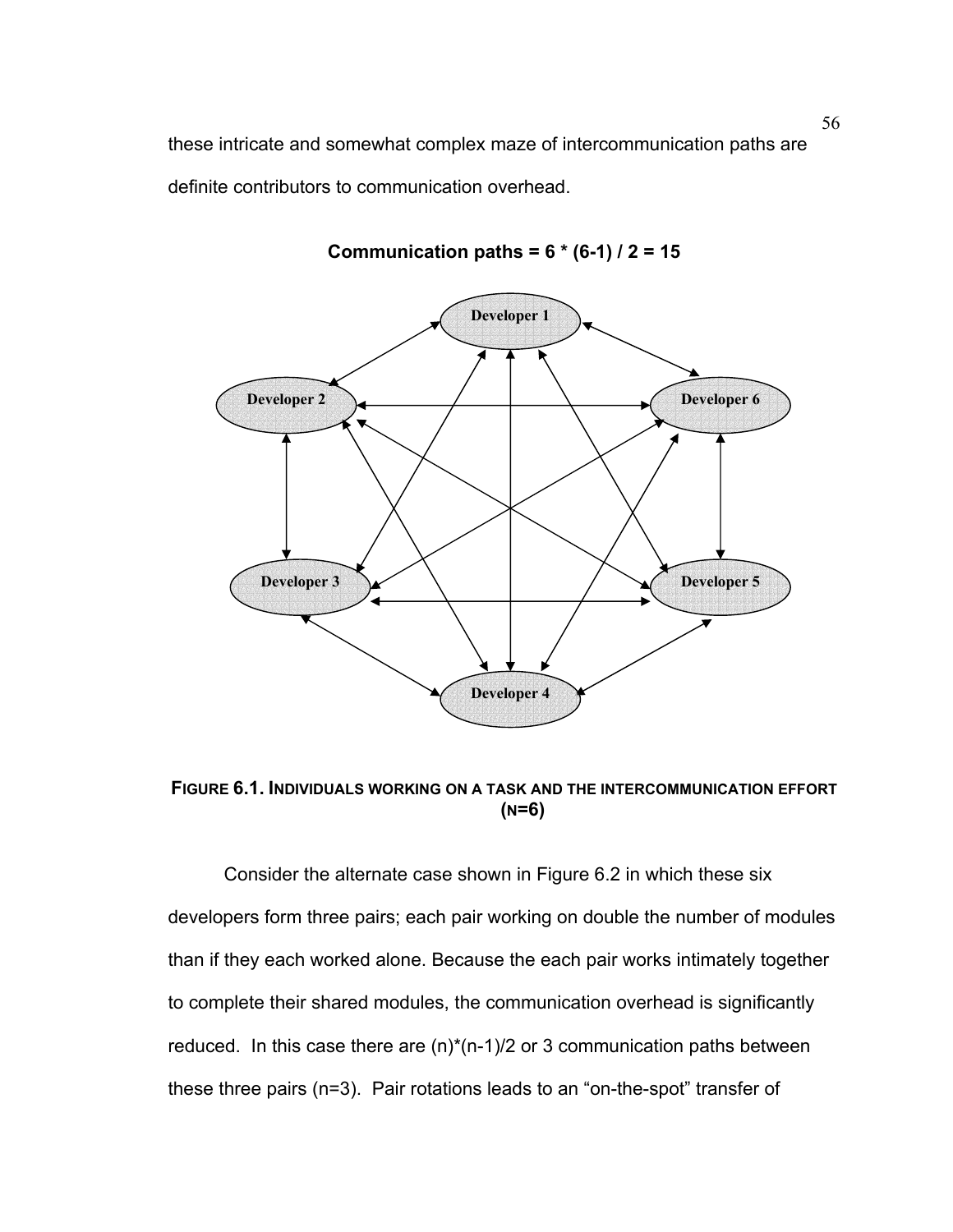information between the developers. The intercommunication overhead is significantly reduced.

# **Pair 3 Pair 1 Pair 2**

# **Communication paths = 3 \* (3-1) / 2 = 3**



Comparing Figure 6.1 and Figure 6.2, we observe how the complexity of the inter-group communication is significantly reduced. Pair programming enables fast and simple communication; it also reduces the number of communication paths nonlinearly. Consider first if a team does not rotate pairs but assigns larger pieces of functionality to static pairs. Then, instead of breaking the project into n parts, the project is broken into (n/2) parts and the communication effort increase is reduced from  $n^*(n-1)/2$  to  $n^*(n-2)/8$ . When pairs work together, they make decisions on dependencies, technical aspects, and interfaces as they design and implement code. No separate coordination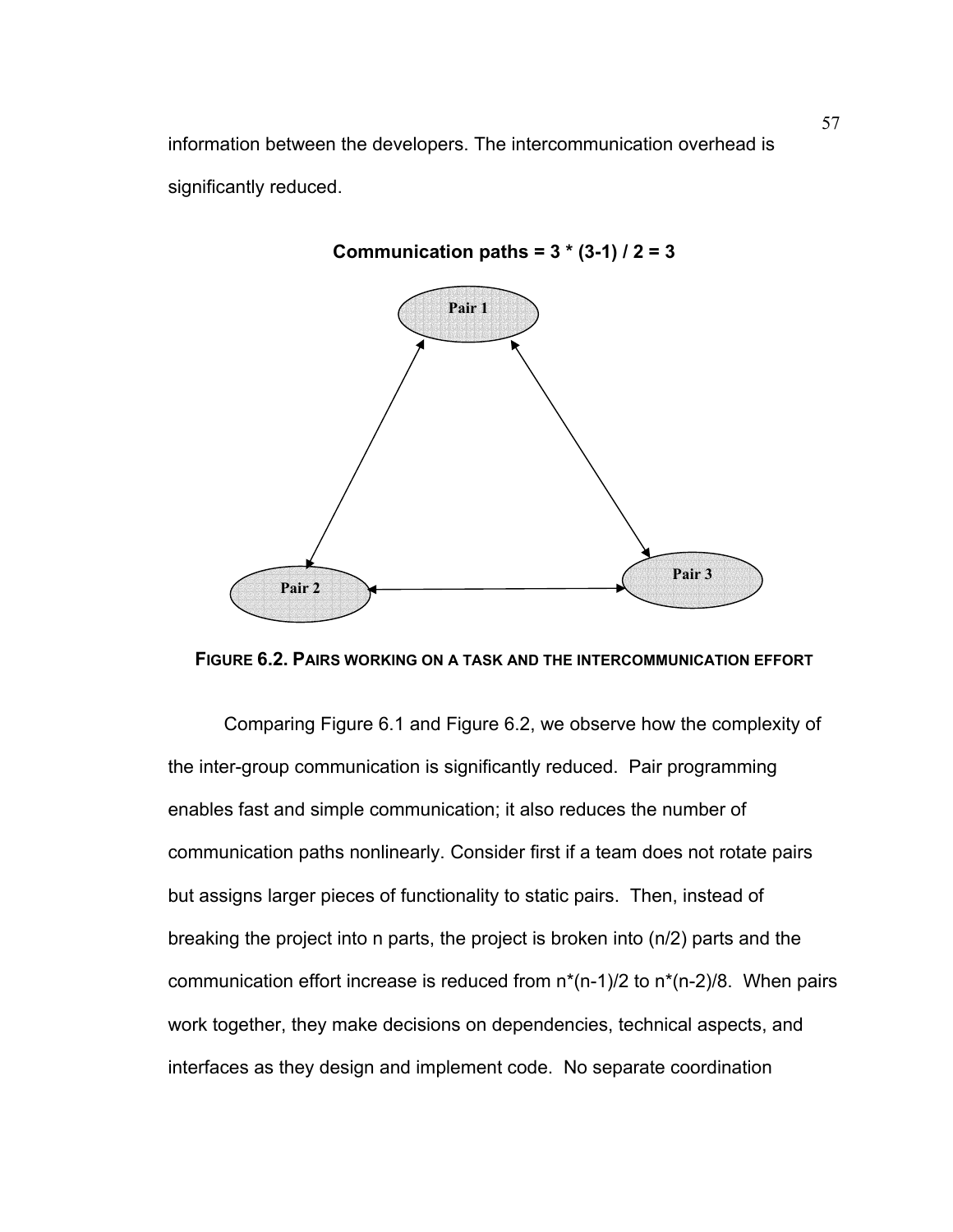activities need occur; no dependencies and interfaces need special documentation, improving the efficiency of team communication. If pairs do rotate, and programmers partner with the programmer with whom their task is interdependent, we believe this intercommunication cost can be even further reduced. Needed communication about interfaces and other issues will happen during the natural course of pairing. [8]

## **6.2 Our Hypothesis**

We hypothesized that pair programming reduces the intercommunication required within a team. With pairing, n is reduced to n/2. This has the effect of reducing the number of communication paths from  $n^*(n-1)/2$  to  $n^*(n-2)/8$ . Our survey results from the previous chapter further supported these mathematical results. We found statistically significant ( $p < .01$ ) results indicating that pair programming reduces communication overhead.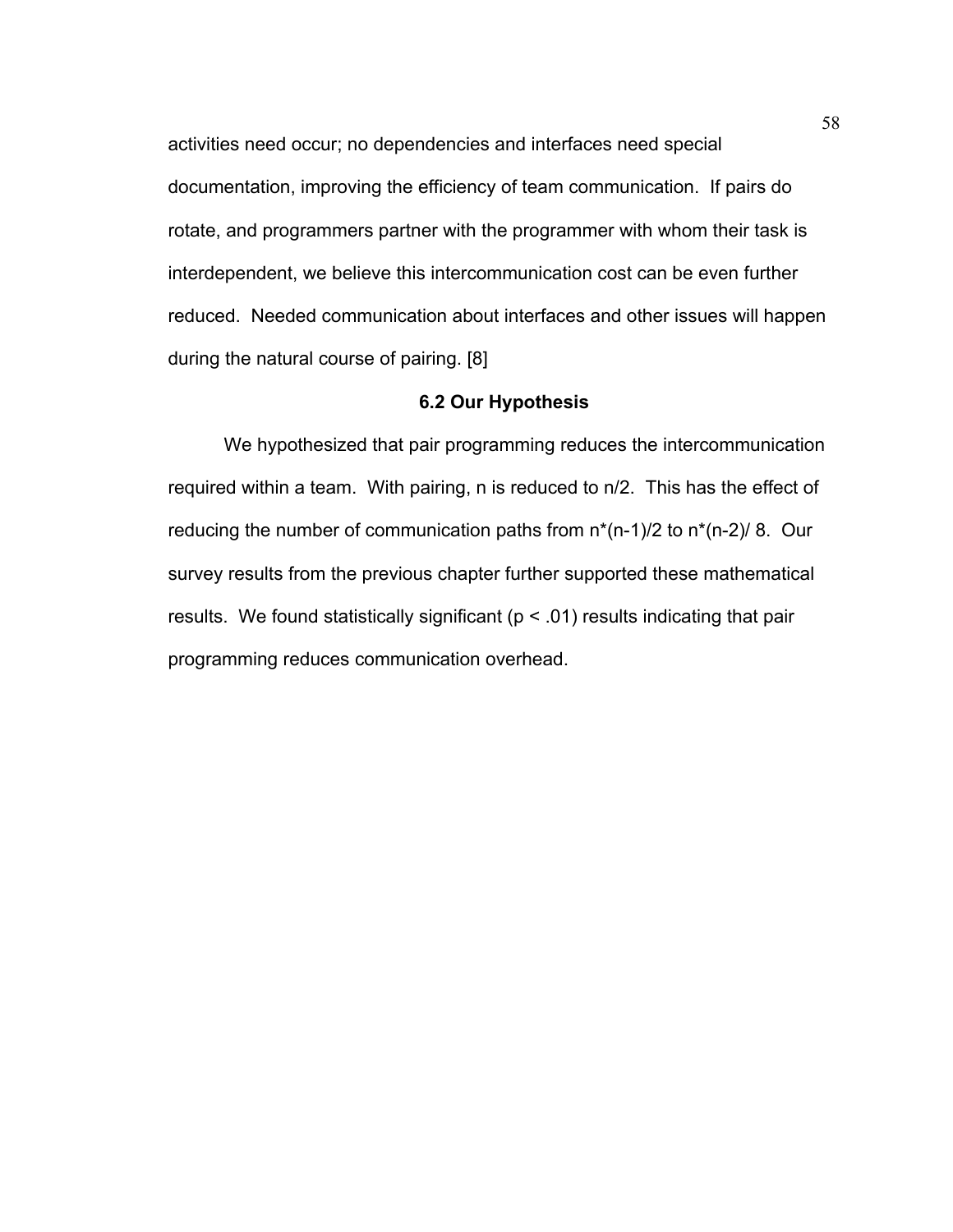# **7. Stutzke's Model Revisited**

Chapter 4 discussed Brooks' Law, which states that adding manpower to a late software project makes it later. Stutzke's model explains in detail the process and costs of assimilating the additional manpower, including the diversion of their mentors from the project task itself. We considered a case where after a mid-project slip, the manpower was doubled and the original schedule was achieved. Stutzke offers valuable insights as to how workers should be added, trained, supported with tools, etc. so as to minimize the disruptive effects of adding them. His model predicts the additional manpower needed in order to complete the project on schedule.

Stutzke, however, also states that one important factor which has not been included in the Brooks' model is that the new people must be team players in order for the predicted productivity gains to be realized. They must be willing to take directions and execute the process, which has been defined. They must not attempt to alter the process. Individuals must be disciplined and have a willingness to learn from others.

Our research hypotheses examine the effects of pair programming on communication, training and assimilation times. The impact of pair programming on intercommunication was examined by charting the number of communication paths on a team and revising Brooks' equation (n)(n-1)/2 to (n)(n-2)/8. Our theoretical results were fortified by survey results of pair programmers. Training and assimilation factors will now be examined based on a mathematical model developed by Stutzke.

59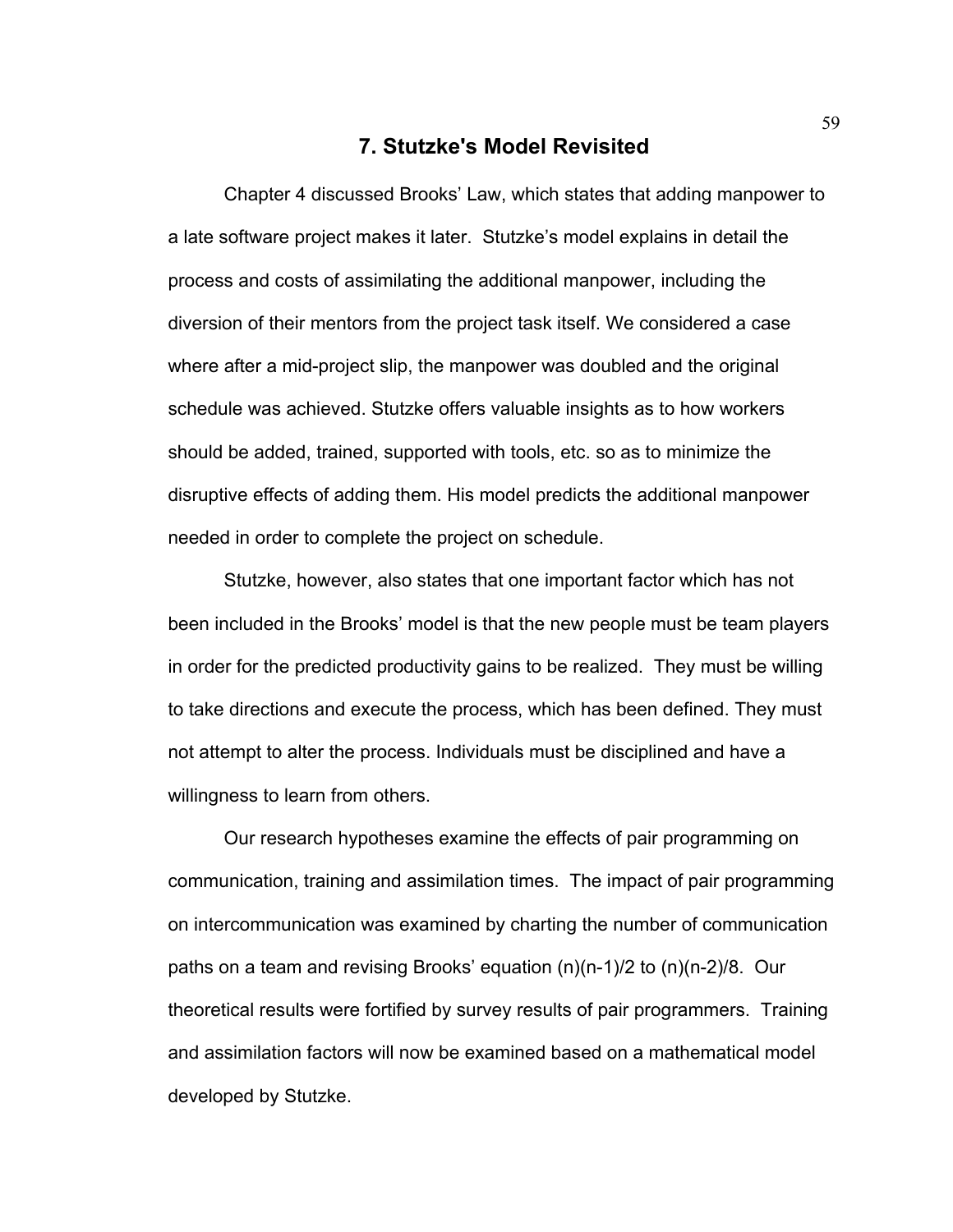## **7.1 Our Survey Results**

We will now revisit Stutzke's model utilitizing new values obtained from our statistically significant survey results, as discussed in Chapter 6. Through this survey, we obtained the assimilation (a) and mentoring (m) values as follows:

- a (with pairing)  $= 12$  work-days
	- $= 12 * (365.25 / 250)$
	- = 17.5 calendar days
- a (without pairing)  $= 27$  work-days
	- $= 27 * (365.25 / 250)$
	- = 39.4 calendar days

The value for mentoring time

m (with pairing)  $= 26\%$ 

m (without pairing) =  $36\%$ 

Effective assimilation time with paring

 $a' = a (1+m)$  $= 12 * (1 + .26)$ 

= 15.1 workdays or 22 calendar days.

Effective assimilation time without paring

 $a' = a (1+m)$  $= 27 * (1 + .36)$ = 36.7 workdays or 54 calendar days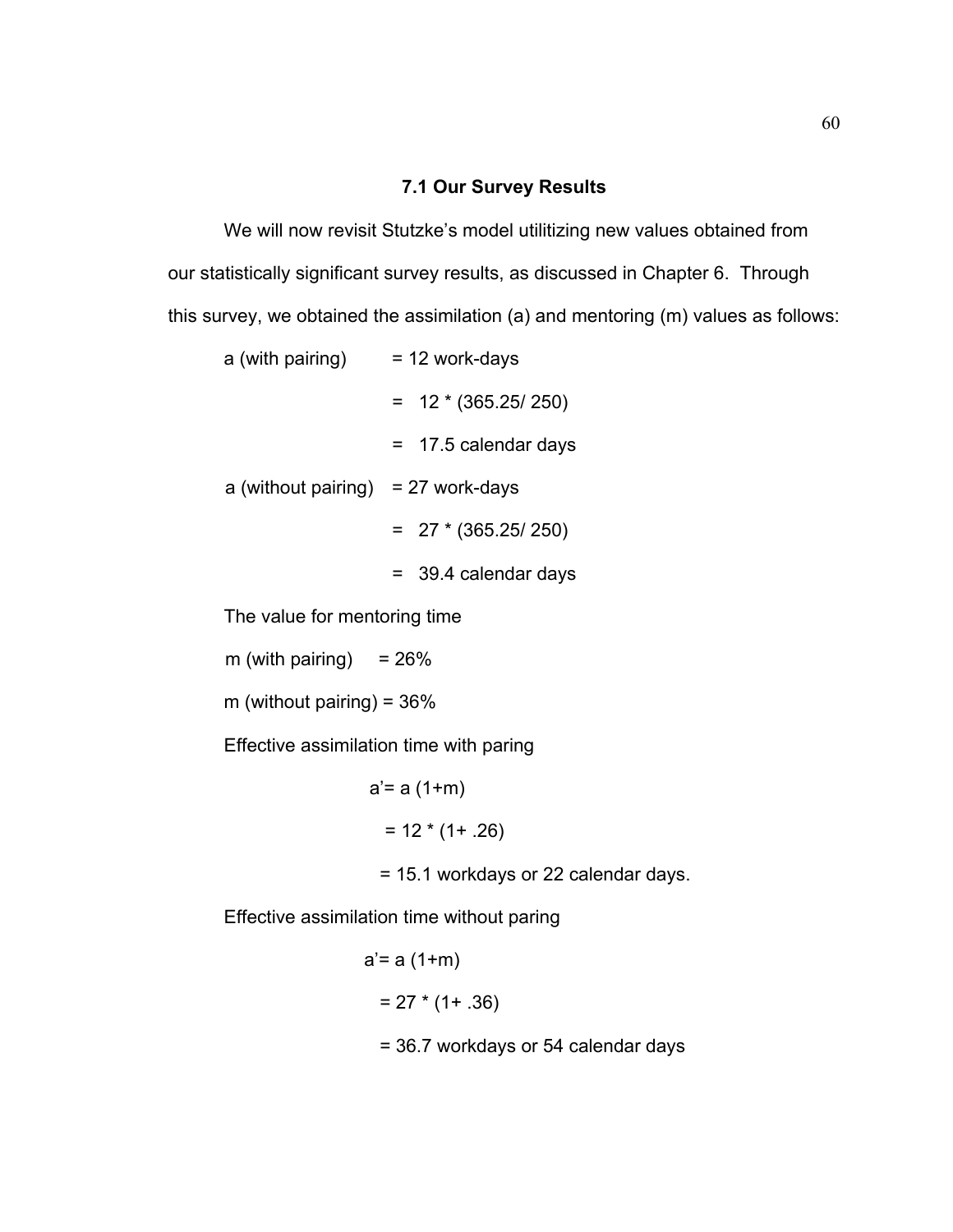We know from Brooks' Law Model, that the total effort expended assimilating the new staff is the sum of the students being mentored plus the effort of the existing staff that must mentor them as denoted by equation IV:

#### *Ea = f\*Ni\*a + m\*f\*Ni\*a = f\*Ni\*a\*(1+m)*

From our survey results, we observe that effective assimilation time a' without pairing is 54 calendar days. Note: our non-pairing value for a' is similar to Stutzke's non-pairing value (58 calendar days. We found a' with pairing is 22 calendar days. As explained in Chapter Four, Stutzke's model was used to estimate the additional people required to complete the project on schedule. The model estimated that in order to complete the project within 121 work days (remaining time), the additional effort required was 8,863 person hours. Thus f = 8863 / (Ni  $*$  (1+ Overtime) $*$  (r-a') $*8$ )), f=1.12. According to the model, in order to complete the project on time the project manager needs to more than double the staff (add 11 people). We shall calculate f using the reduced assimilation time due to pairing, thus,

$$
f = E_{add} / (N_i * (1 + Overtime) * (r-a) * 8))
$$

$$
= 8868 / (10 * 1.15 * (121-15) * 8)
$$

 = 0.90, thus the model predicts that we need to add 9 people to the staff. By factoring these assimilation and mentoring times (under the effect of pair programming), new team members can be added to a project, which is behind schedule. Thus we conclude that without pairing 11 people are needed to complete the project on schedule and with pairing only 9 people are needed.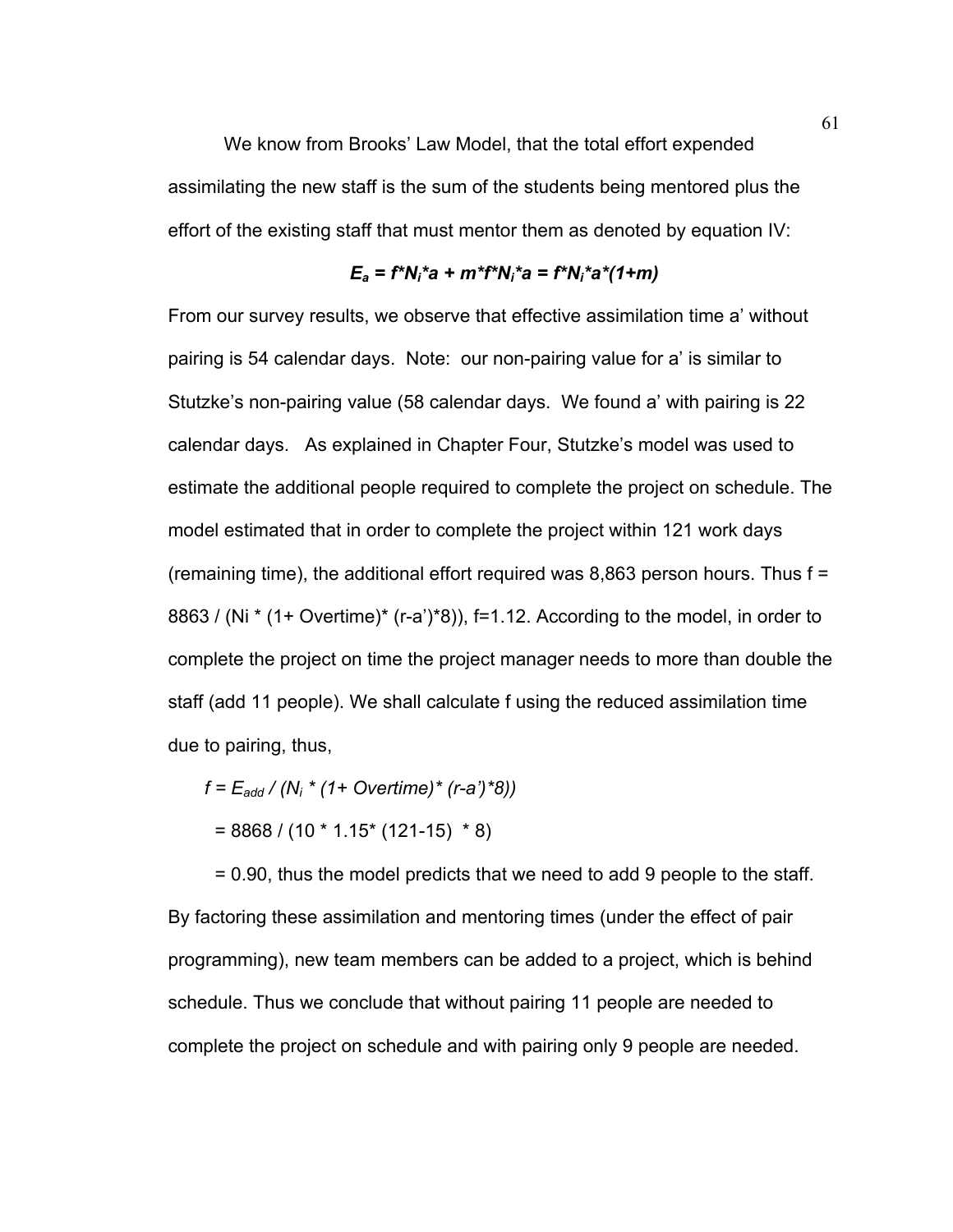In Stutzke's model, there is a limit on the number of new staff members that a mentor can train. We know from equation II, the useful effort delivered during assimilation =  $(1 - f * m)^* N_i$ . Thus, the useful effort delivered by the mentor during assimilation goes to zero as  $f \rightarrow 1/m$ . (Recall  $f =$  the fractional increase in staff) The maximum possible value of f is 1/m, since one existing staff person cannot train more than 1/m new staff members. Thus, m constrains f. Our studies indicate that pairing rotation removes this limit. It prevents overloading of one mentor. The rotation allows the new team member to interact with different mentors.

The useful effort delivered to a project  $E_u$ , is given as,

 $E<sub>u</sub>$  = sum of work delivered during the mentoring period (duration a) + work delivered after all the new staff members have been assimilated (duration of this period is r-a', where r is the remaining time until project completion).

$$
E_u = f * Ni * (r-a') + Ni * r...
$$
 Equation V

Our results show that the effective assimilation time and mentoring time is reduced due to pairing. Since assimilation is faster, more work can be achieved in the remaining days because (r-a') is a larger number. Let us consider the effect of pairing on the net gain in the team's output. The net gain in effort,  $E_{gain}$ , is the difference between the useful effort  $(E_u)$  provided by adding the new staff and the effort which could have been provided by the original staff, is,

$$
E_{gain} = Eu - Ni * r
$$
  
= Eu - Ni \* r  
= f \* Ni \* (r-a')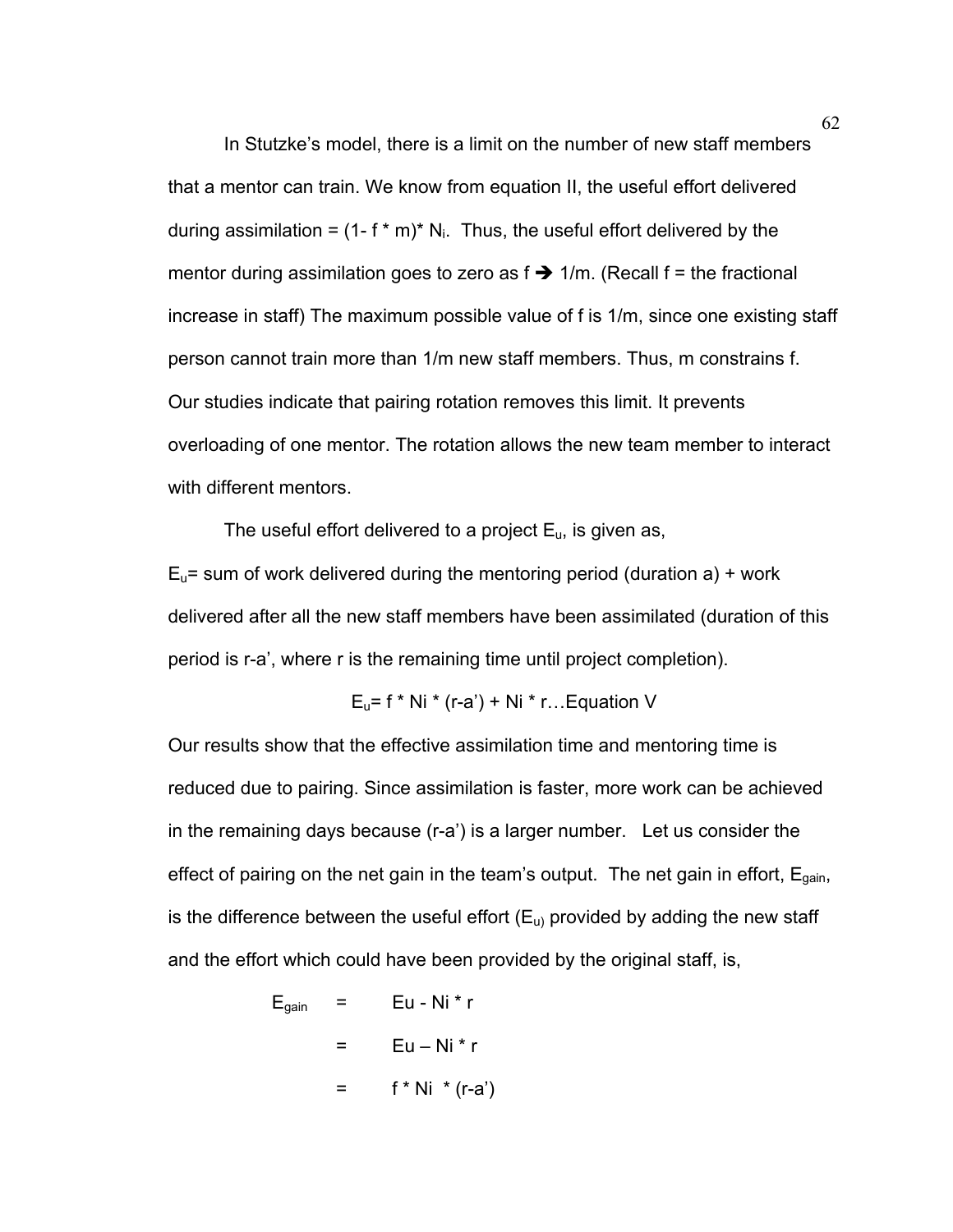$=$  f \* Ni \* (r – a') >= 0

Thus, the first condition states that  $E_{\text{gain}}$  is greater than zero if  $f > 0$  i.e. some additional staff is added and  $r > a'$  i.e. we must have enough time assimilate the new staff. From the above equation we observe that breakeven occurs when r = a'. No net gain is achieved unless r exceeds a'. The maximum total useful effort which can be delivered by adding more staff is *Ni \* (r-a') / m.* From our observed results, the effective assimilation time (a') is reduced due to pairing. This implies that breakeven occurs much earlier. Hence net gain is also achieved earlier than in a non-pairing environment.

The above discussion supports our hypothesis that, manpower can be added to a late software project to meet a specified delivery date provided some additional useful effort is delivered to the project. Utilizing the practice of pair programming helps in this regard.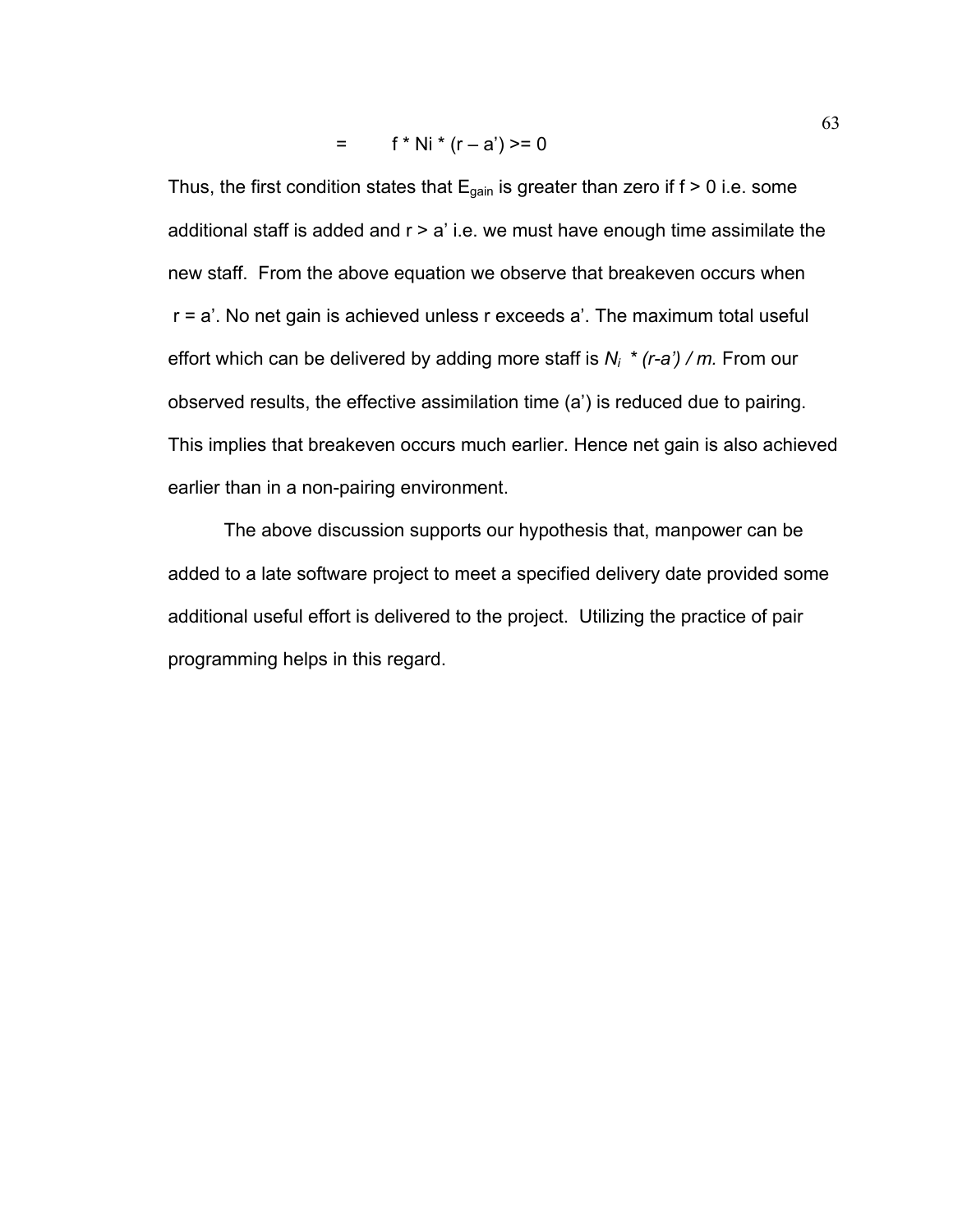### **8. Conclusions**

Two surveys were sent to a wide cross section of professionals in the field of information technology to examine the effects of pair programming on the three factors affecting Brooks' Law i.e. communication overhead, assimilation time and training time. In all, 30 survey responses were analyzed. Using these results, we examined the effects of pairing on the assimilation, mentoring times, and intercommunication times. A mathematical model developed by Stutzke was also studied. This model analyzed the process and costs of assimilating new team members, including the costs associated with the diversion of their mentors from the project task itself.

We hypothesized that pair programming reduces the intercommunication time within a team. Based on halving n in Brooks' equation n \* (n-1)/2, we demonstrated that pair programming reduces intercommunication. These results are fortified by statistically significant survey results indicating that pair programming reduces communication overhead.

We hypothesized that pair programming reduces the mentoring time when new members are added to a team. The survey results yielded statistically significant evidence that pair programming is effective in reducing the training time.

We hypothesized that pair programming reduces the assimilation time when new members are added to a team. Analysis of the survey results also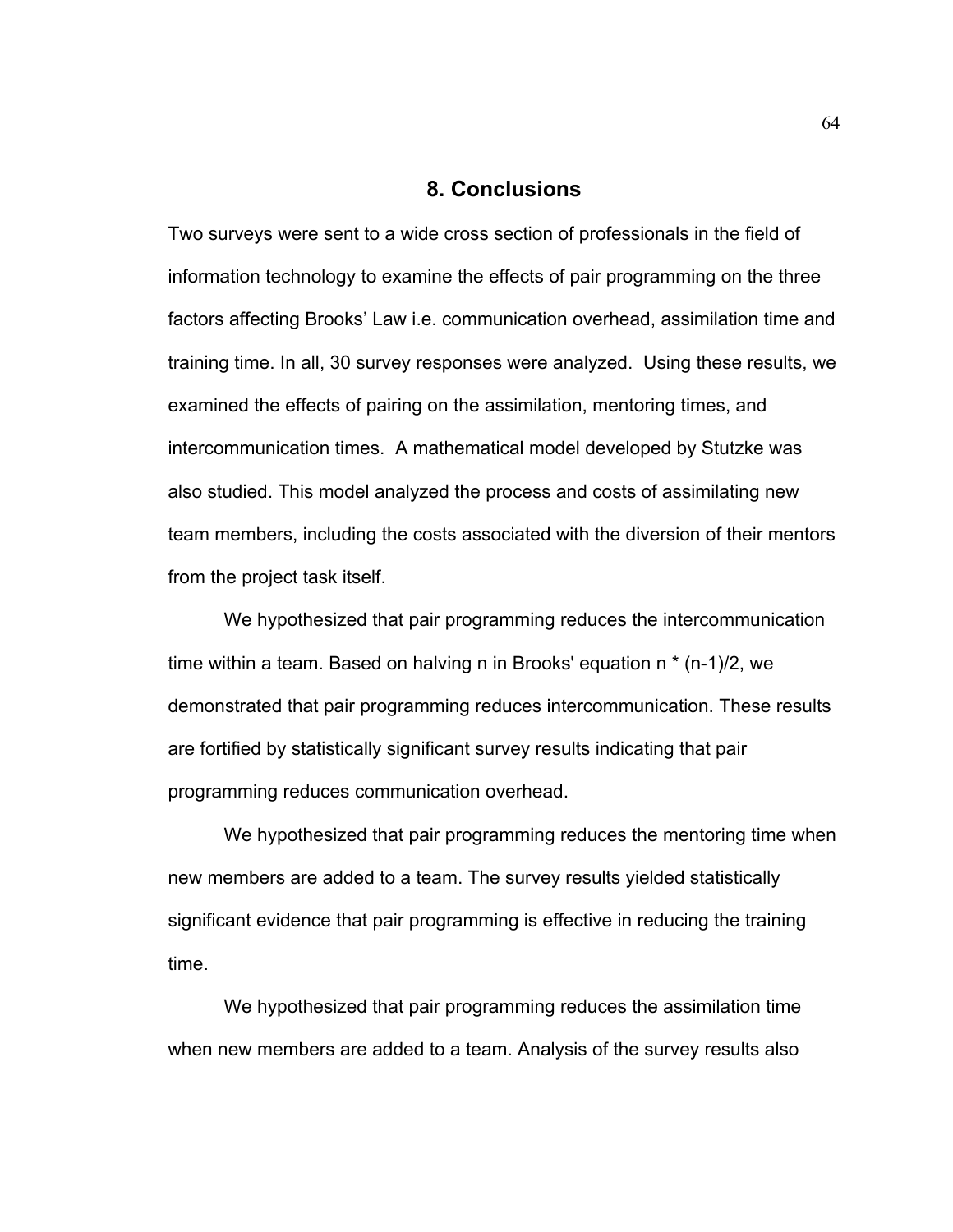showed support for the hypothesis that pair programming helps in reducing the assimilation at a statistically significant level.

Lastly, we hypothesized that manpower can be added to a late software project provided the additional useful effort delivered to the project is adequate to achieve the desired schedule. Pair programming can make this more achievable. We examined the equations in Stutzke's model to understand the effect of pairing on the total useful effort delivered to the project. We found that due to the reduction in effective assimilation time, the maximum total useful effort increased. Thus, when a project suffers from mid-schedule slippage, adding manpower might prove more beneficial if the team practices pair programming.

#### **8.1 Further Research**

This thesis has pointed out several areas for intensive research.

1. **Distributed Pair Programming.** Recent trends in software development have led to a new model of offshore development; that is development work coordinated between programmers located at different sites. So it is very likely that a project manager in the United States interacts with his development team located in India. In this scenario it would be interesting to understand how pair programming works. Interesting questions to investigate are how this complex web of communication and coordination amongst the developers contribute towards the project completion. The social hurdles of enabling virtual teams may very well outnumber the technical challenges. Also the cultural changes the programmers face while pairing with partner located on the other side of the continent.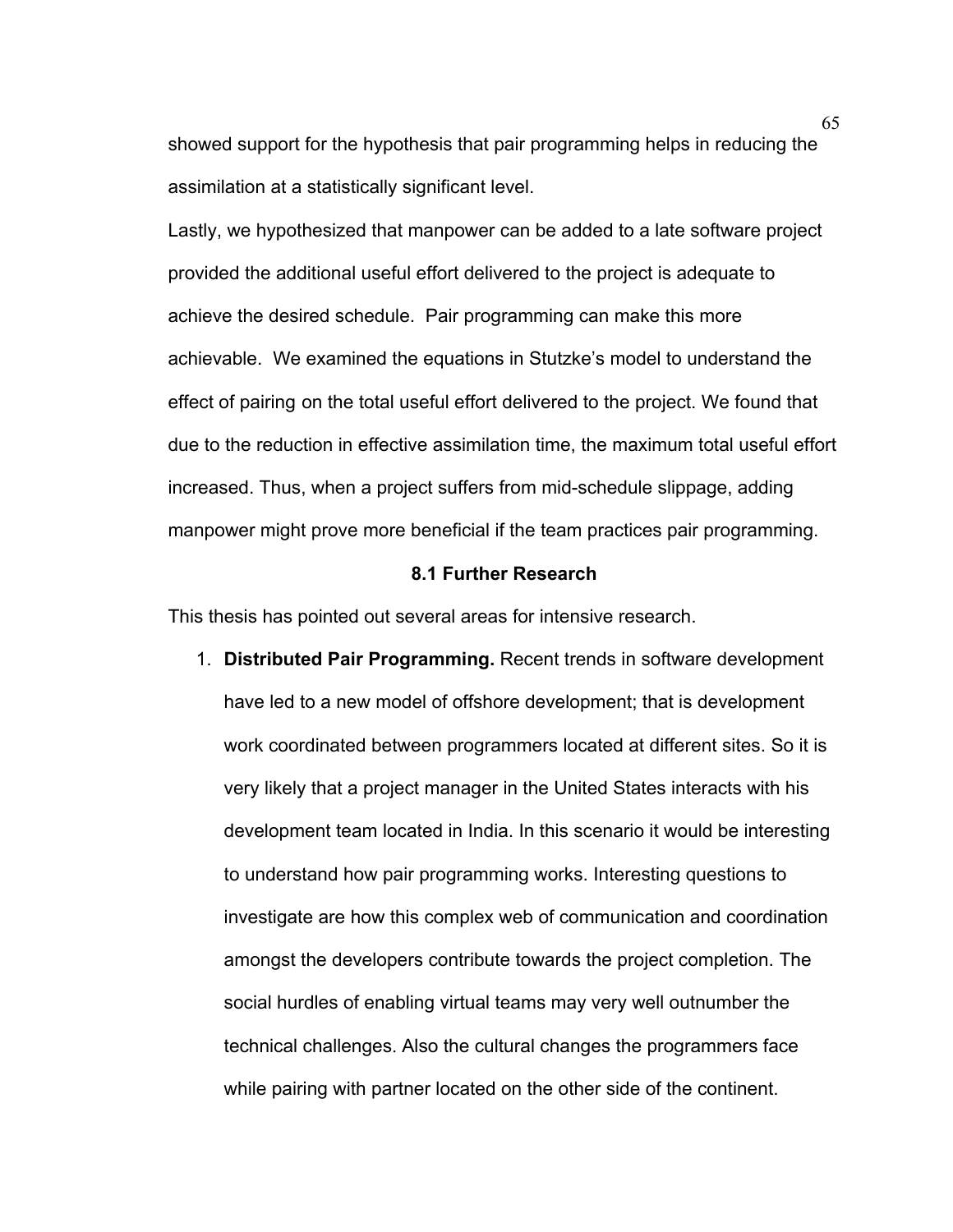- 2. **Internal Code Quality.** Another interesting research area is the quality of the produced software using pair programming. Many of the software observations and findings on code quality using pair programming vs. programmers working alone can be supported by experimental results. The code quality can be measured using software metrics like Coupling Factor, Lack of Cohesion of Methods, Attribute Hiding Factor, Method Hiding Factor, Depth of Inheritance Tree, Number of Children, Weighted Methods Per Class, Number of Classes, Lines of Code, etc.
- 3. **Project risks and pair learning.** Project managers today are required to avert risks facing a project during development. Risks can be of different types like schedule and cost overruns, employee turnover. It is becoming difficult retaining skilled developers for longer duration. When a member of a team leaves, he or she takes along with him the required expertise and also a good deal of tacit knowledge that is almost never documented. However this tacit knowledge can be retained even after the person has left the team through pairing. It is quite interesting to understand how technology in the form of workflow, collaborative tools and pairing can be used together to eliminate certain project risks.
- 4. **Agile software development methodologies**. Various agile, lightweight software development methodologies are in practice today. Understanding how pairing can be incorporated in these methodologies can be very useful for software engineering studies.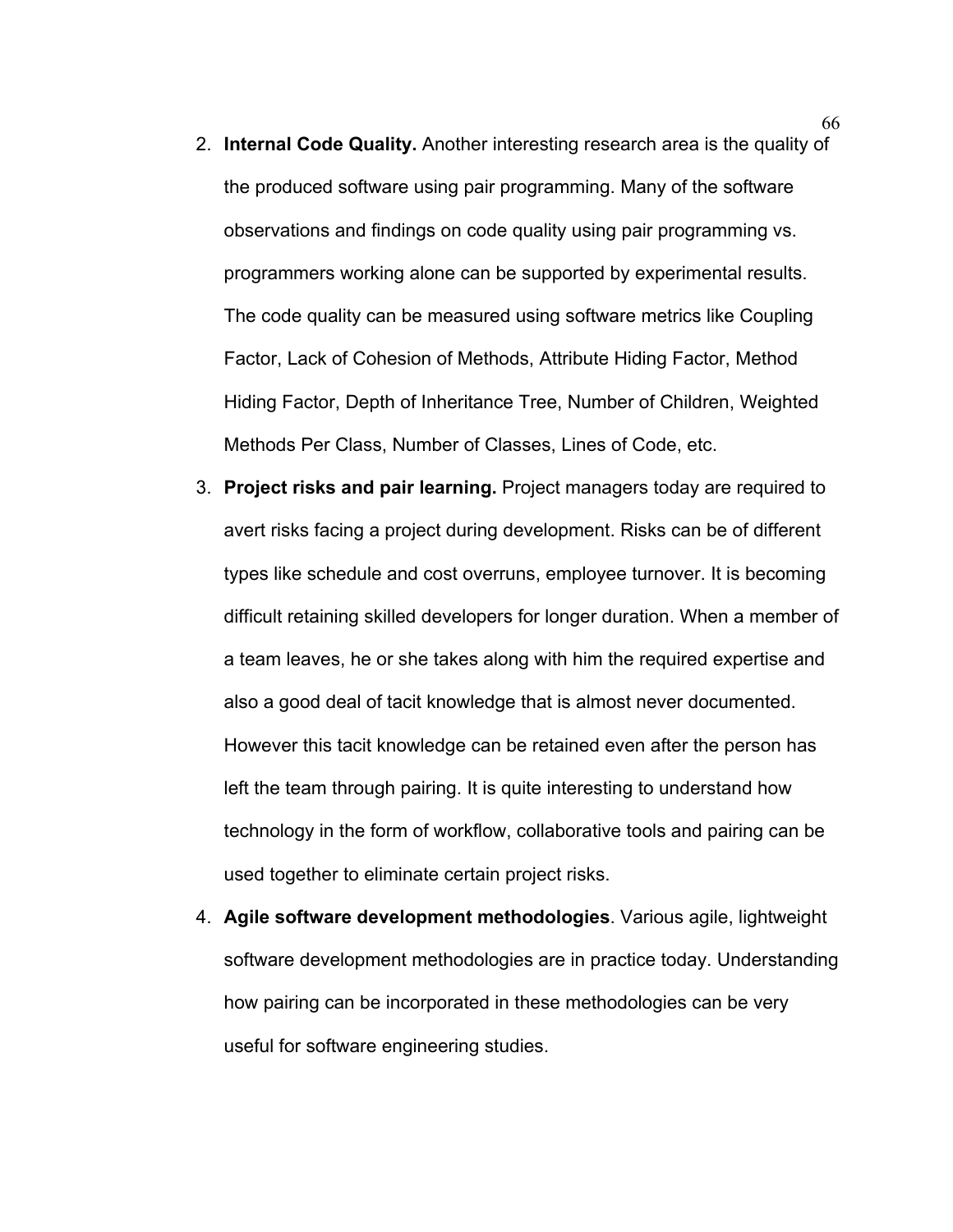5. **Extension of Stutzke's model**. Stutzke's model does not incorporate the intercommunication factor. Interesting research would involve adding this factor to the model and analyzing the effect of pairing.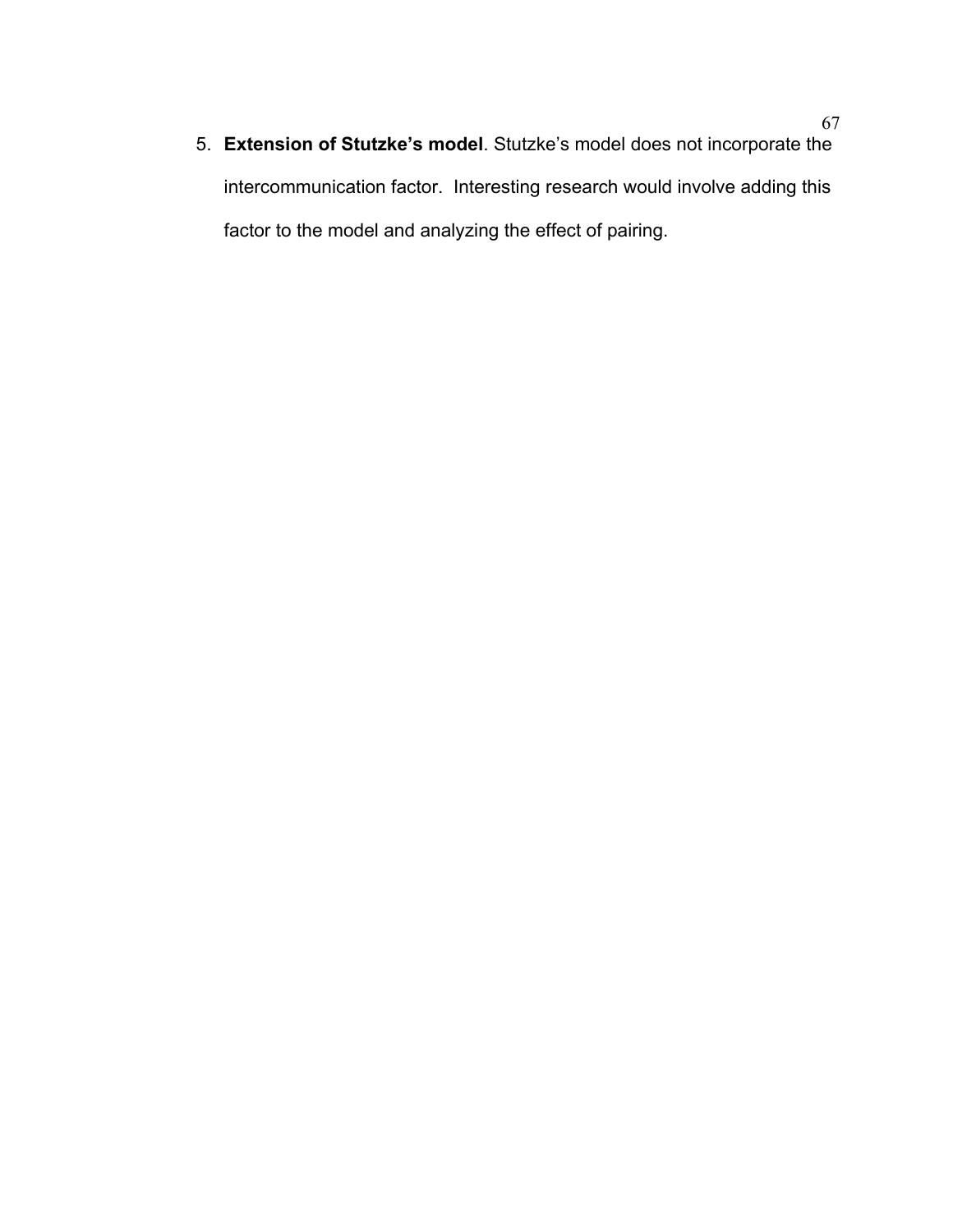- 1. International, The Standish Group *The CHAOS Report (1994)*, 1994, The Standish Group International, Inc.
- 2. Palmieri, David 2002 *Knowledge Management Through Pair Programming*. p 88
- 3. Brooks, Frederick. P.Jr *The Mythical Man-Month- Essays on Software Engineering. 20th Anniversary edition* 1974: Addison Wesley. p 322.
- 4. Reiss, Steven P. *A Practical Introduction to Software Design with C++.* 1999: John Wiley & Sons, Inc.
- 5. Abdel-Hamid, Tarek and Madnick, Stuart E . *Software Projects Dynamics-An Integrated Approach* 1991: Prentice Hall Software Series. p 264.
- 6. Williams, Laurie and Kessler, Bob. *Pair Programming Illuminated* To be published in 2002: Addison Wesley.
- 7. Williams, Laurie and Kessler, Robert R. *All I Really Need to Know about Pair Programming I Learned In Kindergarten*. in *Communications of the ACM*. 2000.
- 8. Cockburn, Alistair *Agile Software Development* 2002: Addison Wesley.
- 9. Beck, Kent *Extreme Programming Explained: Embrace Change* 2000: Addison-Wesley.
- 10. Cockburn, Alistair and Williams, Laurie *The Cost and benefits of Pair Programming*. in *eXtreme Programming and Flexible Processes in Software Engineering*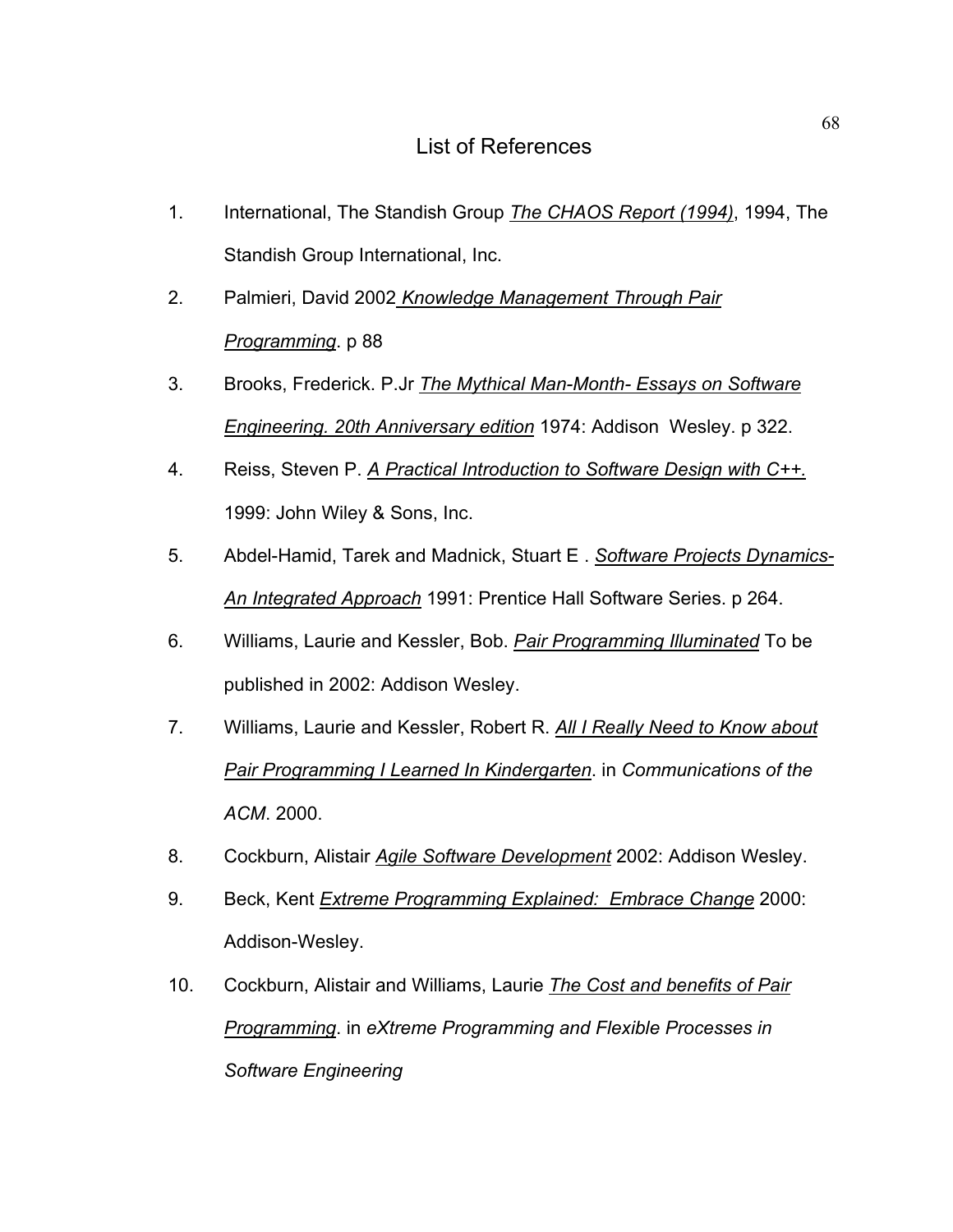*-- XP2000*. 2000. Cagliari, Sardinia, Italy,: Addison Wesley.

- 11. Laurie Williams, Robert R. Kessler, Ward Cunningham, Ron Jeffries *Strengthening the Case for Pair Programming.* IEEE, 2000. Vol. 17, No. 4( July/August 2000). p. pp. 19-25.
- 12. Madachy, Ray and Tarbet, Denton *Initial Experiences in Software Process Modeling.* American Society for Quality, 2000. Volume 2 ,Issue 3(June 2000).
- 13. Salmosa Kist, Korean Advanced Institute of Science and technology *Project Management and Mythical Manmonths*, 2001.
- 14. FORCE, DEPARTMENT OF THE AIR *Guidelines for Successful Acquisition and Management*

# *of Software Intensive Systems* June 1996.

- 15. Putnam, Lawrence H., and Ware Myers, , Yourdon Press *Measures for Excellence: Reliable Software on Time, Within Budget* 1992, Englewood Cliffs, New Jersey.
- 16. Putnam, Doug *Haste Makes Waste When You Over-Staff*

*to Achieve Schedule Compression*, 2000, Quantitative Software Management.

- 17. Encyclopedia, The Probert and Technology, Science & 2002.
- 18. Pei Hsia, Chih-tung Hsu and David C. Kung *Brooks' Law Revisited: A System Dynamics Approach*. in *Twenty-Third Annual International Computer Software and Applications Conference*. October, 1999. Phoenix, Arizona: Institute of Electrical and Electronics Engineers.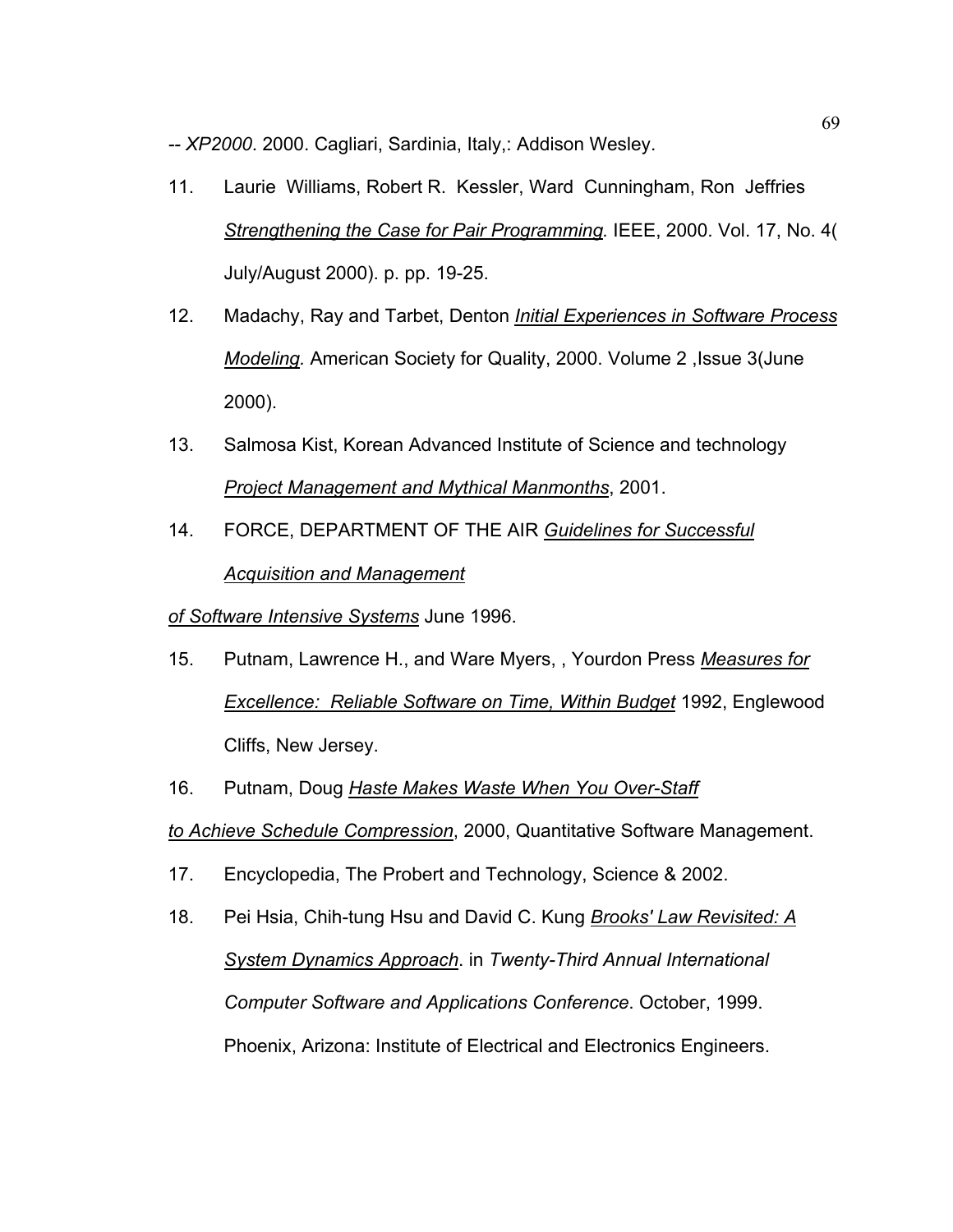19. Stutzke, Richard .D. *A Mathematical Expression of Brooks Law*. in *Ninth International Forum on COCOMO and Cost Modelling*. 1994. Los Angeles,CA.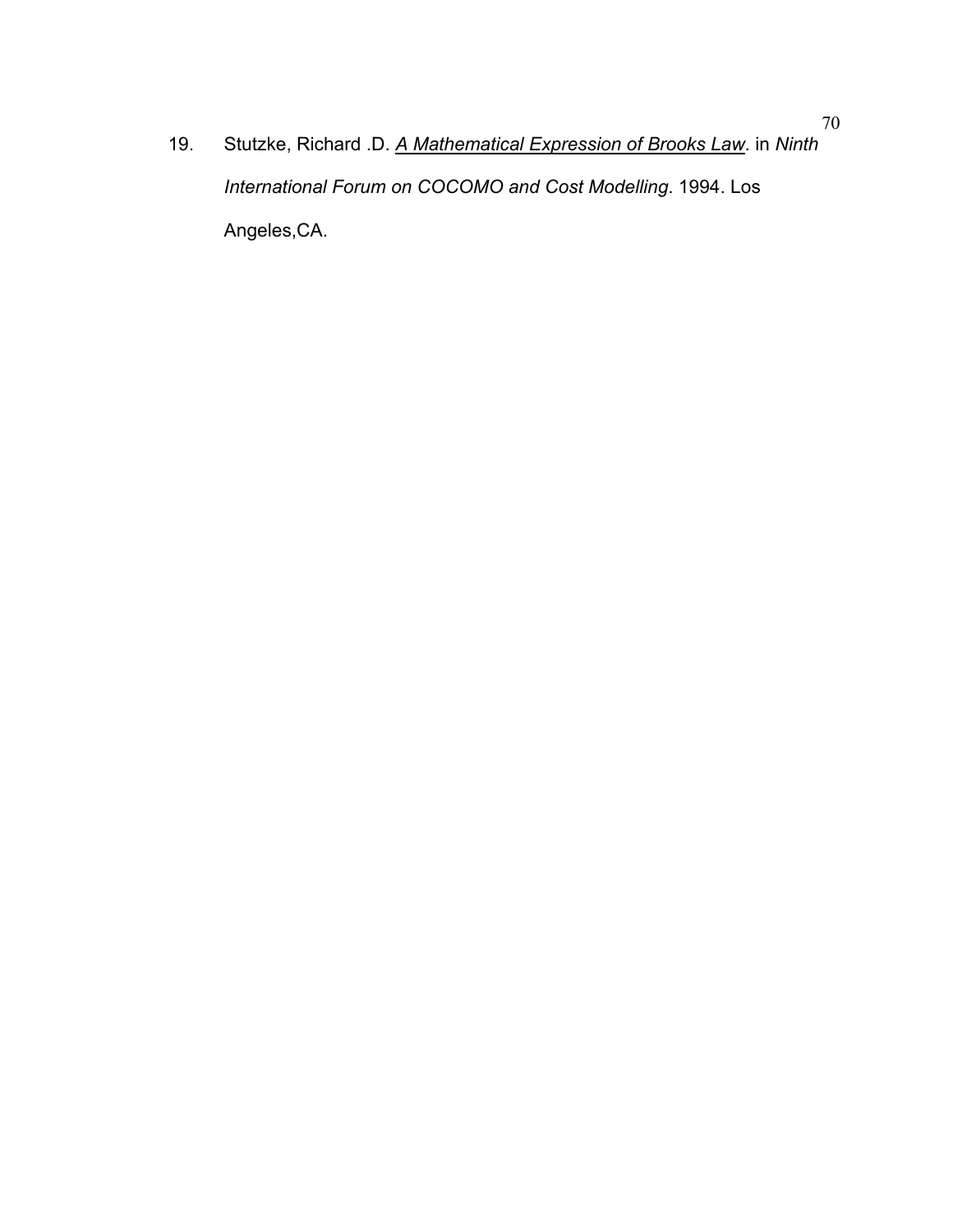# **Appendices**

# **Appendix A: PAIR PROGRAMMING AND TRAINING QUESTIONNAIRE 30 Respondents**

1. For this question, assume the new person already has the necessary skills and experience for the job. So, this person must only learn project-specific facts such as facility layout, administrative details (staff names, procedures), the development process (e.g. policies, procedures, etc.) and the development domain, as well as the development and test environment. Ignore the time to recruit and "enroll" the new person (administrative stuff).

How much time (in person days) does it take for a new team member to become assimilated to the project work? They become assimilated once they can be "independently" productive and own their own tasks (albeit not such a complex task) without relying HEAVILY on other team members. In a Non-pairing programmer, this means they can work without finding someone for help \*often\*. with a pairing programmer, they can be a contributing partner for more than just simple syntax/tactical defects. Assimilation begins when the person reports to the project to start work.

Number of workdays to assimilate . . .

• Without pair programming: Please state three estimated values  $Low =$ 

Most likely =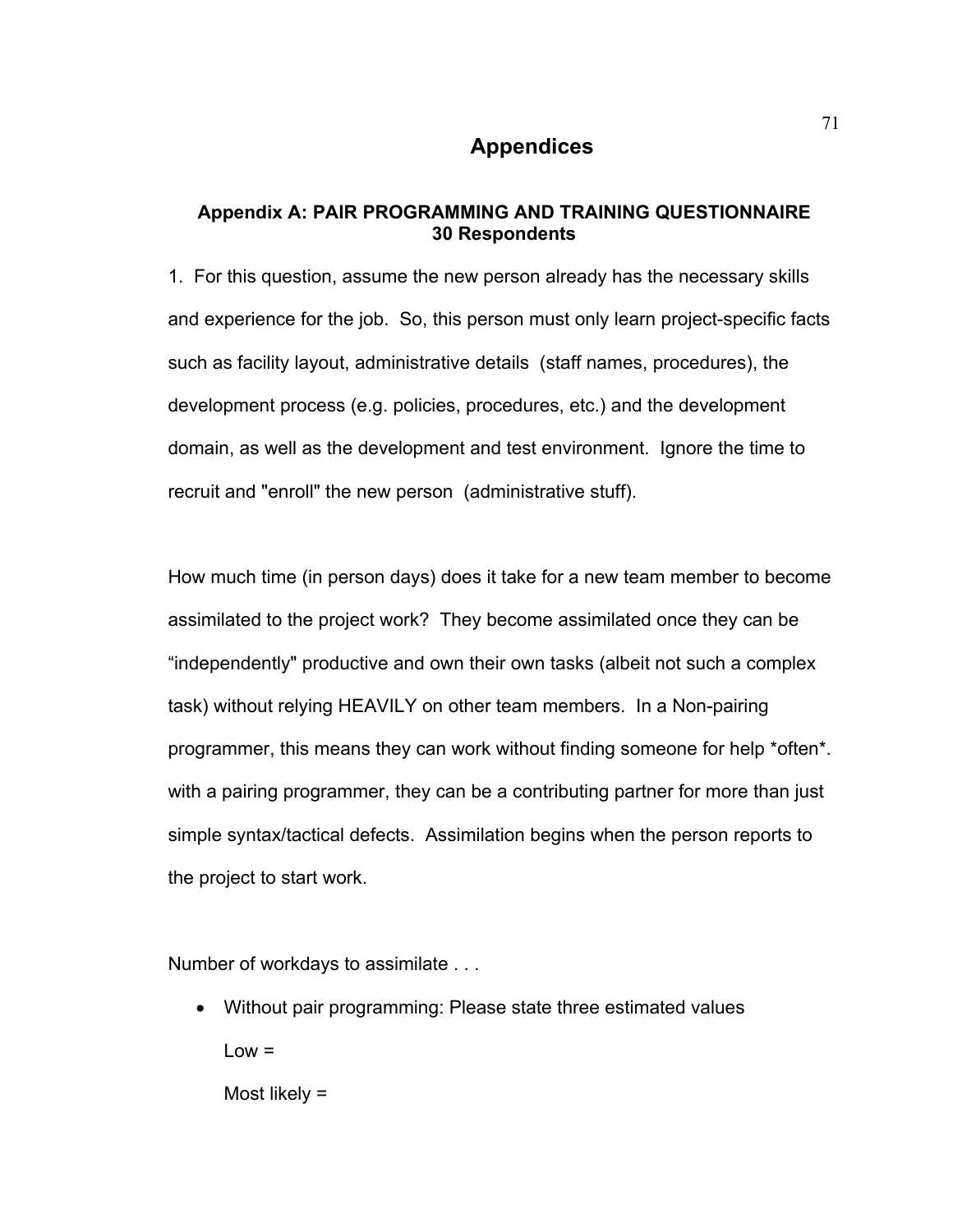• With pair programming: Please state three estimated values  $Low =$ Most likely =  $High =$ 

2. A new person generally becomes assimilated through mentoring/ apprenticeship by a team member (as opposed to any formal/class training). During the assimilation time in question #1, what fraction of their mentor's work time is spent helping the new team member? For non-pair programming, this is the fraction of the day spent with an mentor /experienced team member ON AVERAGE during the assimilation period.

For pair programming, this is the fraction of the day "lost" when an experienced person pairs with a new person vs. when they pair with another experienced person (ON AVERAGE).

Percent of the experienced person's regular workweek (40 hours) . . .

• Without pair programming: Please state three estimated values  $Low =$ Most likely =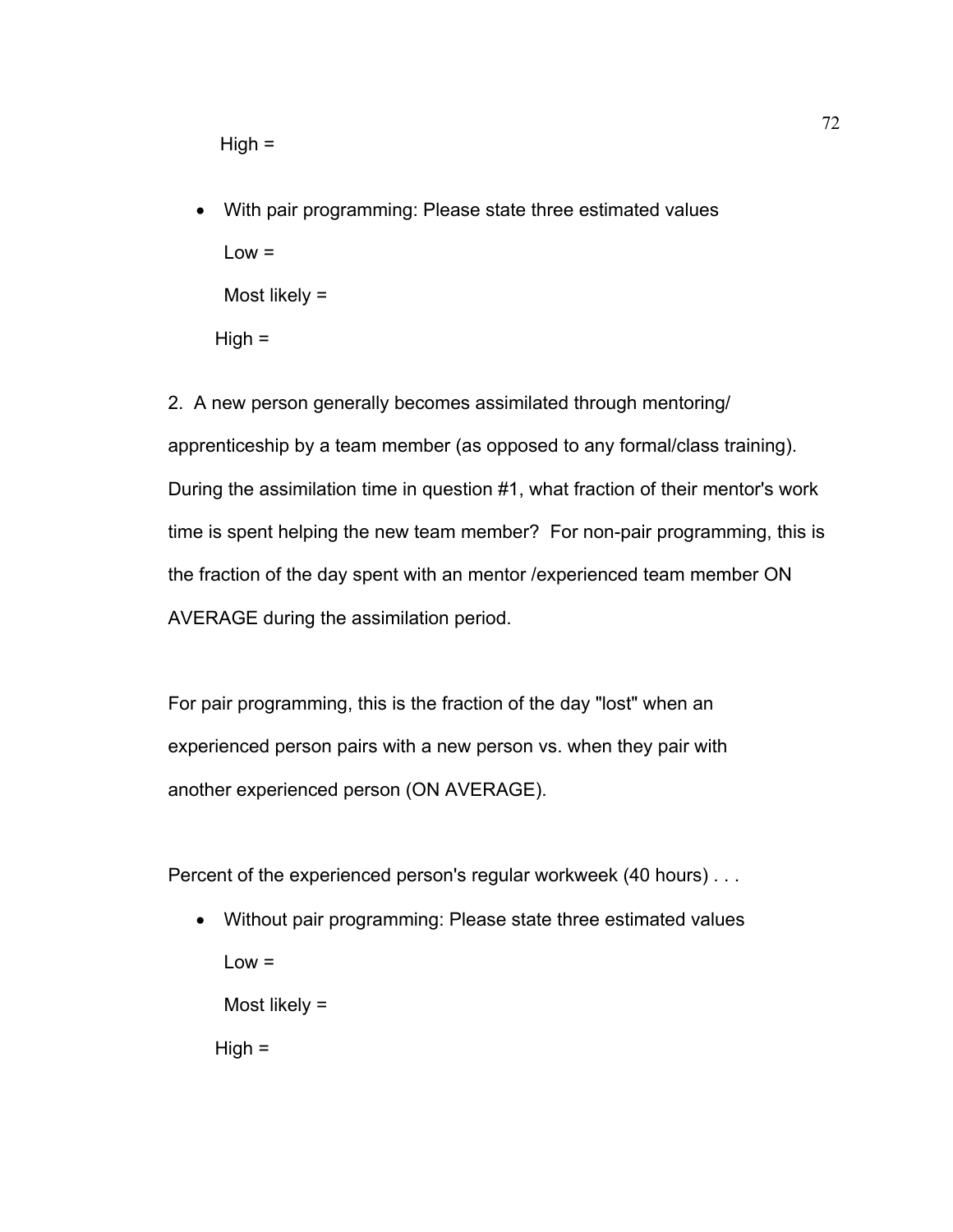- With pair programming: Please state three estimated values  $Low =$ Most likely =  $High =$
- 3. Consider some metrics of the 'typical project' you thought of to answer questions 1 & 2. To assimilate to this project . . .
	- a) How many different application domains/subject areas must the new person understand?

Please comment.

- b) How many subsystems must be understood? Please comment.
- c) How many people are on the team?
- d) Do team members follow a development methodology?

4. Please comment on anything that came to your mind as you answered these questions.

Thank you for participating in the survey.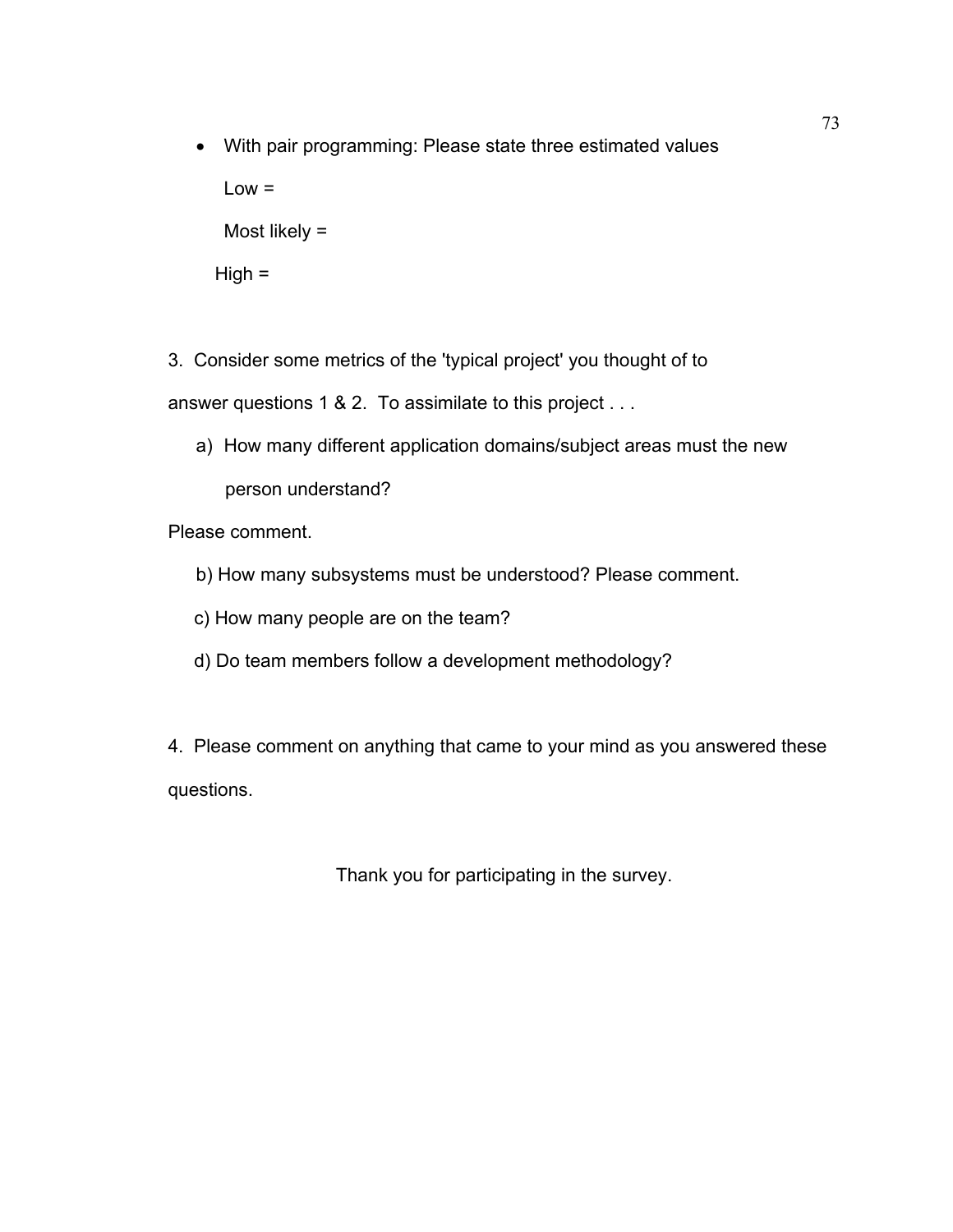### 74 **Appendix B: COMMUNICATION OVERHEAD AND PAIR ROTATION QUESTIONNAIRE 30 Respondents**

1. When a team member joins your team, which one of the following is your first choice for pairing with the new team member?

(Please answer circle your choice)

- experienced programmer (10 + years)
- experienced programmer (5 + years)
- junior programmer (6 months 3 years)
- another new recruit (< 6 months)

2. In the landmark book, The Mythical Man Month, Frederick Brooks states his law "Adding manpower to a late project makes it later." Part of the logic behind this law is that there is a great deal of communication needed between team members when they each are working individually on interrelated components. The team members must meet to discuss interfaces, dependencies, design and other technical questions and concerns.

Do you feel that pair programming reduces the communication overhead (between pairs, across pairs and across the whole team)?

(Please comment)

3. If so, by what percent do you feel the communication overhead is reduced due to pairing?